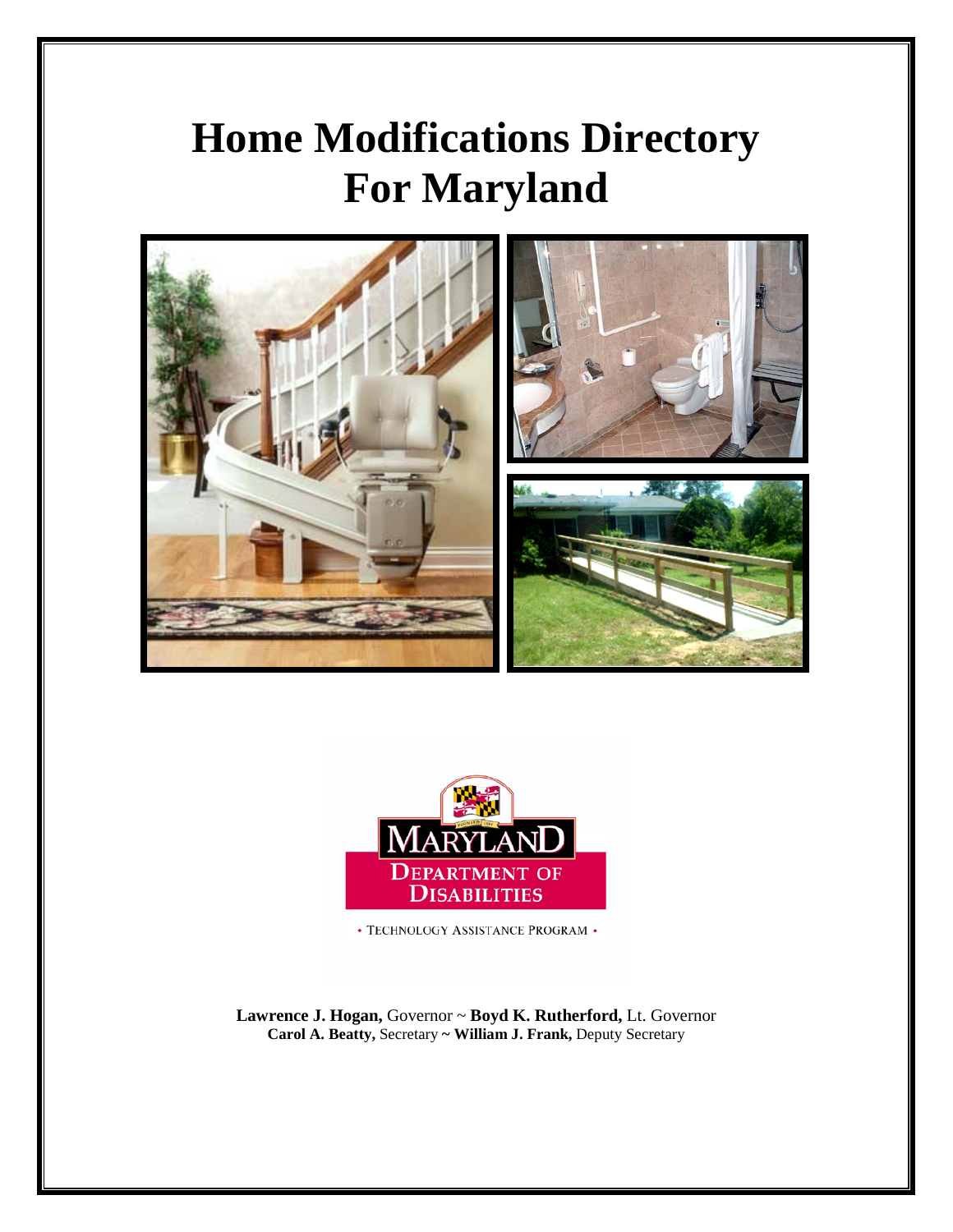## Home Modifications Directory For Maryland

Maryland Technology Assistance Program

2301 Argonne Drive Baltimore, MD 21218 410-554-9230 (Voice) 1-800-832-4827 (Voice) 1-866-881-7488 (TTY) 410-554-9237 (Fax) [mdtap@mdtap.org](mailto:mdtap@mdtap.org) (E-mail) [www.mdtap.org](http://www.mdtap.org/) (Web Site)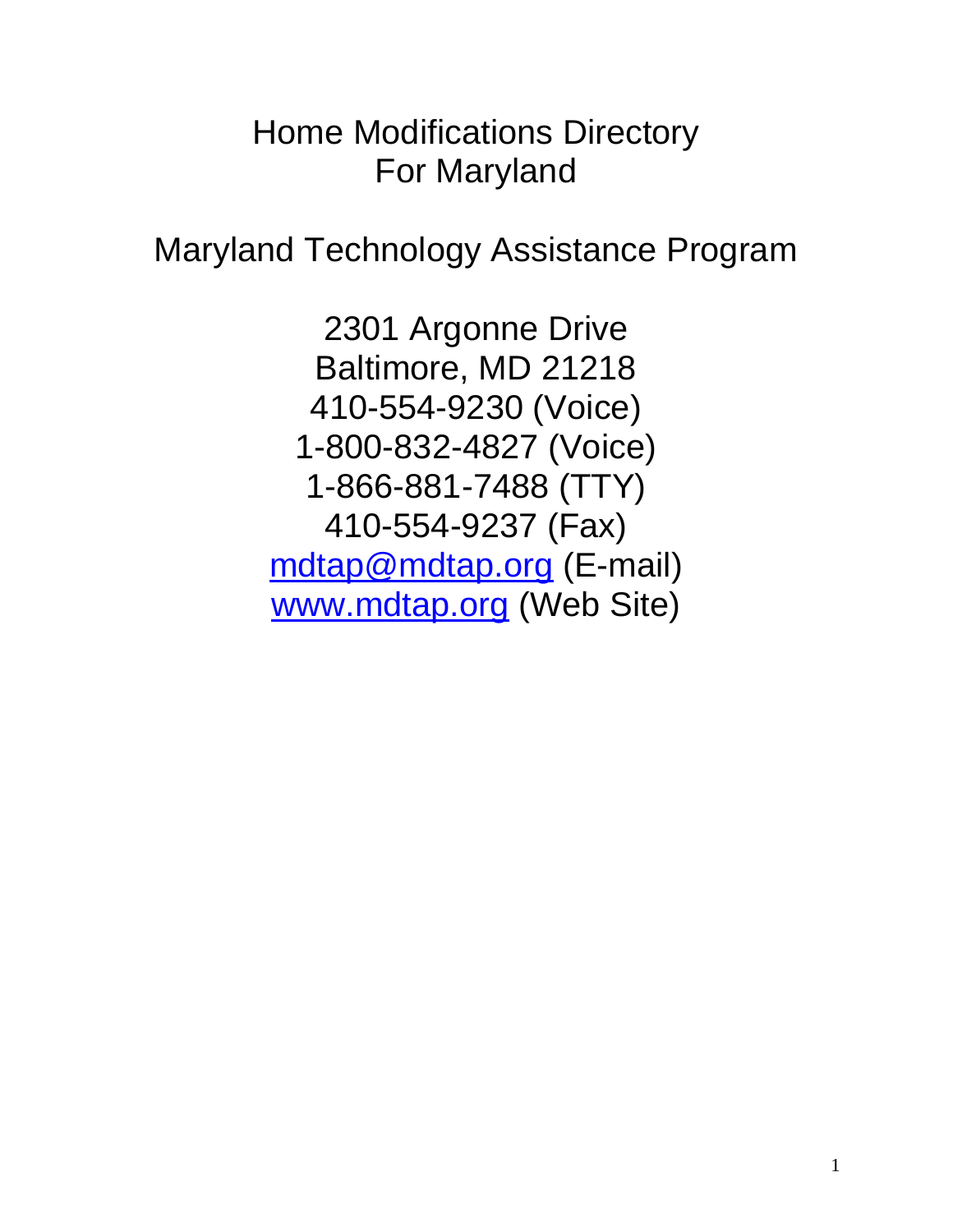The Home Modifications Resource Guide is a publication of the Maryland Department of Disabilities, Technology Assistance Program (MDTAP). This publication was made possible by Grant Number 90AG0006-01-00 from the Administration for Community Living. MD TAP is governed under the provisions of Public Law 108-364, and is provided as a cooperative service of the Department of Disabilities. MD TAP provides information on available products, devices, services and other resources to assist individuals with disabilities. No endorsements of these products, devices, services or resources are intended.

This publication is available in alternative formats upon request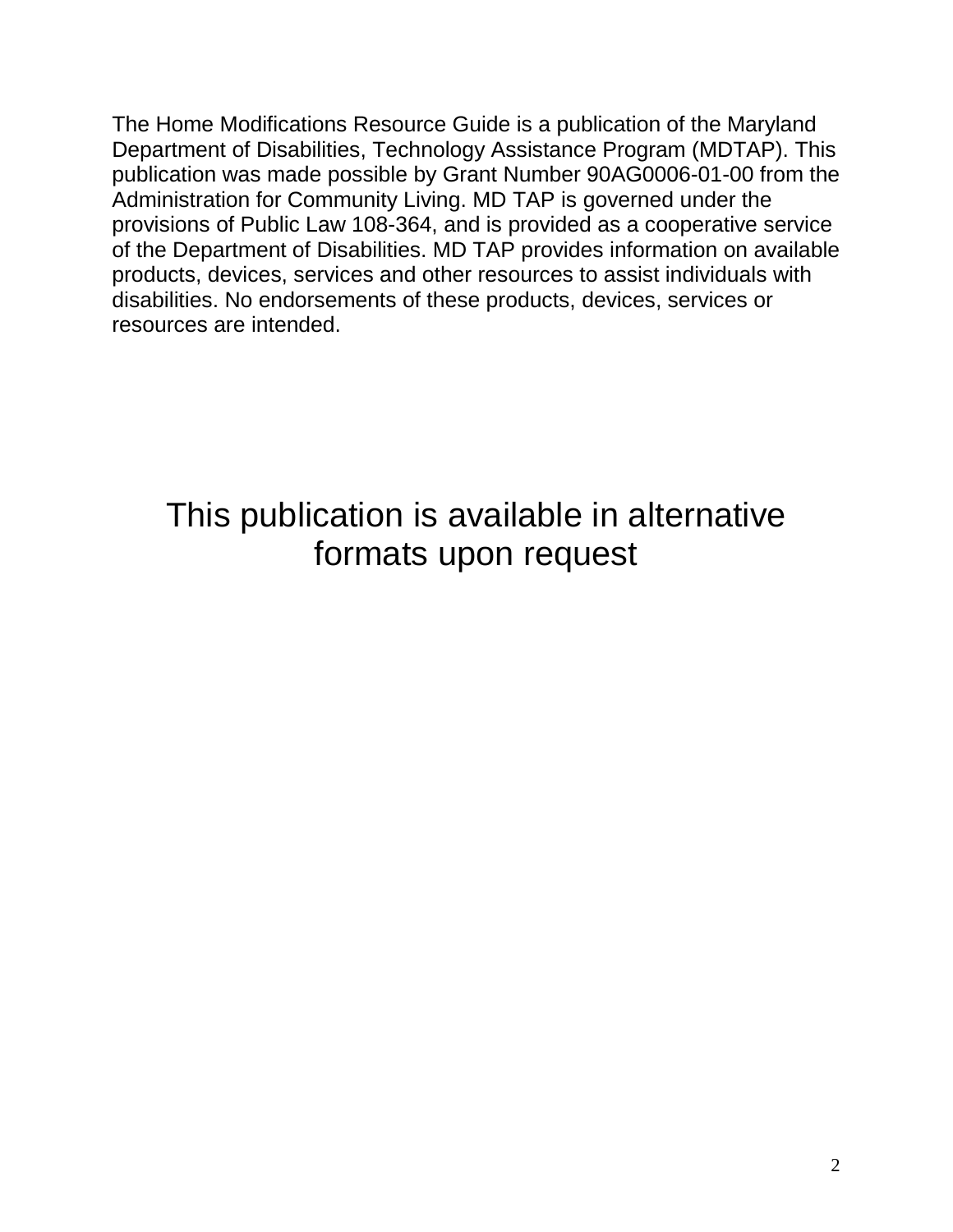## **Table of Contents**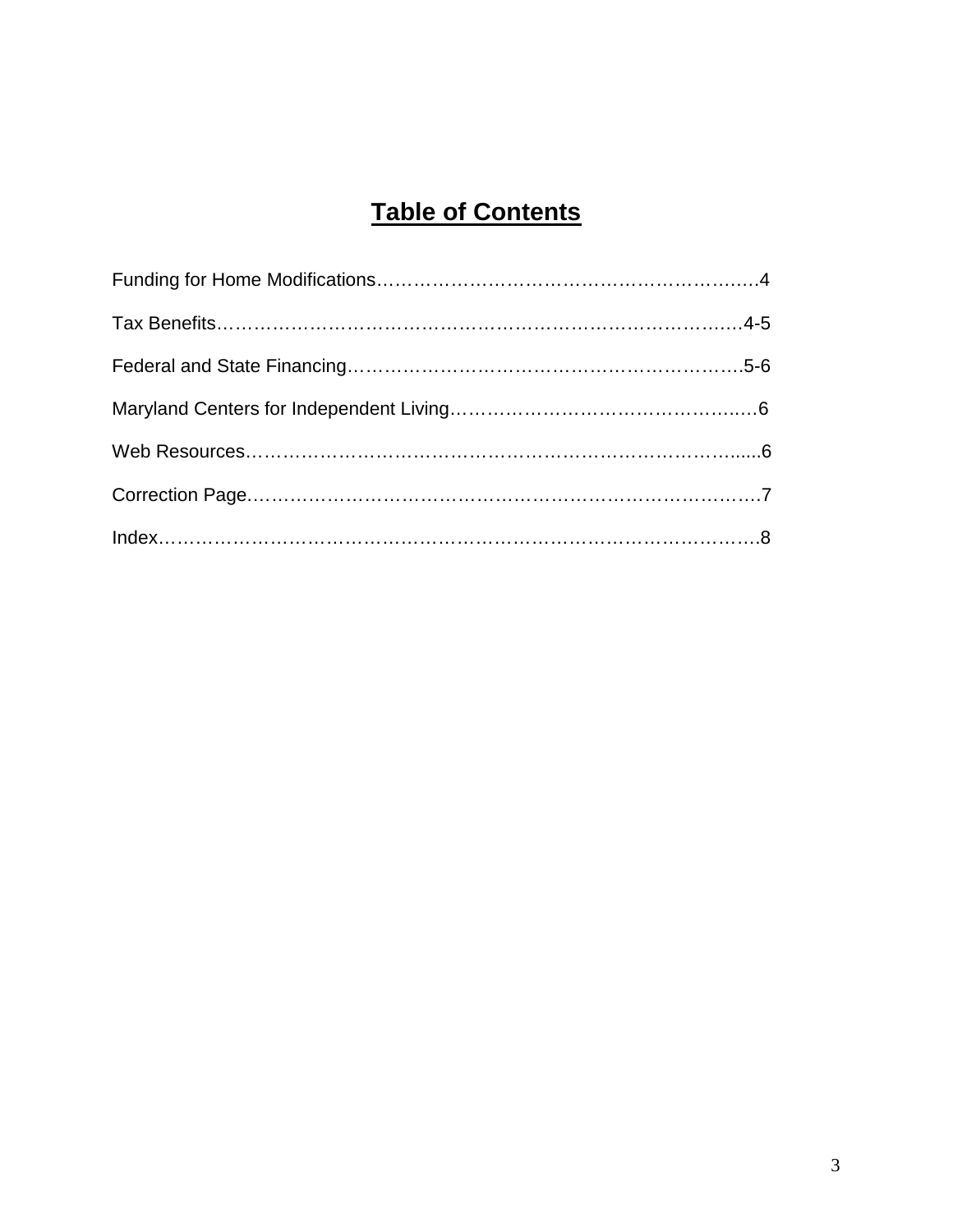## **Funding Home Modifications**

Most people pay privately for home modifications, but some sources can help you pay for home modification and repairs. Loans are available through several sources including: (1) the Special Loans Program, (2) the Rural Development Administration and (3) the Assistive Technology Loan Program. To qualify for a loan, you generally must own or be buying your home (rather than renting). There are also income, credit and sometimes age requirements. Grants are provided in some cases by the following sources: the Maryland Division of Rehabilitation Services, the Maryland Development Disabilities Administration, the Jill Fox Memorial Fund, and the United Cerebral Palsy Equipment Fund. Grants from government agencies involve often-lengthy application processes and waiting periods, restrictions on eligibility and other limitations. Private foundations like the Jill Fox Memorial Fund and the United Cerebral Palsy Equipment Fund have eligibility restrictions VVV are usually need-based grants, and usually only cover a fraction of the full cost. Discounted or free labor and materials are available through several sources. A few charitable organizations including Christmas in April, Hearts and Hands, the Home Ramp project, the Remodelers Council and the Professional Remodelers Organization assist with home repairs and modifications for free or at very low costs for people with low incomes. These projects select communities to serve each year, and do the work only at certain times, usually once a year.

## **Tax Benefits**

#### **Federal**

You can deduct the cost of home modifications on your federal income tax if they are medically necessary. You need a written recommendation from a doctor to prove the expense is needed due to a disability or medical condition for yourself, a spouse or a dependant. You also need an appraisal from a competent real estate appraiser to prove how much value (if any) a home modification adds to your property. You can also claim a deduction for operating and maintaining the modifications (e.g., a wheelchair lift, stair glide, ramp), whether or not the modification qualified as a medical expense. If a medically necessary home modification does not increase the value of your property, you can deduct the full cost. If it adds value to your property, you can deduct the differences between the cost of the modifications and the value it adds to the property. For example, if a modification costs \$3,000, but adds \$1,000 of value to your property, you can deduct \$2,000.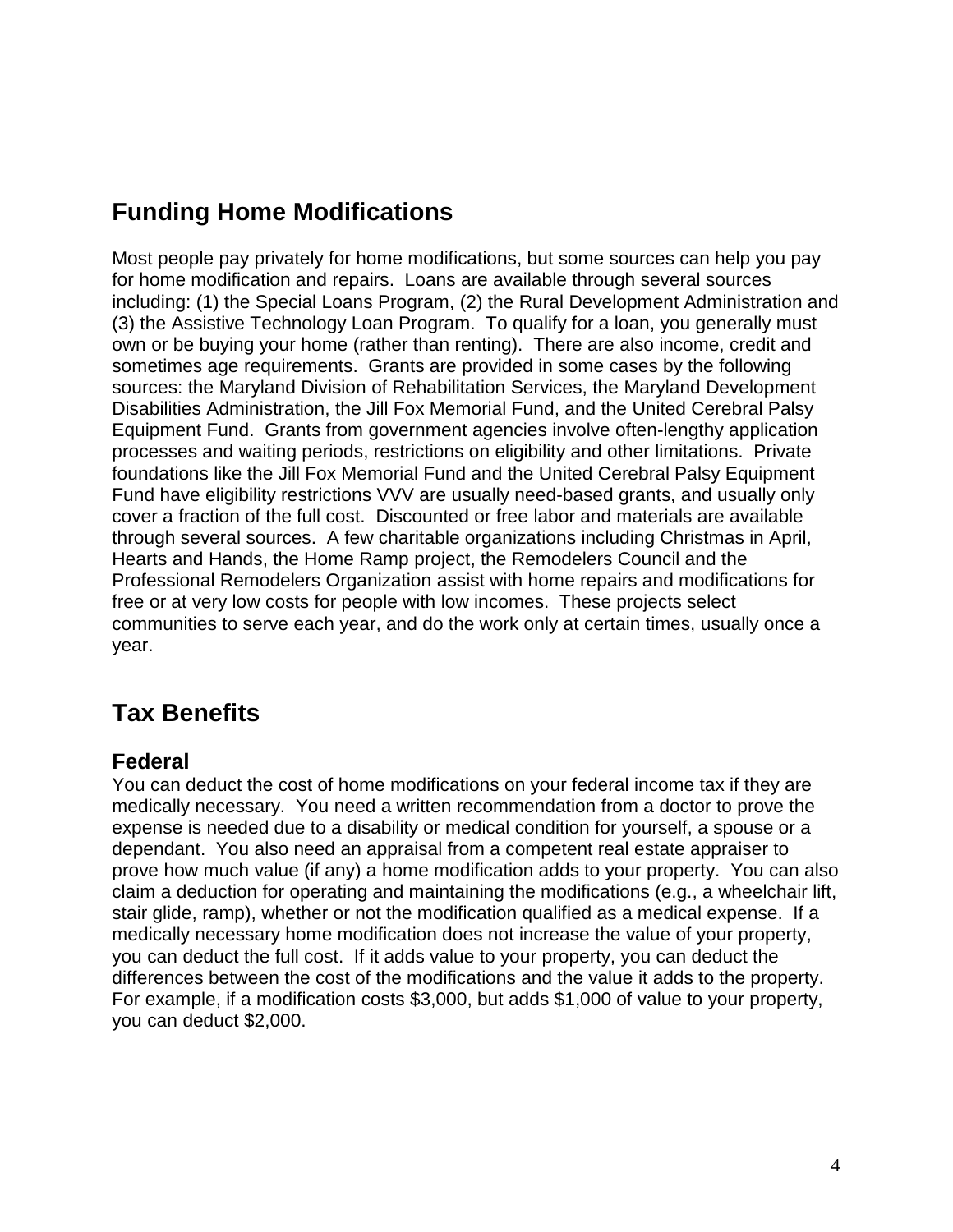#### **State**

Maryland offers a tax credit for expenses- including home modifications- related to adopting a child with special needs.

#### **Local**

Howard County Government Department of Finance: Livable Homes Tax Credit Program is available to Howard County Residents who are owners of real property. These residents are eligible to apply for credit for approved modifications to their homes. Examples of approved modifications include ramps, stair glides, and modifications to doorways and bathrooms. The credit allowed is lesser of either 50% of the cost or \$2,500. Applications must be submitted by April  $1<sup>st</sup>$ . For additional information, visit the website [www.howardcountymd.gov](http://www.howardcountymd.gov/) and review the Livable Homes Tax Credit FAQ or call 410-313-4076.

#### **ADA Tax Credit for Businesses**

A special tax credit is available to help smaller employers make accommodations required by the ADA. An eligible small business may take a tax credit of up to \$5,000 per year for accommodations made to comply with the ADA. The credit is available for one-half the cost of "eligible access expenditures" that are more than \$250 but less than \$10,250.

A full tax deduction, up to \$15,000 per year, also is available to any business for expenses of removing qualified architectural or transportation barriers. Expenses covered include costs of removing barriers created by steps, narrow doors, inaccessible parking spaces, restroom facilities, and transportation vehicles. Additional information discussing the tax credits and deductions is contained in the Department of Justice's ADA Tax Incentive Packet for Businesses available from the ADA Information Line at 1- 800-949-4232. Information about the tax credit and tax deduction can also be obtained from a local IRS office, or by contacting the Office of Chief Counsel, Internal Revenue Service.

## **FEDERAL & STATE FINANCING**

#### **Federal**

#### Community Development Block Grant (CDBG) Program

The CDBG program provides annual grants on a formula basis to entitled cities, urban counties and states to develop viable urban communities by providing decent housing and a suitable living environment, and by expanding economic opportunities, principally for low- and moderate-income persons. Some local housing agencies utilize portions of their CDBG program to pay for various kinds of home modifications. To contact your local CDBG grantee, call the US Department of Housing and Urban Development at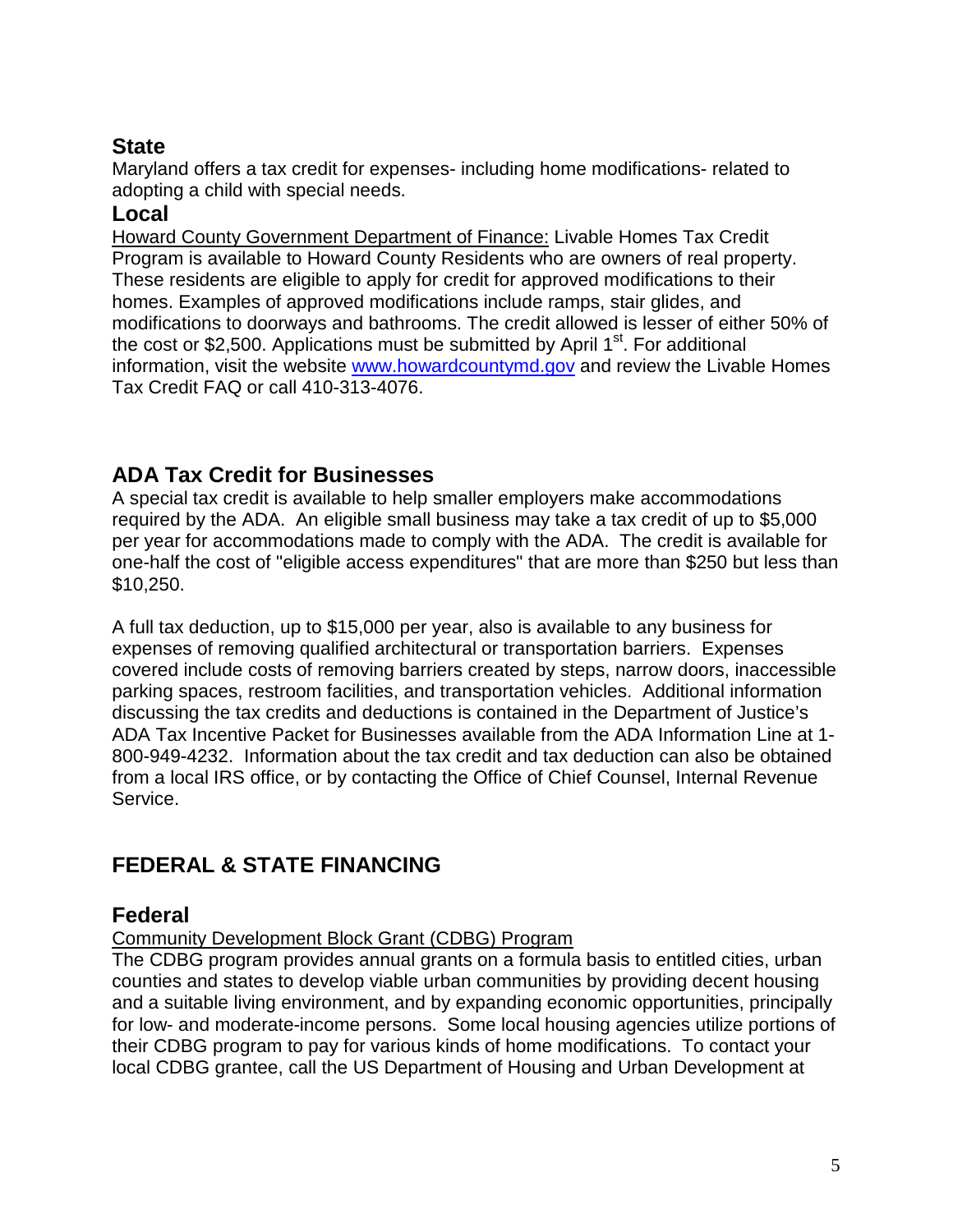(202) 708-1112, or visit: [www.hud.gov/local/md/community/cdbg/index.cfm](http://www.hud.gov/local/md/community/cdbg/index.cfm) or [www.usc.edu/dept/gero/nrcshhm/directory/md.htm](http://www.usc.edu/dept/gero/nrcshhm/directory/md.htm)

#### HOME

HOME provides formula grants to States and localities that communities use—often in partnership with local nonprofit groups—to fund a wide range of activities that build, buy, and/or rehabilitate affordable housing for rent or homeownership or provide direct rental assistance to low-income people. For more information visit: [www.hud.gov/offices/cpd/affordablehousing/programs/home](http://www.hud.gov/offices/cpd/affordablehousing/programs/home)

#### **State**

#### The Maryland Housing Rehabilitation Program

The Maryland Department of Housing and Community Development (DHCD) offers loans for home modifications. The purpose of the Maryland Housing Rehabilitation Program- Single Family (MHRP-SF) is to preserve and improve single-family properties and one-to-four unit rental properties. MHRP-SF is a program designed to bring properties up to applicable building codes and standards including: correct exterior and interior deficiencies; make handicapped modifications; correct health and safety violations; improve weatherization and energy conservation; and correct lead-based paint violations. For more information contact: 1-800-756-0119.

#### Accessible Homes for Seniors

The Maryland Department of Housing and Community Development (DHCD), in partnership with the Maryland Department of Aging (MDoA), coordinated a pilot project to promote accessibility related improvements to the homes of seniors, allowing seniors to remain in their homes and maintain independence. The program provides zero percent interest, deferred loans for a term of 30 years to finance accessibility improvements. The program will be funded by DHCD and is initially targeted in eleven counties throughout the State and marketed through the Area Agencies on Aging. For more information contact: 1-800-243-3425, or visit: [www.dhcd.state.md.us/Website/Default.aspx](http://www.dhcd.state.md.us/Website/Default.aspx)

### **Centers for Independent Living**

Centers for Independent Living can help you get the resources you need for home modifications. There are six centers in Maryland: IMAGE Center 410-982-6311 serves Baltimore City, Baltimore County, and Harford County; Independence Now serves Prince George's and Montgomery, 301-277-2839; Resources for Independent Living, 301-784-1774, serves Garrett, Allegany, and Washington Counties; Freedom Center, 301-846-7811, serves Frederick and Carroll Counties; Center for L.I.F.E., 301-884- 4498, serving St. Mary's, Calvert and Charles Counties; and Accessible Resources for Independence, (410) 636-2274 serves Anne Arundel and Howard Counties.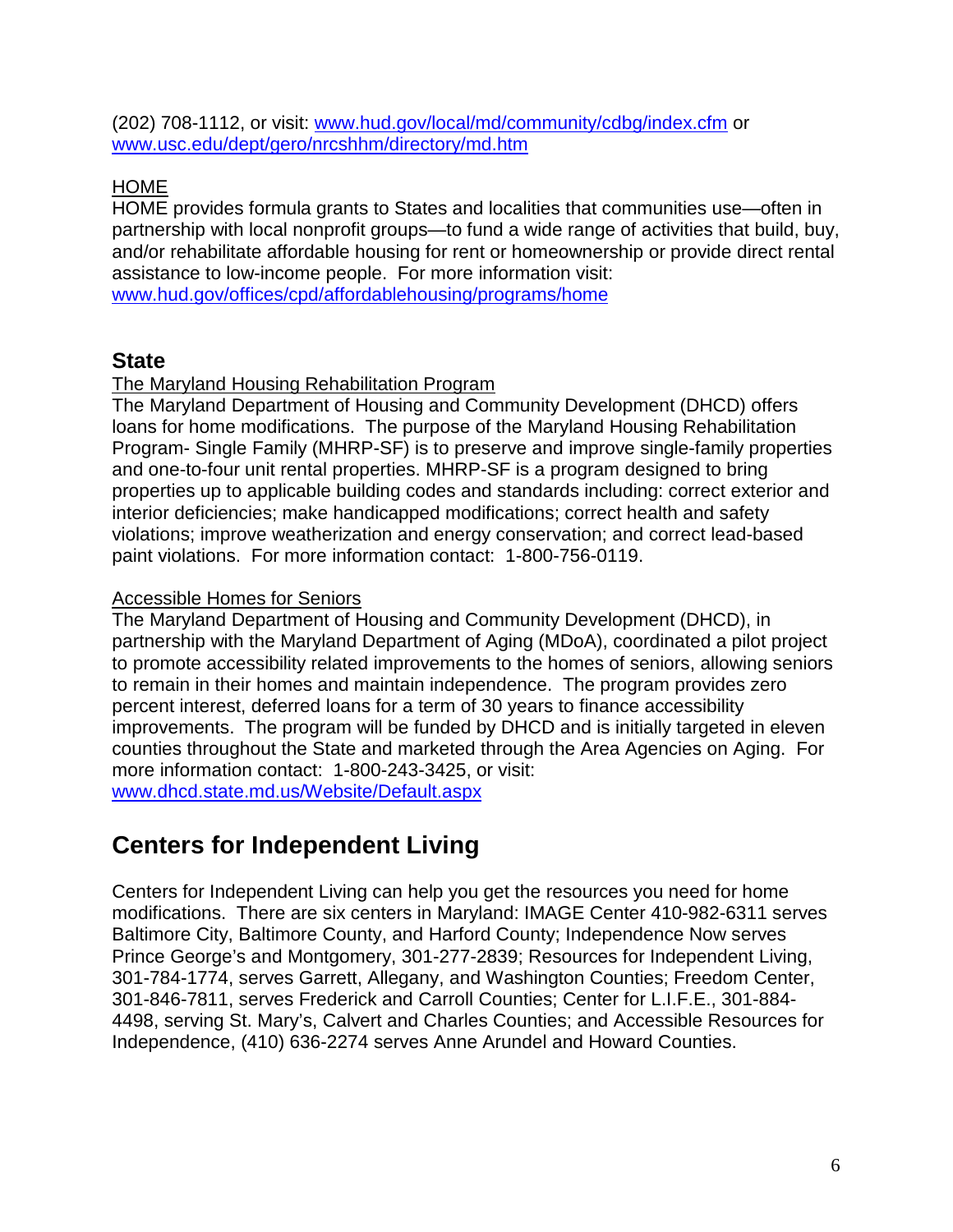### **Resources on the Web**

NOTE: if you do not have Internet access, you may request copies of these materials from Maryland TAP at 1-800-832-4827 (voice/TTY).

"How to Build Wheelchair Ramps for Home" is a manual of design and construction for modular wheelchair ramps. This manual includes information about ramps and longtread low-riser steps to improve safe home accessibility. The manual is available through the Metropolitan Center for Independent Living for \$15.00. Videos are also available on accessible building. For ordering information, please call 651-603-2029. Web site: [www.wheelchairramp.org](http://www.wheelchairramp.org/)

The Center for Universal Design is a national center that evaluates, develops and promotes accessible design in building and related products. Website: www.ncsu.edu/ncsu/design/cud/about\_ud/udprinciples.htm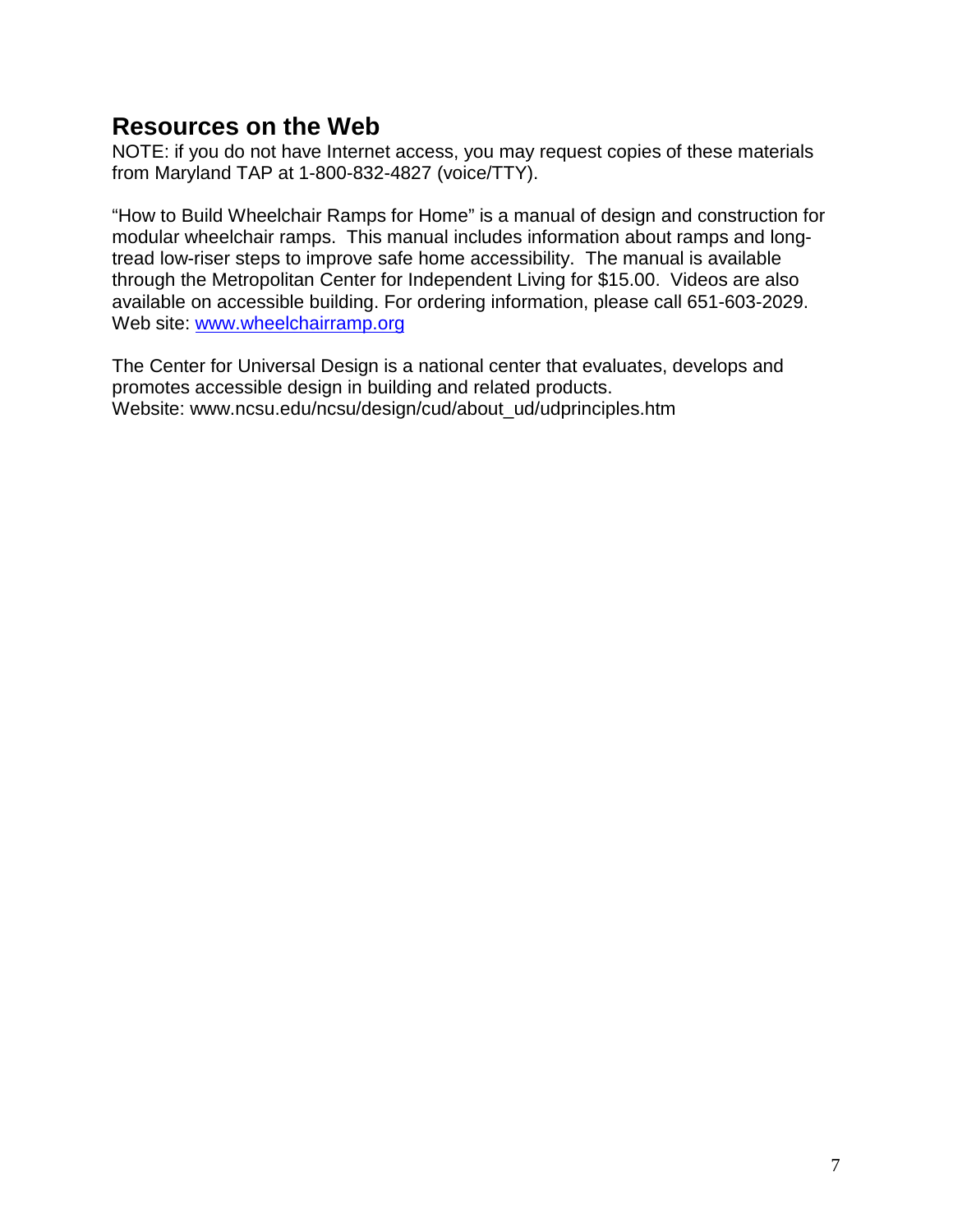### **Correction Page**

| We have supplied a correction page in an attempt to catch any mistakes that may have   |
|----------------------------------------------------------------------------------------|
| slipped by our editors, and to note changes in information for our next update to this |
| Directory. Please fax or mail any changes or corrections to us using this sheet. Thank |
| vou!                                                                                   |

| Name:                         |                                                                                                                 |
|-------------------------------|-----------------------------------------------------------------------------------------------------------------|
| Address:                      |                                                                                                                 |
| Telephone                     |                                                                                                                 |
|                               | Page Were Correction/Change is needed:                                                                          |
| <b>Corrected Information:</b> |                                                                                                                 |
|                               |                                                                                                                 |
|                               |                                                                                                                 |
|                               |                                                                                                                 |
|                               |                                                                                                                 |
| Please fax to:                | 410-554-9237                                                                                                    |
| E-Mail:                       | mdtap@mdtap.org                                                                                                 |
| Or mail to:                   | <b>MD TAP</b><br><b>Workforce and Technology Center</b><br>2301 Argonne Drive, Room T-17<br>Baltimore, MD 21218 |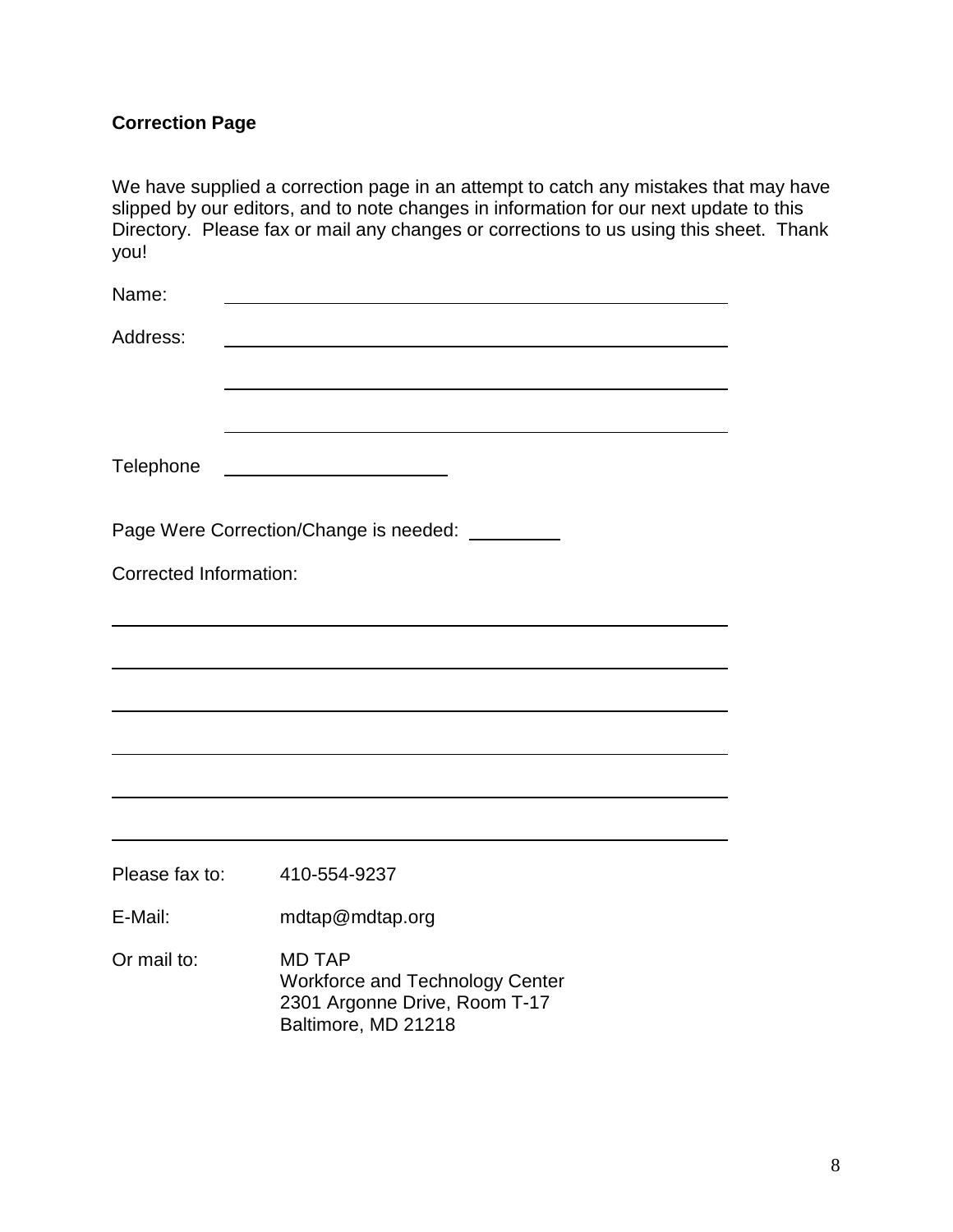## **INDEX**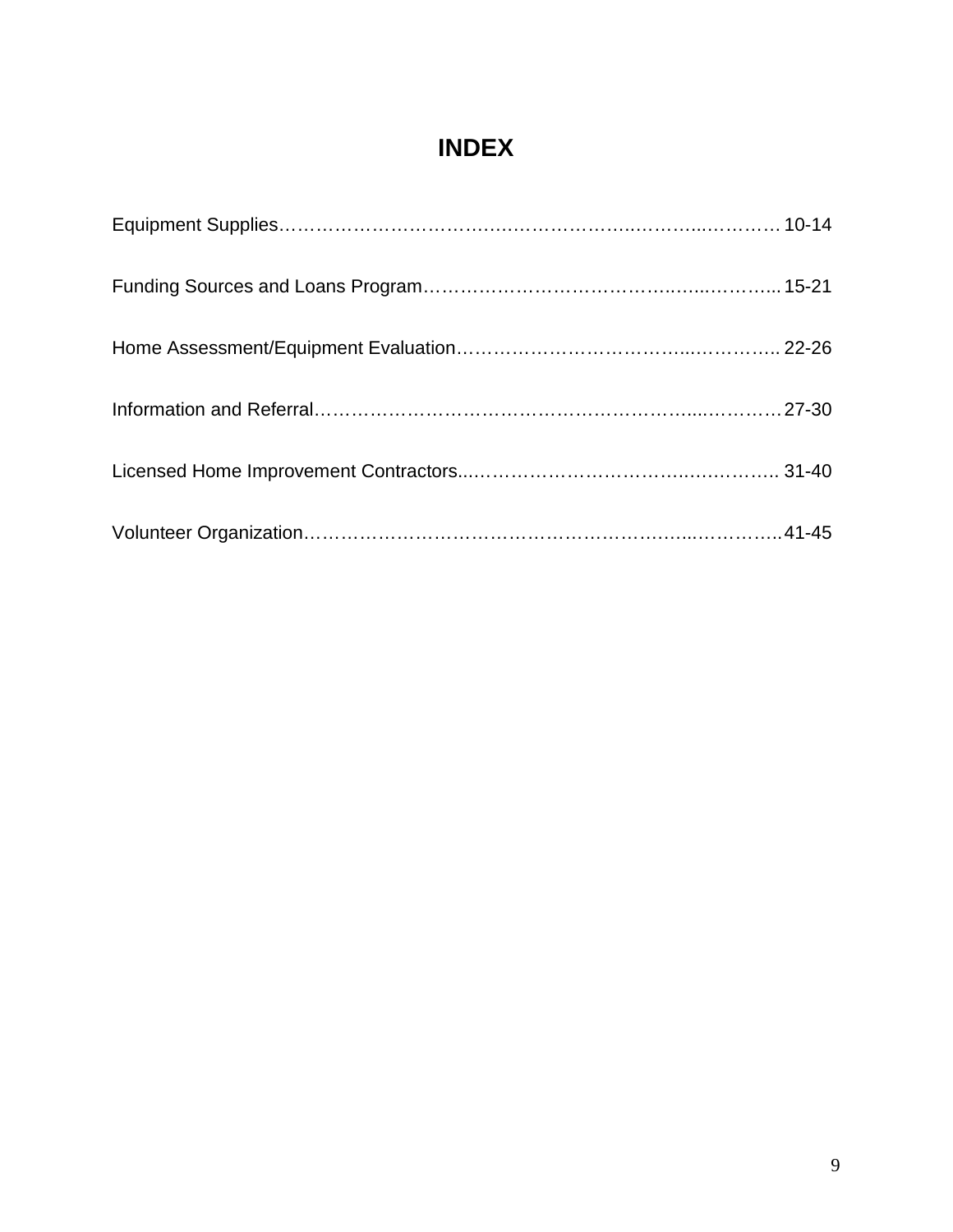## **EQUIPMENT SUPPLIES**

#### **Accessible Living, A Division of Metropolitan Bath and Tile**

8424 Westphalia Road Upper Marlboro, MD 20774 **Contact:** John M. King **Phone:** 1-800-NEW-BATH **Email:** jking@metrobath.com **Website:** [www.accessiblelivingexperts.com](http://www.accessiblelivingexperts.com/)

**Description:** Home Modifications, Accessible Living, Aging in Place, Barrier Free Bathrooms, Roll-In Showers, Universal Design Kitchens, Universal Design Bathrooms, Ceiling Lifts & Ceiling Tracking Systems, Stair Lifts/Glides, Platform Lifts, Wheelchair Lifts, Automated Door Opening Systems, Grab Bars, Ramps, Lighting, Handrails, Decks, Widen Doorways, Widen Hallways, Relocate Switches, Medi-Tubs, Walk-in Tubs, Residential Elevators, etc. MHIC #129895 **Type:** Equipment Supplies

**Counties: Howard, Montgomery, Prince George's, Anne Arundel, Baltimore, Carroll, Frederick, Harford, Queen Anne's, Talbot, Calvert, Charles**

#### **All Medical Equipment**

Towson Medical Equipment 1844 E. Joppa Rd. Baltimore, MD 21234 **Contact:** Maria Vailas, MS, ATP, Resna Certified **Phone:** 410-882-4005 or 1-800-446-1778 **Fax:** 410-882-0056 **Website:** [www.towsonmed.com](http://www.towsonmed.com/)

**Description:** Sales, Service, and Installation of Mobility and Accessibility equipment, includes mobility scooters, electric wheelchairs, stair lifts, ramps, elevators, wheelchair lifts, ceiling tracking systems/lifts, door opening systems, automobile lifts. Serving all of Maryland since 1989. Licensed by the MHIC. **Type:** Equipment Supplies

**Counties: All Maryland Counties**

#### **American Medical Equipment**

733 Fredrick Road Catonsville, MD 21228 **Phone:** 410-719-6911 **Fax:** 410-719-6676 **Website:** [www.amedeq.com](http://www.amedeq.com/) 

**Description:** Specializes in sales and installation of stair lifts/glides. Also sells and installs modular ramps and sells portable ramps.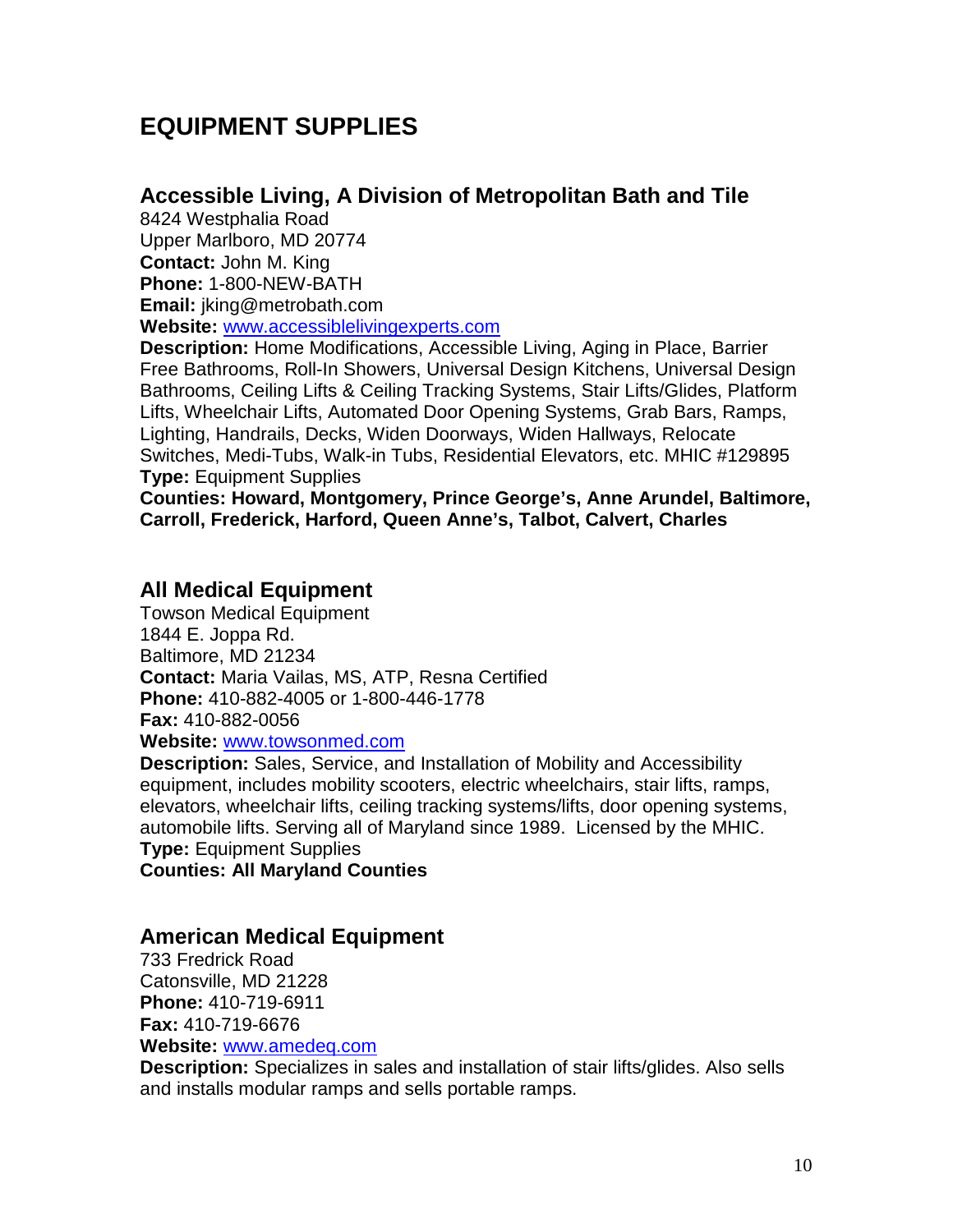**Type:** Equipment Supplies **Counties: All Maryland Counties**

#### **American Walk-In Tubs**

2901 US-1 BUS Lawrence Township, NJ 08648 **Contact:** Donna Pagano **Phone:** (609)671-1170 **Fax:** 609-671-1179 **Website:** [www.americanwalkintubs.com](http://www.americanwalkintubs.com/) **Description:** Specializes in supply and distribution of walk-in tubs. **Type:** Equipment Supplies **Counties:** All Maryland Counties

#### **Area Access**

7131 Gateway Ct. Manassas, VA 20109 **Contact:** Cliff Wenn **Phone:** 703-396-4949 or 1-800-333-2732 **Fax:** 703-396-4950 2207 Tazewell Street Richmond VA. 23222 Phone: 804-355-7102 2812 Cromwell Drive Norfolk VA.23509 Phone : 757-852-2732 **Website:** [www.areaaccess.com](http://www.areaaccess.com/)

**Description:** Mobility equipment supplier and installer, including residential elevators, stair lifts, lift chairs, and scooters. Licensed by the MHIC. **Type:** Equipment Supplies

**Counties: All Maryland Counties**

#### **Chesapeake Rehab Equipment**

2700 Lord Baltimore Drive Baltimore, MD 21244 **Phone:** 410-298-4555 or 800-777-6981 **Fax:** 410-298-1642 **Description:** Supplies durable medical equipment, stairglides and wheelchair lifts. **Type:** Equipment Supplies

**Counties:** All Maryland Counties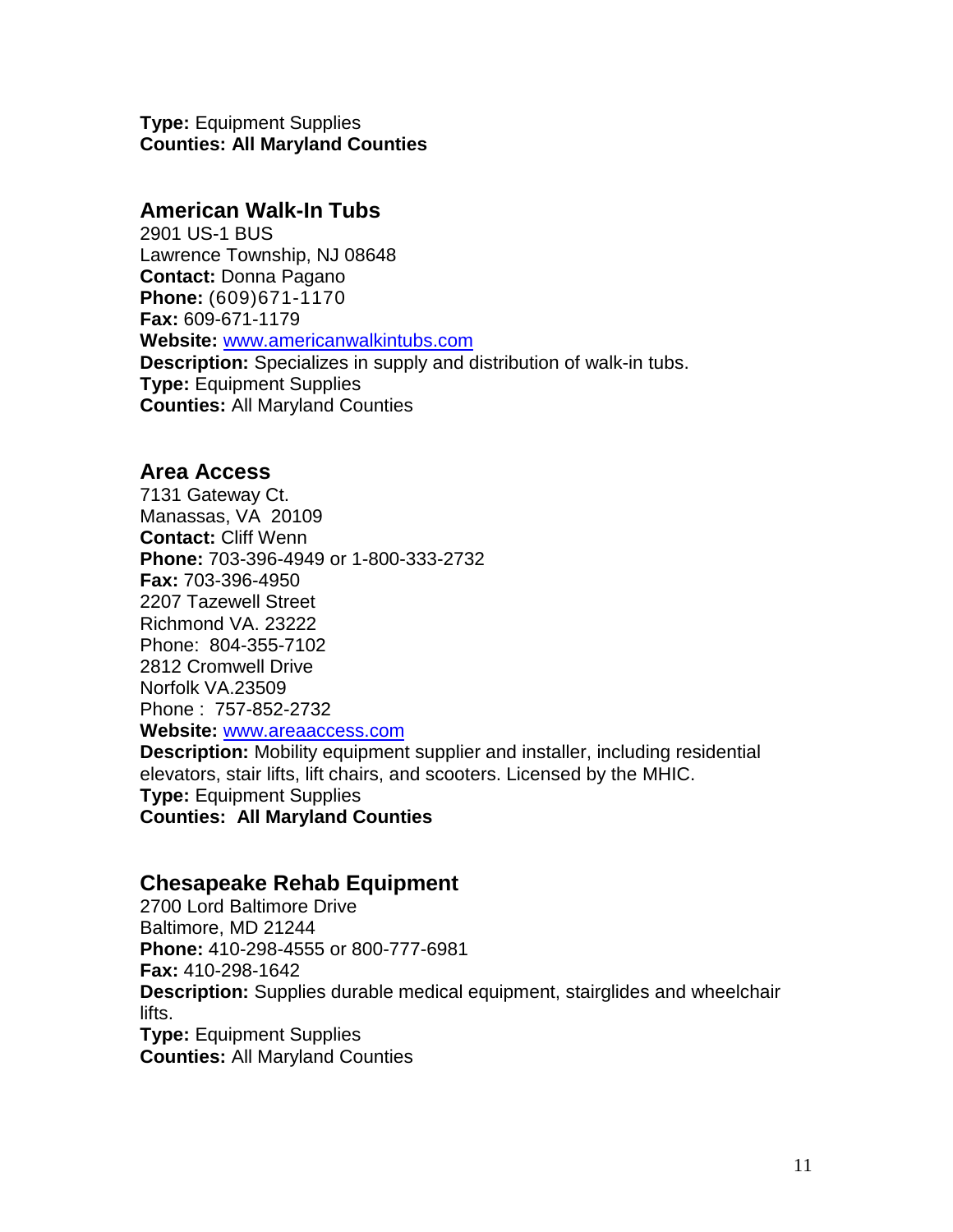#### **Choice Marketing & Sales, Inc.**

1393 Tanyard LN Pasadena, Maryland 21122 **Contact:** Bobby Matthews **Phone:** 1-888-761-8780 or 410-761-8787 **Fax:** 410-437-8077 **E-Mail:** [choicedisabilities@verizon.net](mailto:choicedisabilities@verizon.net) **Website:** www.choicemobility.net **Description: Referral:** Doctor's prescriptions must be less than 30 days old. **Type:** Home Assessment/ Equipment Evaluation/ Equipment repair/ Adapted vehicle sales/ Renovations **Counties: All Maryland Counties**

#### **Coastal Mobility**

11231 West Tammy Dr. Bishopville, MD 21813 **Contact:** Paula Ross **Phone:** 443-783-3678 **E-Mail:** [paula@coastal-services.com](mailto:paula@coastal-services.com) **Website:** [www.coastal-mobility.com](http://www.coastal-mobility.com/) **Description:** Stair and chair lifts, wheelchair lifts, ramps, home modifications **Type:** Licensed Home Improvement Contractor (MHIC #130091) **Counties:** Worcester, Wicomico, Somerset, Dorchester, Kent

#### **Raymond Maule & Son, Inc.**

965 Baltimore Annapolis BLVD Severna Park, Maryland 21146 **Contact:** Mr. Raymond Maule **Phone:** 410-628-0858 **Fax:** 410-544-1137 **Description:** Elevators, stair/chair lifts, and other durable medical equipment. **Type:** Equipment Supplies **Counties:** All Maryland Counties

#### **Scooter Equipment Inc.**

6030 Marshalee Dr, Elkridge, MD 21075 **Phone:** 410-480-8360 or 1-877-SCOOTIN **Fax:** 410-540-8362 **E-Mail:** [scooterequipment@verizon.net](mailto:scooterequipment@verizon.net) **Description:** Sells and services durable medical equipment. **Type:** Durable Medical Equipment Supplier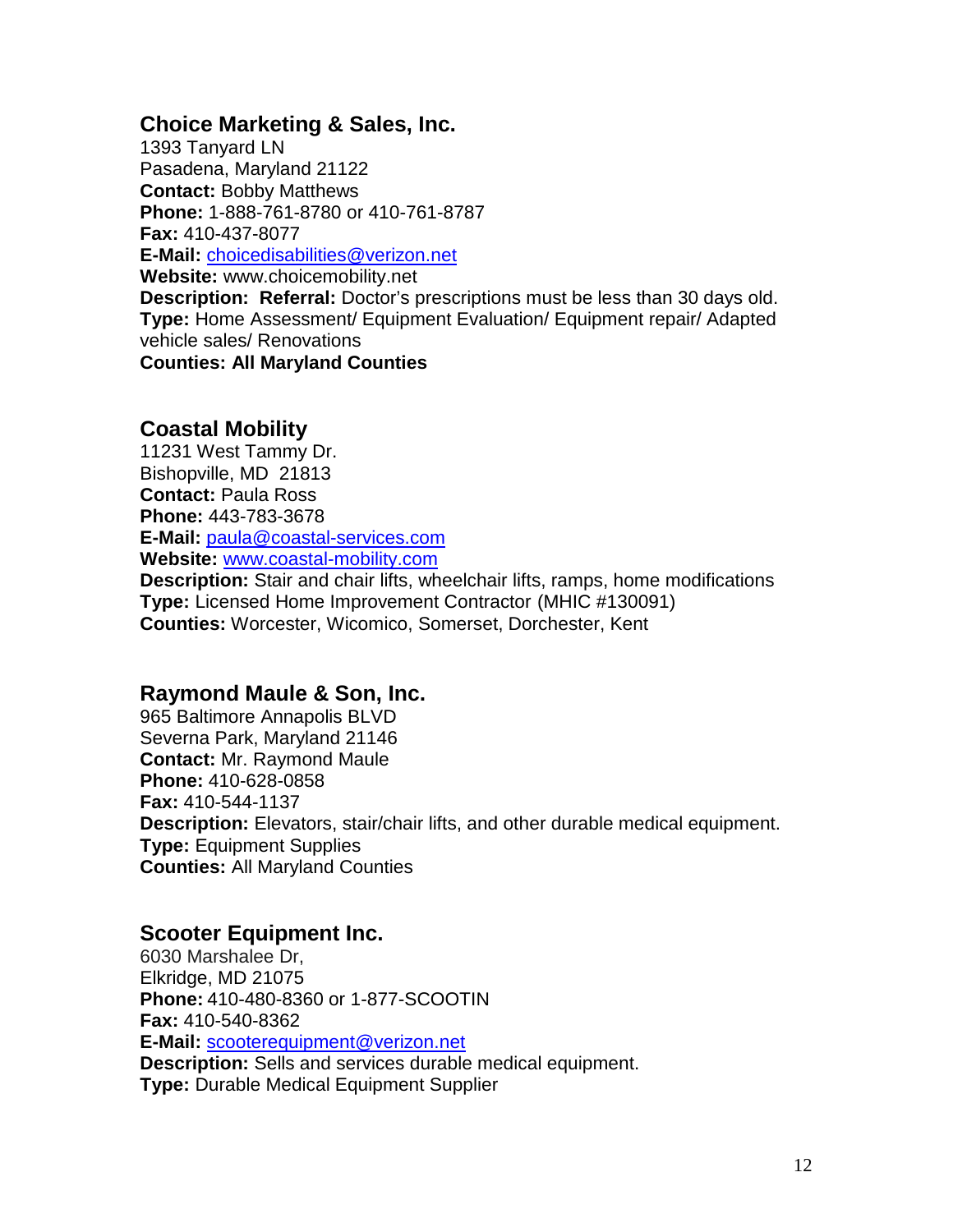**Counties:** Virginia, Baltimore County, Baltimore City, Harford, Montgomery, Prince George's, Howard, Carroll, Anne Arundel, D.C.

#### **Stanley Access Technologies**

8301-B Patuxent Range Rd Jessup, MD 20794 **Contact: Mickey Connors Phone:** 443-597-8060 **Fax:** 410-290-9575 **E-Mail:** [mickey.connors@sbdinc.com](mailto:mickey.connors@sbdinc.com) **Website:** [www.atlanticdoorcontrol.com](http://www.atlanticdoorcontrol.com/) **Description:** An international company that sells commercial and residential automatic sliding doors, apartment doors, swinger doors, etc. **Type:** Equipment Supplies **Counties:** International

#### **Total Mobility Services**

5415 Yukon Court, suite E Frederick, MD. 21703 **Contact: Shelley Clerk, Mobility consultant Phone: (240)490-7840 Website:** www.tmservices.com E-mail: Shellty@tmservices.com **Description:** New, used and rental wheelchair vans, adapted driving equipment, high tech driving equipment, sales & service, ramps, elevators, ceiling lifts, mobility products. **Type:** Equipment Supplies **Counties:** Frederick, Montgomery, Washington, Carroll, Prince George's

#### **USA Rehab**

105 Sudbrook Ln, Pikesville, MD 21208 **Contact:** Shara Anderson **Phone:** 410-653-3903 **Fax:** 410-653-6996 E-mail: [shara@usa-rehab.com](mailto:shara@usa-rehab.com) Website: www.usarehab.com **Description:** Rents and sells modular ramps, portable lifts, grab bars, etc. **Type:** Durable Medical Equipment Supplier **Counties: All Maryland Counties**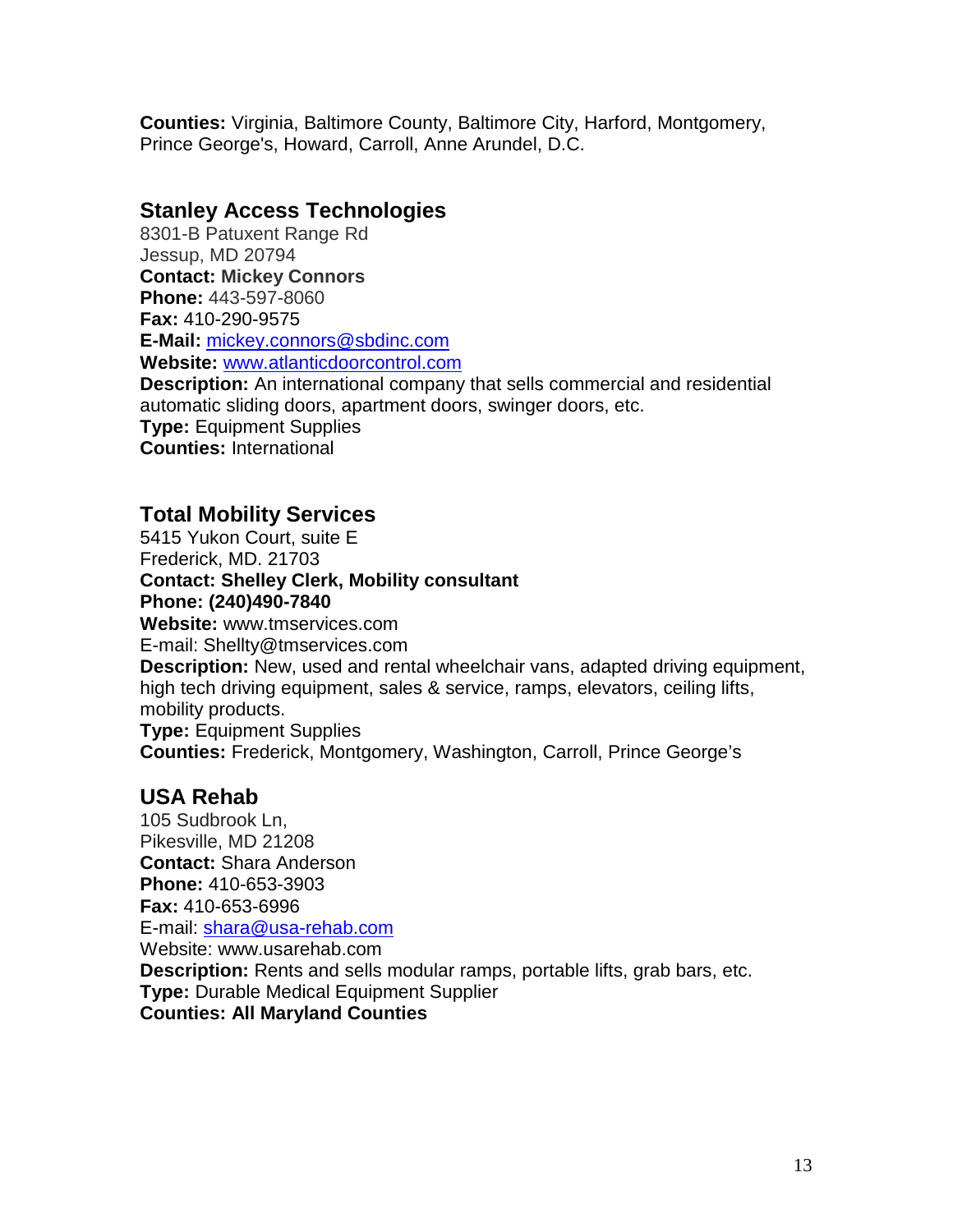## **FUNDING SOURCES AND LOAN PROGRAMS**

#### **Assistive Technology Loan Program**

MDTAP 2301 Argonne Drive, Room T-17 Baltimore, MD 21218 **Phone:** 410-554-9230 or 1-800-832-4827 **TTY:** 1-866-881-7488 **Fax:** 410-554-9237 **E-Mail:** [loans@mdtap.org](mailto:loans@mdtap.org) **Website:** [www.mdtap.org](http://www.mdtap.org/)

**Description:** Aids Maryland residents with disabilities and their families in qualifying for low-interest loans to purchase assistive technology. No charge. **Type:** Funding Sources and Loan Programs **Counties:** All Maryland Counties

#### **CHAI: Comprehensive Housing Assistance, Inc.**

5809 Park Heights Avenue Baltimore, MD 21215 **Contact:** Rona Gross, LCSW-C, **Phone:** 410-466-1990 **Fax:** 410-466-1996 **E-Mail:** [info@chaibaltimore.org](mailto:info@chaibaltimore.org) **Website:** [www.chaibaltimore.org](http://www.chaibaltimore.org/)

Last Contact: 03/13/2014

**Description:** Provides grants of up to \$800 to low and moderate income seniors 62+ and individuals with disabilities for home repairs, modifications and safety and OT evaluations. Services limited to Northern Park Heights neighborhoods in zip code 21215

**Type:** Funding Sources and Loan Programs

**Area:** Neighborhoods of Falstaff, Glen, Mt. Washington, Cross Country, and **Cheswolde** 

#### **Development Corp. of Northwest Baltimore, The**

3521 West Belvedere Avenue Baltimore, MD 21215 **Contact:** Florine Robinson **Phone:** 410-578-7190 **Fax:** 410-578-7193 Description: Provides pre home-ownership counseling for disability programs that assist disabled residents with a first-time home purchase. Also provides foreclosure counseling for the surrounding Baltimore area. **Type:** Loan Programs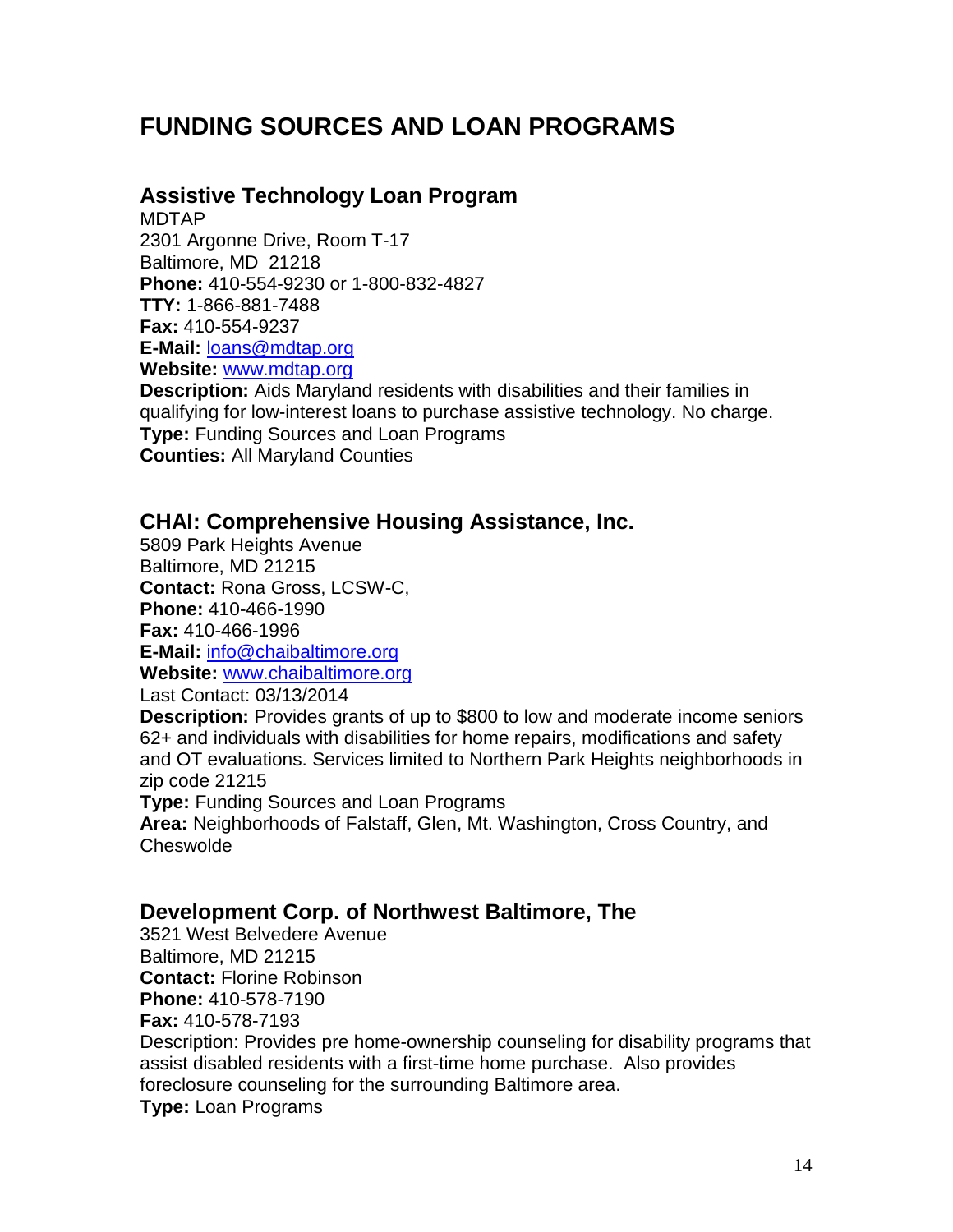**Counties:** Baltimore City

#### **Developmental Disabilities Administration (DDA) – Main Branch**

201 W Preston Street, Suite 422 4<sup>th</sup> Floor Baltimore, MD 21201 **Phone:** 410-767-5600 **Fax:** 410-767-5850 **Website:** [www.ddamaryland.org](http://www.ddamaryland.org/)

**Description:** State government agency that funds a variety of services for people who have developmental disabilities and a highly urgent need for services may in some cases help fund home modifications and assistive technology. See branch information below.

**Type:** Funding Sources and Loan Programs

#### **DDA - Central Maryland**

Maryland Department of Health and Mental Hygiene Central Maryland Regional Office 1401 Severn St. Baltimore, MD 21230 **Phone:** 410-234-8200 or 1-877-874-2494 **TTY:** 1-800-735-2258 **Fax:** 410-234-8397 **Counties:** Anne Arundel, Howard, Harford, Baltimore County, and Baltimore City

#### **DDA - Eastern Shore**

Maryland Department of Health and Mental Hygiene Eastern Regional Office 926 Snow Hill RD Salisbury, MD 21804 **Contact:** Rachel White **Phone:** 410-572-5920 or 1-888-219-0478 **TTY:** 1-800-735-2258 **E-Mail:** [rachel.white@maryland.gov](mailto:rachel.white@maryland.gov) **Counties:** Caroline, Cecil, Dorchester, Worcester, Wicomico, Talbot, Somerset, Queen Anne's, and Kent

#### **DDA - Southern Maryland**

Maryland Department of Health and Mental Hygiene Southern Maryland Regional Office 312 Marshall Ave., 7th Floor Laurel, MD 20707 **Contact:** Heather Most, L. Micheal Bryan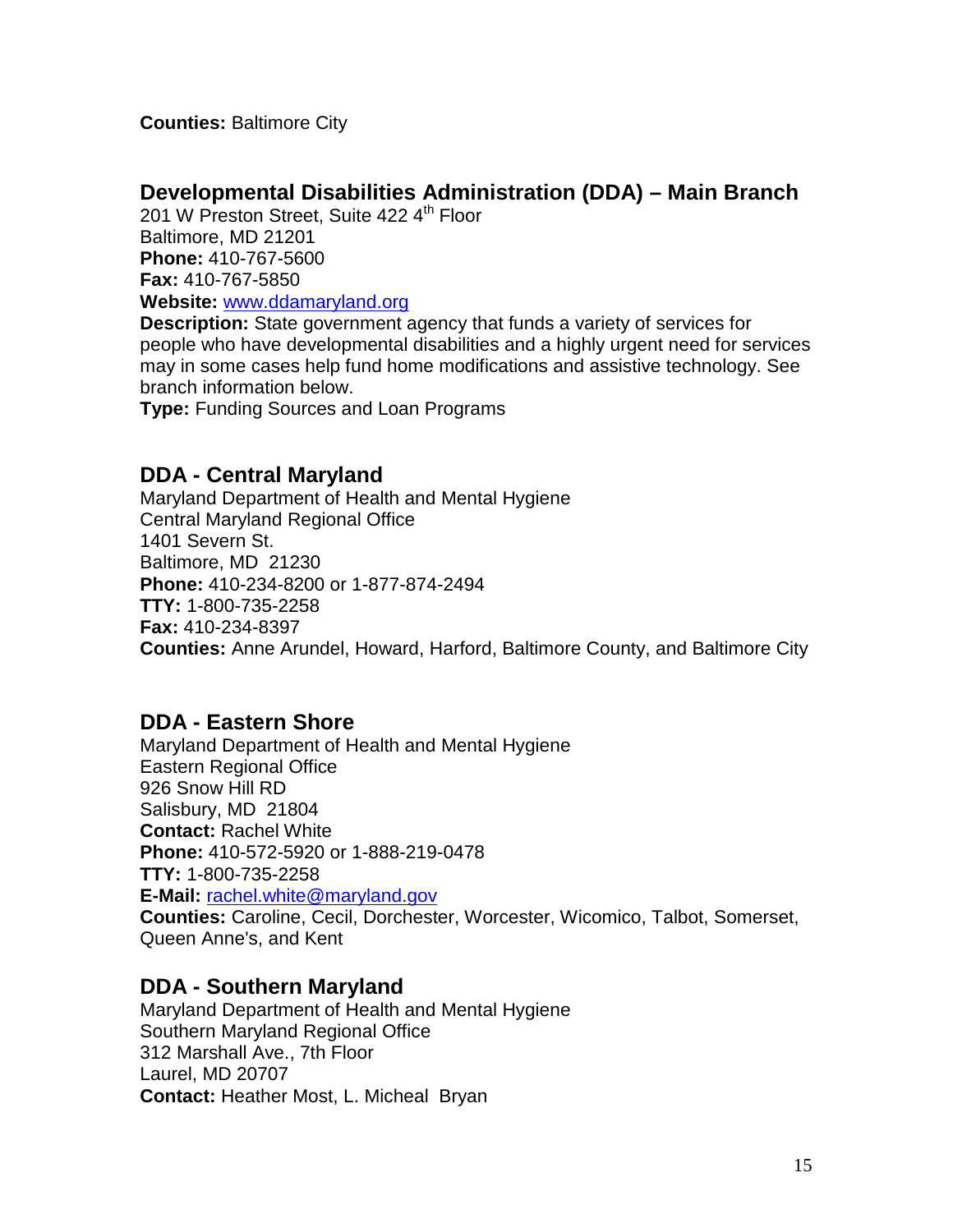**Phone:** 301-362-5100 or 1-888-207-2479 **TTY:** 301-362-5131 **E-Mail:** [heather.most@maryland.gov](mailto:heather.most@maryland.gov) **Counties:** Calvert, Charles, St. Mary's, Prince George's, and Montgomery

#### **DDA - Western Maryland**

Maryland Department of Health and Mental Hygiene Western Maryland Regional Office 1360 Marshall St. Hagerstown, MD 21740 **Contact:** Linda Yale **Phone:** 301-791-4670 or 1-888-791-0193, 1800-735-2258 (240) 313-3869 **Fax:** 301-791-4019 **E-Mail:** [Linda.yale@maryland.gov.](mailto:Linda.yale@maryland.gov) **Counties:** Allegany, Carroll, Frederick, Garrett, Washington

#### **Division of Rehabilitation Services (DORS**)

Maryland State Dept. of Education 2301 Argonne Drive Baltimore, MD 21218 **Phone:** 410-554-9442 or 1-800-479-8613 **TTY:** 410-554-9411 **Fax:** 410-554-9222 E-Mail: [dors@msde.state.md.us](mailto:dors@msde.state.md.us) Website: [www.dors.state.md.us](http://www.dors.state.md.us/)

**Description:** DORS administers vocational rehabilitation in Maryland for people with disabilities. This program provides rehabilitation services to eligible individuals with the goal of employment. The Independent Living program serves a small number of eligible individuals whose goal is increased independence in their living arrangements. DORS provides funding for home assessments and modifications in some cases, as well as equipment evaluations. Sliding scale fees. Require documentation of financial need. Individuals with higher incomes may be required to pay some of the costs, but many pay nothing. Other possible funding sources must be explored. Ages 16 & up.

**Type:** Funding Sources and Loan Programs; Home Assessment / Equipment **Evaluation** 

**Counties: All Maryland Counties**

**Eric Fund, The** P.O. Box 65188 Washington, DC 20035-5188 **Phone**: 202-841-2700 **E-Mail**: [info@ericfund.org](mailto:info@ericfund.org)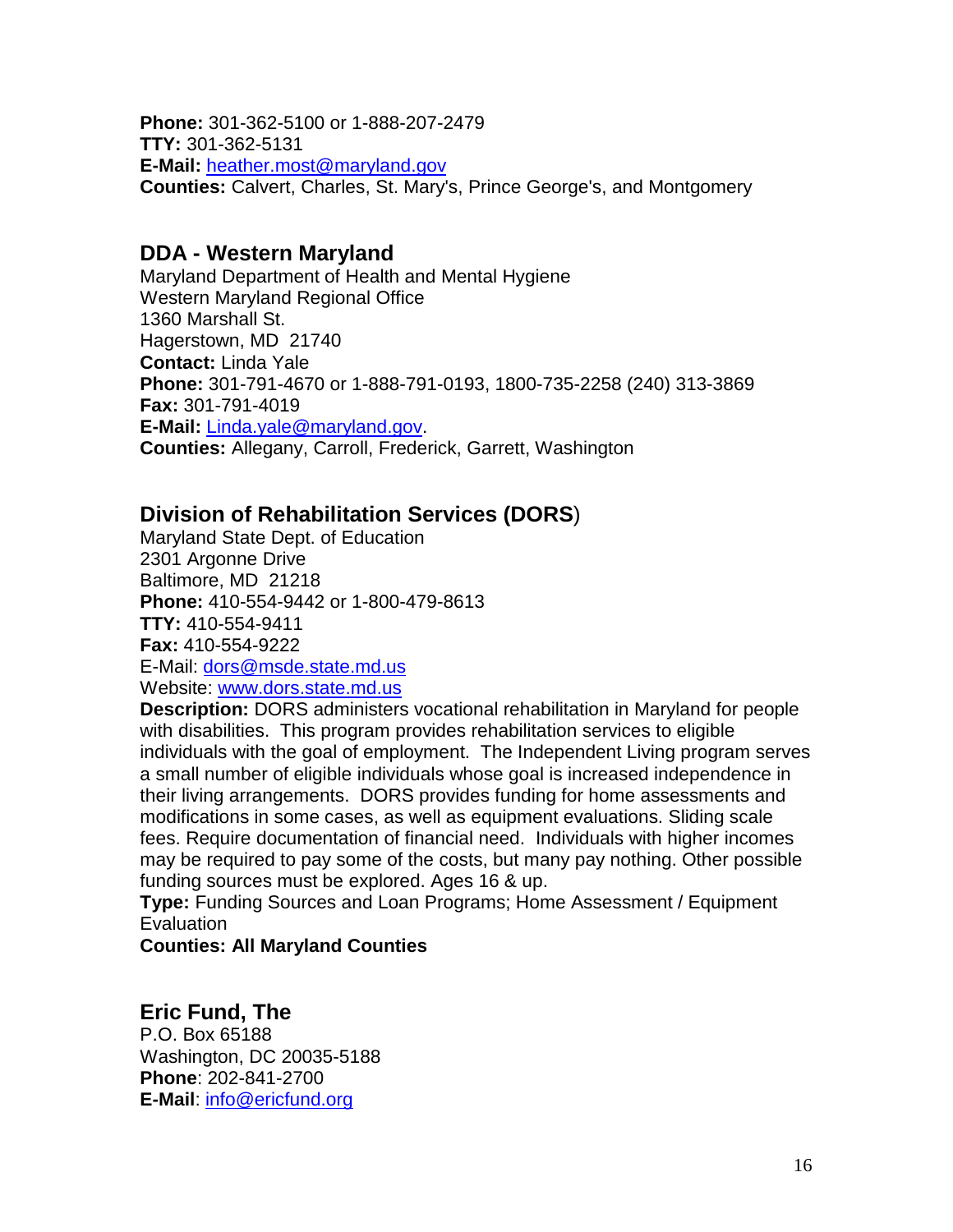#### **Website**: [www.ericfund.org](http://www.ericfund.org/)

**Description**: The Eric Fund, a Washington, DC-based nonprofit, was established in memory of Eric C. Savader, a disability rights advocate who died of cancer in 1997. The goal of the Eric Fund is to help children and adults with disabilities in the Washington, DC, metropolitan area lead more independent, productive lives by purchasing assistive technology not covered by insurance or other funding streams. Twice annually the Eric Fund awards grants to deserving individuals based on financial need. Each year, the Eric Fund gives away \$10,000 in assistive technology and living aids for people with disabilities in the Washington, D.C. area including Northern Virginia and Maryland.

#### **Fox, Jill, Memorial Fund**

C/o The Associated Jewish Community Federation of Baltimore 101 West Mount Royal Avenue Baltimore, MD 21201 Phone: 410 369-3922 Fax: 410 752-1127 **Contact:** Please call MD TAP for contact information at 1-800-832-4827 **Description:** A non-profit, non-sectarian public charitable foundation established as a Supporting Foundation with The Associated Jewish Community Federation of Baltimore. Although it can support various projects and programs that qualify

for grants, it was established primarily as a fund of last resort to make grants available to help cover many types of medical and healthcare needs. Funding helps cover items such as adaptive equipment. Average grant: \$400. **Referral Required:** Information and application can only be obtained by a social worker or healthcare professional advocating on behalf of the individual.

**Type:** Funding Sources and Loan Programs **Counties: All Maryland Counties**

#### **Help Hope Live**

2 Radnor Corporate Center 100 Matson Ford RD Suite 100 Radnor, PA 19087 Phone: 1-800-642-8399 **Website:** www.helphopelive.org **Last Contacted:** 03/13/2014 **Description:** Assist patients to raise funds to cover uninsured medical expenses (assistive Technology, attendant care and other services) related to transplantation and other catastrophic injury. **Type:** Funding Sources and Loan Programs **Counties:** All Maryland Counties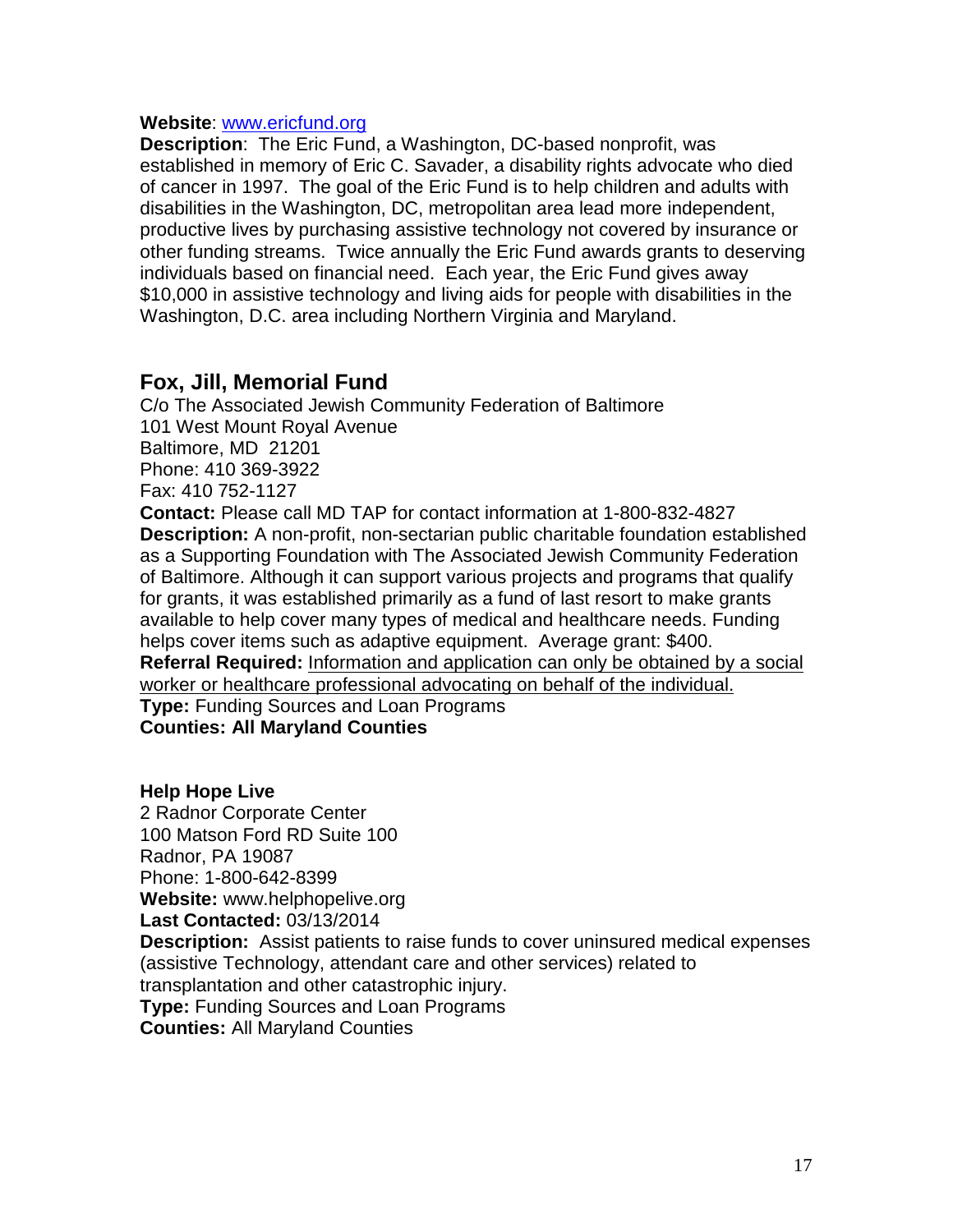#### **Loading Dock, The**

2 North Kresson Street Baltimore, MD 21224 **Contact:** Leslie Kirkland **Phone:** 410-558-DOCK (3625) **Fax:** 410-558-1888 **E-Mail:** [kirkland@loadingdock.org](mailto:kirkland@loadingdock.org) 

**Website:** [www.loadingdock.org](http://www.loadingdock.org/)

**Description:** A 2100 square foot warehouse that acts as a clearinghouse for new and used building materials, which are distributed to families with low incomes and nonprofit agencies. Nominal membership fee, minimal charges for materials.

**Referral Required:** From Department of Social Services or a nonprofit organization.

**Type:** Funding Sources and Loan Programs **Counties: All Maryland Counties**

#### **Muscular Dystrophy Association**

8501 LaSalle Road #106 Towson, MD 21286 **Contact:** Megan R. **Phone:** 410-494-7106; 800-572-1717 **Fax:** 410-494-0082

**Website:** [www.mda.org](http://www.mda.org/)

**Description:** Helps pay for occupational therapy (OT) evaluations, which may include recommendations for home modifications. Works with designated occupational therapists. Pays a set amount for one evaluation per person per year; MDA pays up to \$200 per evaluation. Serves only people with neuromuscular disorders, including muscular dystrophy. **Type:** Funding Sources and Loan Programs

**Counties:** All Maryland Counties

#### **National Multiple Sclerosis Society - Maryland Chapter**

2219 York Rd #302, Timonium, MD 21093 **Contact:** Todd Robertson **Phone:** 443-641-1200 or 1-800-FIGHT-MS **Fax:** 443-641-1201 **E-Mail:** [tod.robertson@nmss.org](mailto:tod.robertson@nmss.org)

#### **Website:** [www.nmss.org](http://www.nmss.org/)

**Description:** The Chapter offers hands-on assistance to people with multiple sclerosis who need help navigating the complex federal, state and community programs available for people with disabilities. Assistance includes area such as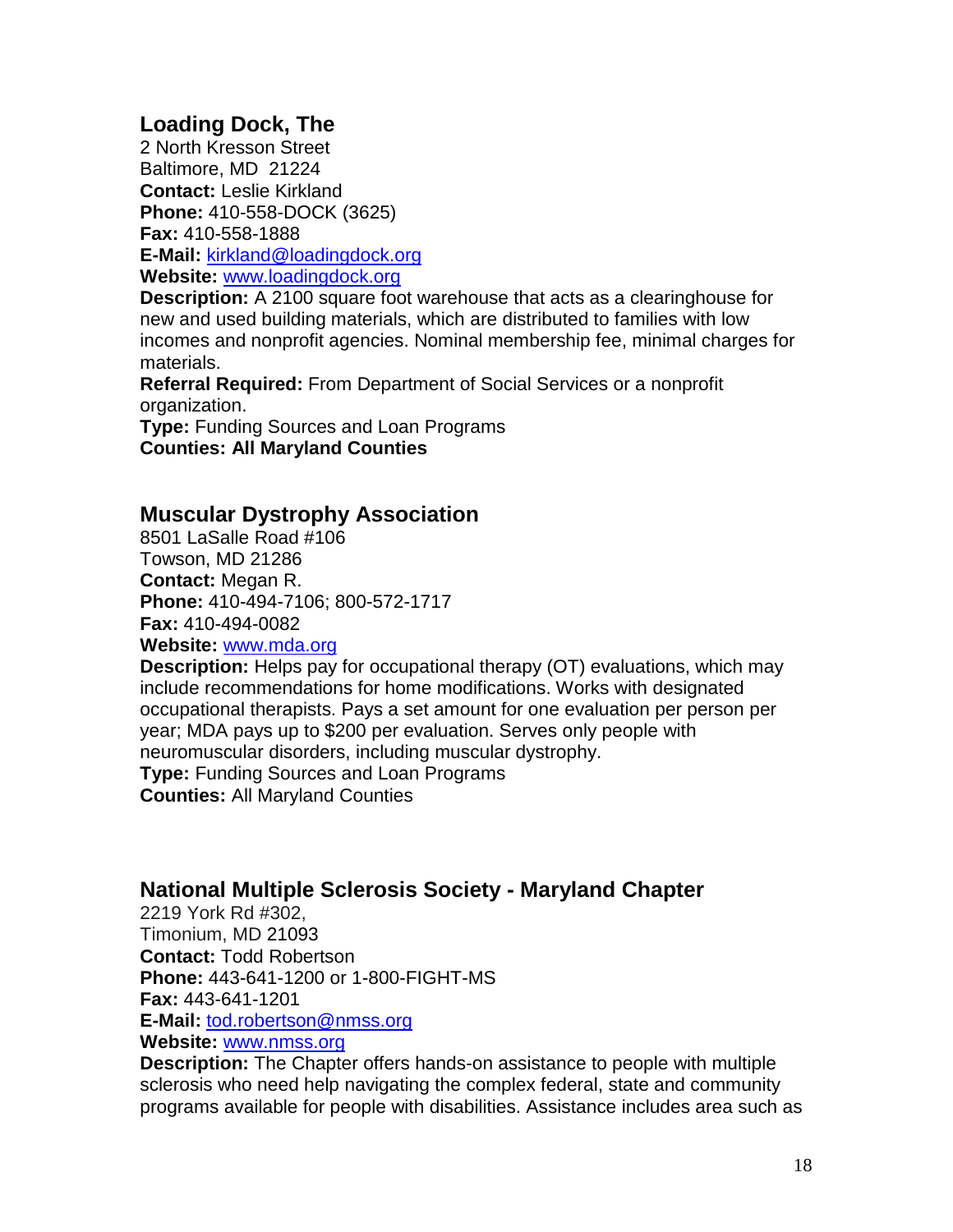services available to help people remain in their homes safely, affordable health insurance options, employment laws, and financial planning and financial assistance resources.

**Type:** Funding Sources and Loan Programs **Counties:** All Maryland Counties

#### **Resources for Independence**

30 N. Mechanic Street, Unit B Cumberland, MD 21502 Contact: Lori McGruder **Phone:** 301-784-1774 or 1-800-371-1986 **Fax:** 301-784-1776 **E-Mail:** [phcil@hereintown.net](mailto:phcil@hereintown.net) **Website:** [www.rfi.org](http://www.rfi.org/)

**Last Contacted:** 07/2012

**Description:** Provides advocacy to help people with disabilities secure home modifications (among other resources). Tries to secure donations of materials and labor (through vocational schools, etc.).

**Type:** Funding Sources and Loan Programs; Information and Referral **Counties:** Allegany, Garrett, Washington

#### **Rural Development Administration - Maryland and Delaware State Office**

USDA Rural Development Maryland/Delaware State Office 1221 College Park Drive, Suite 200 Dover, DE 19904 **Phone**: (302)857-3580 **Fax:** (855)389-2241

**Website:** <http://www.rd.usda.gov/contact-us/state-offices/md>

#### **Last Contacted: 03/13/2014**

**Description:** 504 Loan and Grant program provides 1% loans up to a maximum of \$20,000 per loan to homeowners of any age who live in rural areas and have very low incomes. Sometimes have funds available for grants of up to \$7,500 for rural homeowners who are 62 and older and have very low incomes. Loans and grants may be used for home modifications, purchases, and repairs. To qualify for loans, must be unable to obtain a commercial loan, have good credit and be able to repay the loan. Both programs are limited to rural areas.

**Type:** Funding Sources and Loan Programs

#### **Counties: All Maryland Counties**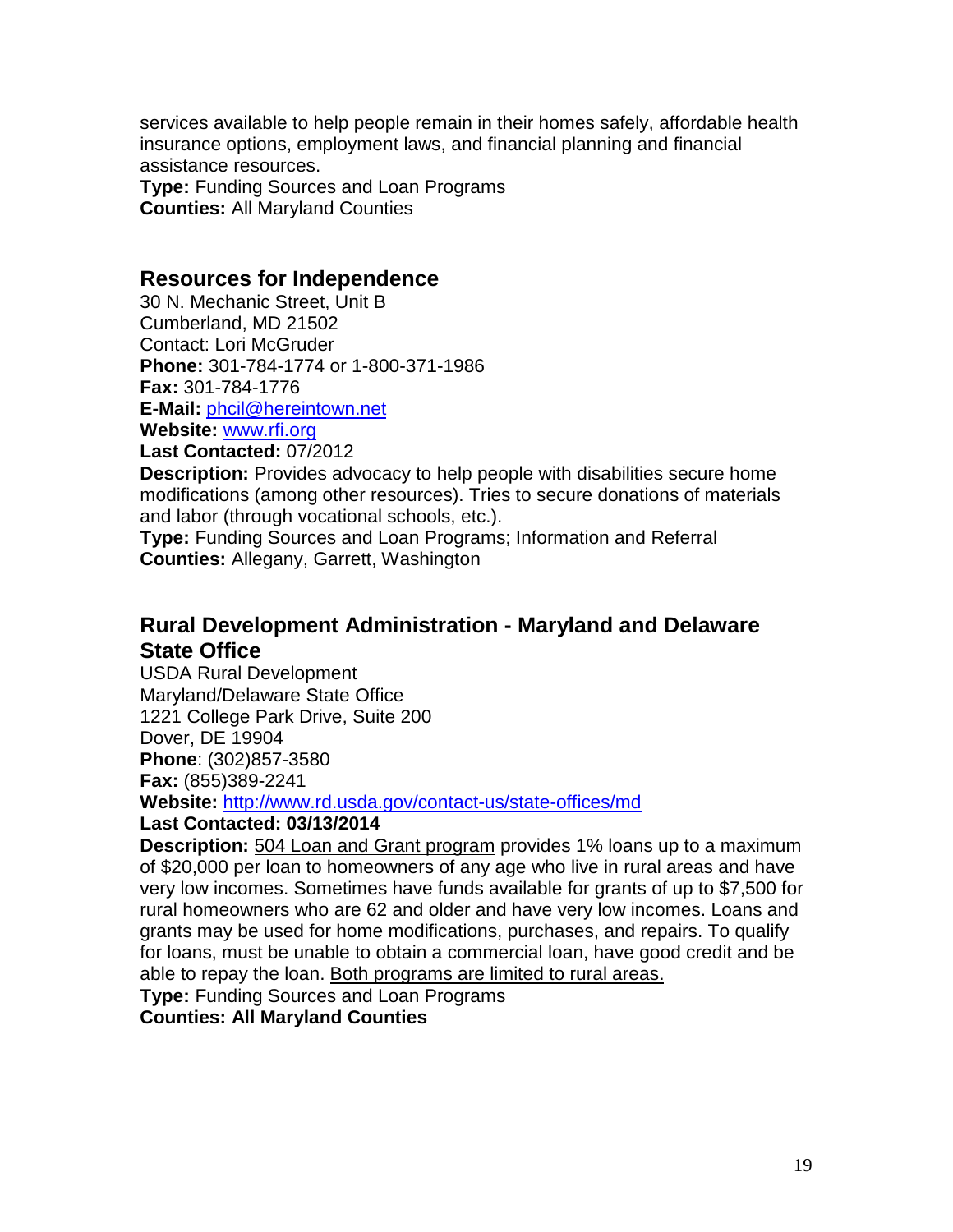#### **Specially Adapted Housing for Disabled Veterans**

Department of Veterans Affairs, Veterans Affairs Regional Office 31 Hopkins Plaza Baltimore, MD 21201 **Phone:** (410)230-4444 **Toll free**:(800)446-4926 **Fax:** (410)203-4445 **Website:** www.mdva.state.md.us **Description:** Assists certain severely disabled veterans and retired military

personnel in acquiring suitable housing units, with special fixtures and facilities made necessary by the nature of the veteran's disabilities. The money may be used for new construction or remodeling or for application against an outstanding mortgage on a specially adapted home. The disability must be service connected and fall within a set of specified parameters, which includes mobility impairment. Please call the VA before buying a house so they can examine it to see if a grant can be issued for that particular home.

**Type:** Funding Sources and Loan Programs **Counties: All Maryland Counties**

#### **Travis Roy Foundation**

Hemenway & Barnes LLP 75 State Street, 16th Floor Boston, MA 02109 **Contact:** Brenda Taylor, Foundation Coordinator or Arthur Page **Phone:** 617-619-8257 **E-Mail:** [info@travisroyfoundation.org](mailto:info@travisroyfoundation.org) **Website:** [www.travisroyfoundation.org](http://www.travisroyfoundation.org/) **Description:** The Travis Roy Foundation provides grants in the range of \$1,000

to \$5,000 for equipment, vehicle & home modifications, etc to individuals who have suffered a spinal cord injury.

**Type:** Funding Sources and Loan Programs

**Counties:** All Maryland Counties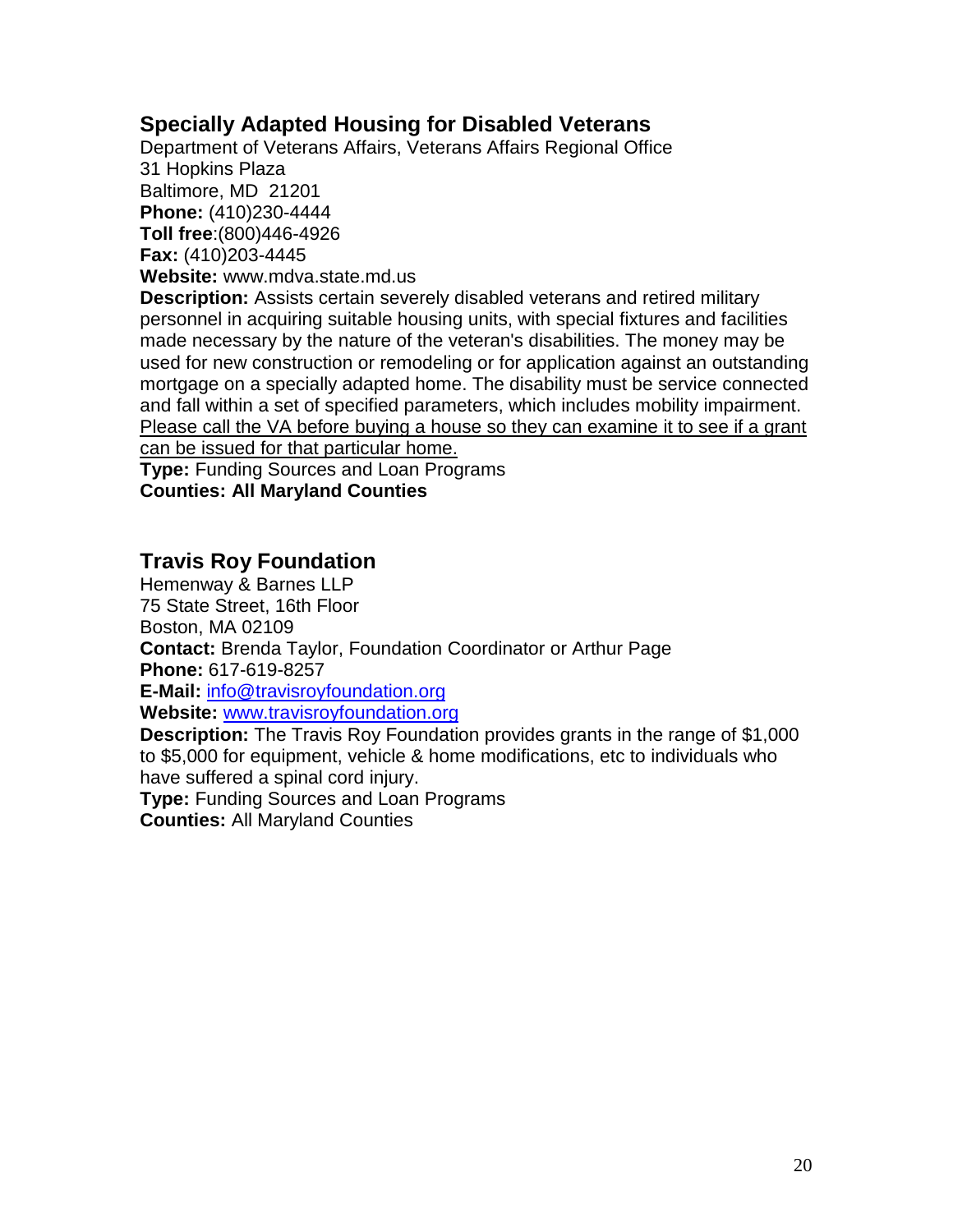## **HOME ASSESSMENT / EQUIPMENT EVALUATION**

#### **Abilities Occupational Therapy Services, Inc.**

600 Reisterstown Rd #600GHI, Pikesville, MD 21208 **Contact**: Shoshana Shamberg **Phone:** 410-358-7269 **Fax:**(443)438-9948 **E-Mail:** [infs@aotss.com](mailto:infs@aotss.com) **Website:** [www.aotss.com](http://www.aotss.com/)

**Description:** Provides home assessments for home modifications by a registered OT. Offers consumer, professional, and national consulting, project management coordination, and training for professionals. Fixed rates. Sliding scale fees for home assessments. **Referral:** Doctor's referral may be required for certain types of insurance reimbursements for home assessments **Type:** Home Assessment / Equipment Evaluation

**Counties: All Maryland Counties**

#### **Choice Marketing & Sales, Inc.**

1393 Panyard Lane Pasadena, MD 21122 **Contact:** Bobby Matthews **Phone:** 1-888-761-8780 or 410-437-8787 **Fax:** 410-437-8077 **E-Mail:** bobby.matthews33@hotmail.com **Website:** www.choicemobility.net **Last Contacted:** 04/21/14 **Referral:** Doctor's prescriptions must be less than 30 days old. **Type:** Home Assessment/ Equipment Evaluation/ Equipment repair/ Adapted **Counties:** All Maryland Counties

#### **Division of Rehabilitation Services (DORS**)

Maryland State Dept. of Education 2301 Argonne Drive Baltimore, MD 21218 **Phone:** 410-554-9442 **TTY:** 1-866-881-7488 **Fax:** 410-554-9136 **E-Mail**: [dors@msde.state.md.us](mailto:dors@msde.state.md.us) **Website**: [www.dors.state.md.us](http://www.dors.state.md.us/)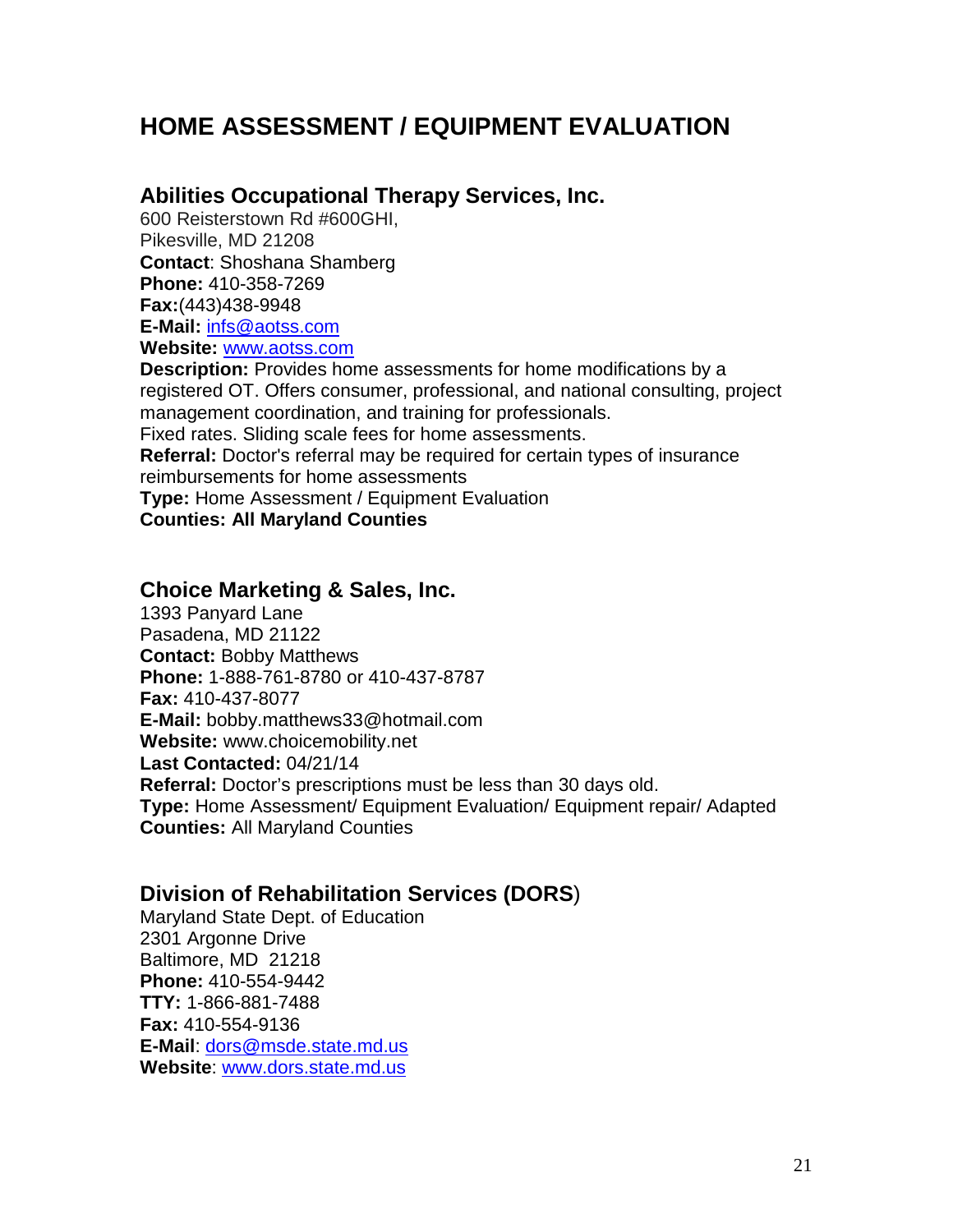**Description:** DORS administers vocational rehabilitation in Maryland for people with disabilities. This program provides rehabilitation services to eligible individuals with the goal of employment. The Independent Living program serves a small number of eligible individuals whose goal is increased independence in their living arrangements. DORS provides funding for home assessments and modifications in some cases, as well as equipment evaluations. Sliding scale fees. Require documentation of financial need. Individuals with higher incomes may be required to pay some of the costs, but many pay nothing. Other possible funding sources must be explored. Ages 16 & up.

**Type:** Funding Sources and Loan Programs; Home Assessment / Equipment **Evaluation** 

#### **Counties: All Maryland Counties**

#### **Easter Seals Delaware & Maryland Eastern Shore**

Easter Seal Society for Disabled Children and Adults, Inc. 61 Corporate Circle New Castle, DE 19720 **Phone:** 302-324-4444 **Fax:** 302-324-4441 **Website:** [www.de.easterseals.com](http://www.de.easterseals.com/)

**Description:** A non-profit health care agency dedicated to increasing the independence of children and adults with disabilities. The Salisbury office is specifically an outpatient pediatric rehabilitation center. Provides information and referral.

**Type:** Funding Sources and Loan Programs; Information and Referral **Counties:** Caroline, Cecil, Dorchester, Kent, Queen Anne's, Somerset, Talbot, Wicomico, Worcester

#### **Federal Home Solutions, Inc.**

147 Greenmeadow Drive, Timonium, MD 21093 **Phone:** 410-409-8128 **Website:** [www.federalhomesolutions.com](http://www.federalhomesolutions.com/) E-Mail: [federalhomesolutions@gmail.com](mailto:federalhomesolutions@gmail.com) **Description:** Full service custom remodeling company specializing in modifications for seniors and people with disabilities. Certified Aging in Place Specialist. MHIC licensed. **Type:** Funding Sources and Loan Programs; Information and Referral

**Counties:** Baltimore, Carroll, Harford, Howard, Anne Arundel, Montgomery, and Prince Georges

#### **Glickman Design Build, LLC**

14516 Pebblewood Drive,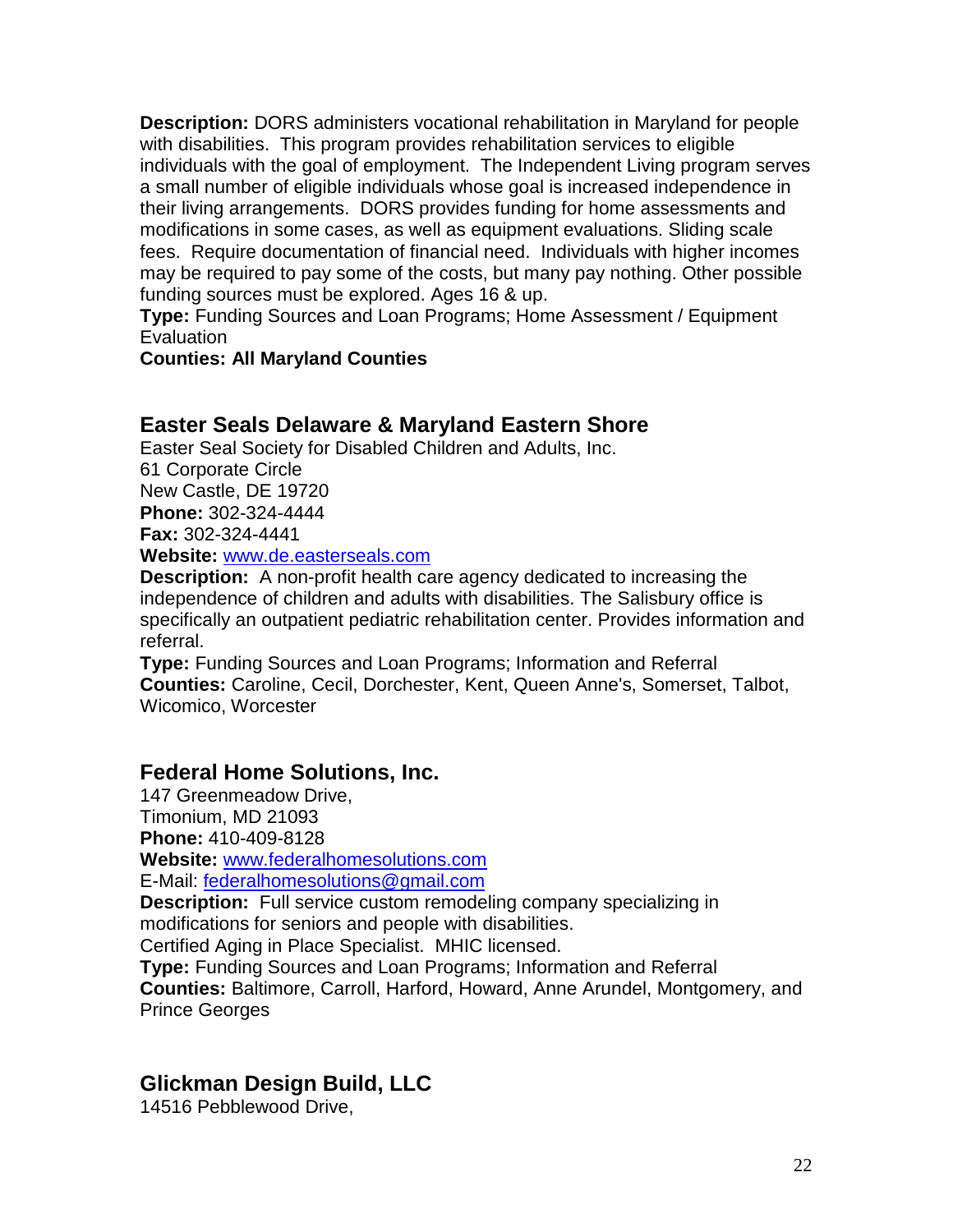North Potomac, MD 20878 **Contact**: Russell Glickman, CAPS, CR, GACP, EPA CR, CEAC **Phone**: 301-444-4663 **E-Mail:** [Russ@GlickmanDesignBuild.com](mailto:Russ@GlickmanDesignBuild.com)

**Website**: [www.GlickmanDesignBuild.com](http://www.glickmandesignbuild.com/)

**Description**: Certified in accessibility consultation, design, planning and building. Offers full range of contracting for home modifications including: Design and remodeling kitchens, bathrooms, basements; creative/attractive entryways, expanding doorways; constructing ramps; installing stair glides, lifts, elevators, grab bars and remote door openers. Design/build. Fixed-rates.

**Type**: Expert in designing, planning and building any type of home modifications or new custom homes for special needs and aging-in-place. As the parent of a child with cerebral palsy who has lived at home in a wheelchair for over 20 years, Russ Glickman has developed a passion to serve the special needs community. **Counties**: All Maryland Counties, DC, VA

#### **Independence Now, Inc.**

12301 Old Columbia Pike, Suite 101 Silver Spring, MD 20904 **Contact:** Trish Foley, O.T.R. **Phone:** 301-277-2839 **Fax:** 301-625-9777

**E-Mail:** [info@innow.org](mailto:info@innow.org)

**Description:** Prince George's County operates a project which provides home assessments by an Occupational Therapist and pays for low cost home modifications. Identifies and screens contractors, leverages other resources (volunteer services, etc.) to help fund the balance of the project. Serves people with all disabilities. Montgomery County- Provides in-home assessments by an Occupational Therapist for a fee. Both offices provide advocacy for people needing home modifications, including help with securing funding.

**Type:** Home Assessment / Equipment Evaluation; Funding Sources and Loan Programs; Information and Referral

**Counties:** Montgomery, Prince George's

#### **Irlen Visual Learning Center**

Pikesville Plaza 600 Reisterstown Rd, Suite 600GH Baltimore, MD 21208 **Contact**: Shoshana Shamberg **Phone:** 410-358-7269 **Fax**(443)460-2275 **E-Mail:** [infs@aotss.com](mailto:infs@aotss.com) **Website**: www. [aotss.com](http://www.irlenvlcmd.com/)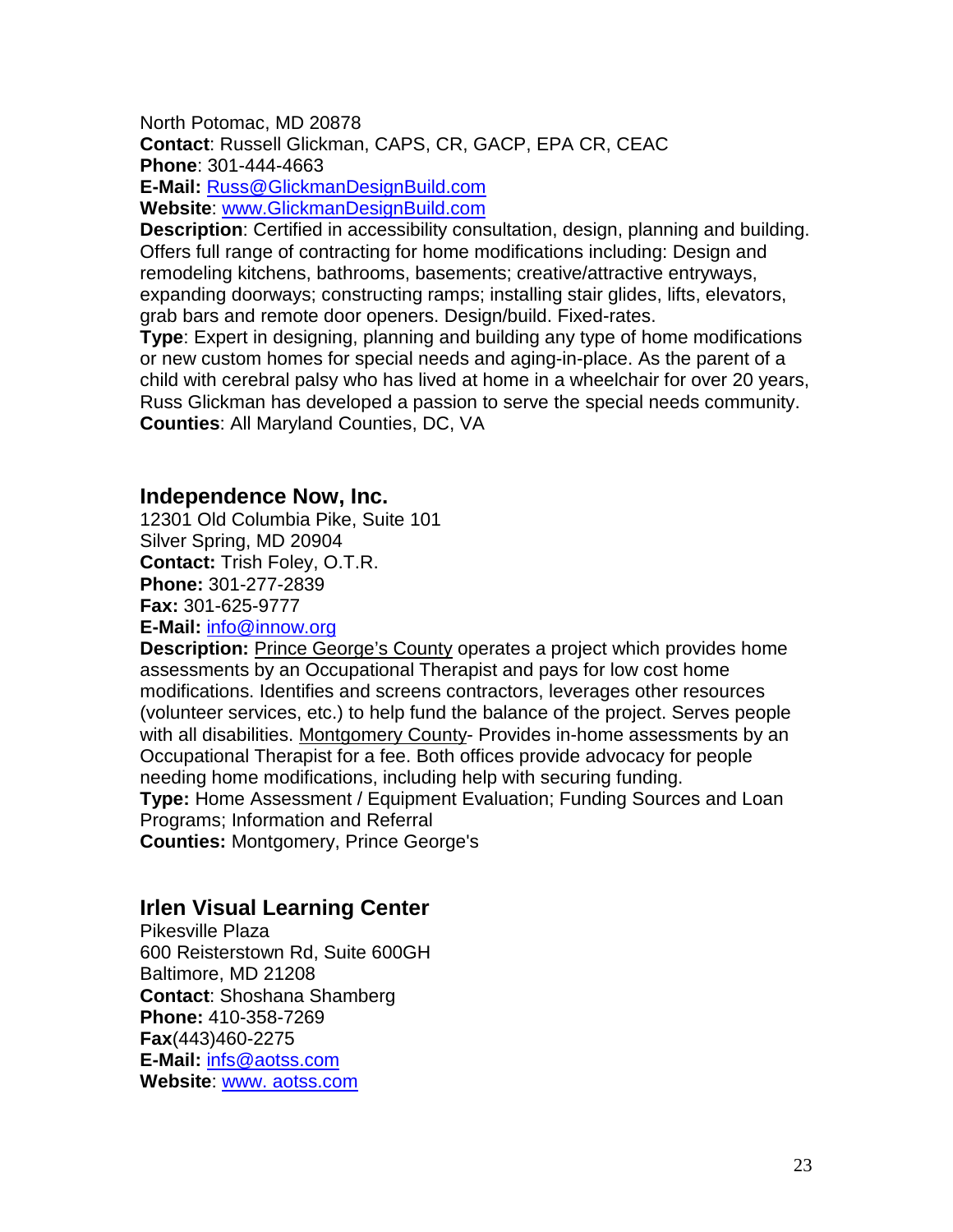Description: Innovative and cost effective interventions and technologies to address symptoms of dyslexia, dysgraphia, attention disorders, chronic migraines and headaches, light sensitivity, autism, and traumatic brain injury for immediate benefits. Free fifteen minute phone consultation to determine if a client is a candidate for technologies. Provides free technology demonstrations for local clients. May be insurance reimbursable. Counties: All Maryland Counties

#### **Rehab at Work**

7501 Pulaski Highway, #100 Baltimore, MD 21237 **Contact:** Julie Howar **Phone:** (410) 866-3855 **Fax:** (410) 866-3877 **Website:** [www.rehabatwork.com](http://www.rehabatwork.com/)

**Description:** Provides workplace safety assessments and recommends specific workplace modifications. Onsite workplace assessments, some health insurance policies cover services.

**Type: Workplace** Assessment / Equipment Evaluation **Area:** Anne Arundel, Carroll, Charles, Frederick, Montgomery, and Prince George's

#### **Strategies for Independent Living, LLC**

1007 Elm Avenue Tacoma Park, MD 20912 **Contact:** Stephen ("Steve") Hage **Phone:** 301-585-5738 **Fax:** 301-585-7246 **E-Mail:** [steve.strategies@gmail.com](mailto:steve.strategies@gmail.com)

**Last Contacted:** 06/04/2014

**Description**: Strategies for Independent Living, LLC is a design/build construction company specializing in Aging in Place and Universal Design. Our mission is to help facilitate safety and independence for our clients by employing a combination of both large and small home modifications. Strategies works with people of all ages and abilities, educating them so they are better equipped to make the decisions that will lead to the best outcomes for their families.

Services cover everything from design and feasibility evaluations to installing ceiling lifts, grab bars, railings, ramps, stair lifts, elevators, automatic door openers, and remodeling bathrooms and kitchens.

The basic home assessment fee is \$375, which includes a site visit, recommendations including costs, and follow-up research, calls and emails. The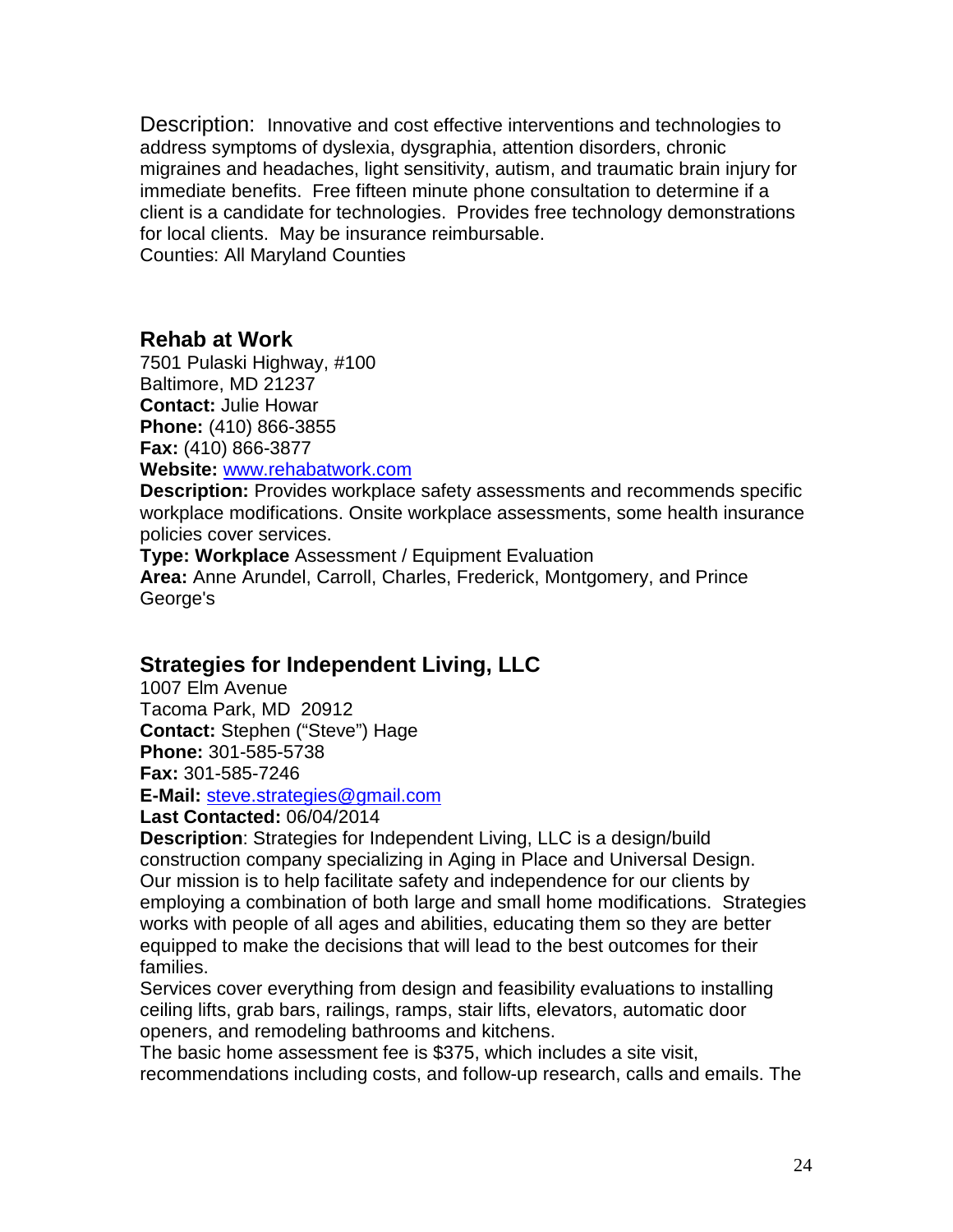fee may vary depending on if additional site visits are required or if there is limited available funding.

Type: Home Assessment / Equipment Evaluation; Information and Referral Counties: Montgomery, Prince George's, Howard, and Anne Arundel County

#### **USA Rehab**

105 Sudbrook Ln, Pikesville, MD 21208 **Contact:** Sharon Anderson **Phone:** 410-653-3903 **Fax:** 410-653-6996 **E-Mail:** shara@usa-rehab.com **Last Contacted:** 03/2014

**Description:** USA Rehab is owned and operated by Shara Anderson, Licensed Occupational Therapist and Certified Assistive Technology Practitioner. She performs all of the Environmental Assessments complete with floor plans and media to visually communicate the needs of your clients.

**Type:** Home Assessment / Equipment Evaluation/ Environmental Accessibility Adaptations (ramps, lifts, grab bars, door widening, stair rails)

**Counties:** Baltimore City, Baltimore, Anne Arundel, Carroll, Harford, Howard, Montgomery, and Prince Georges Counties.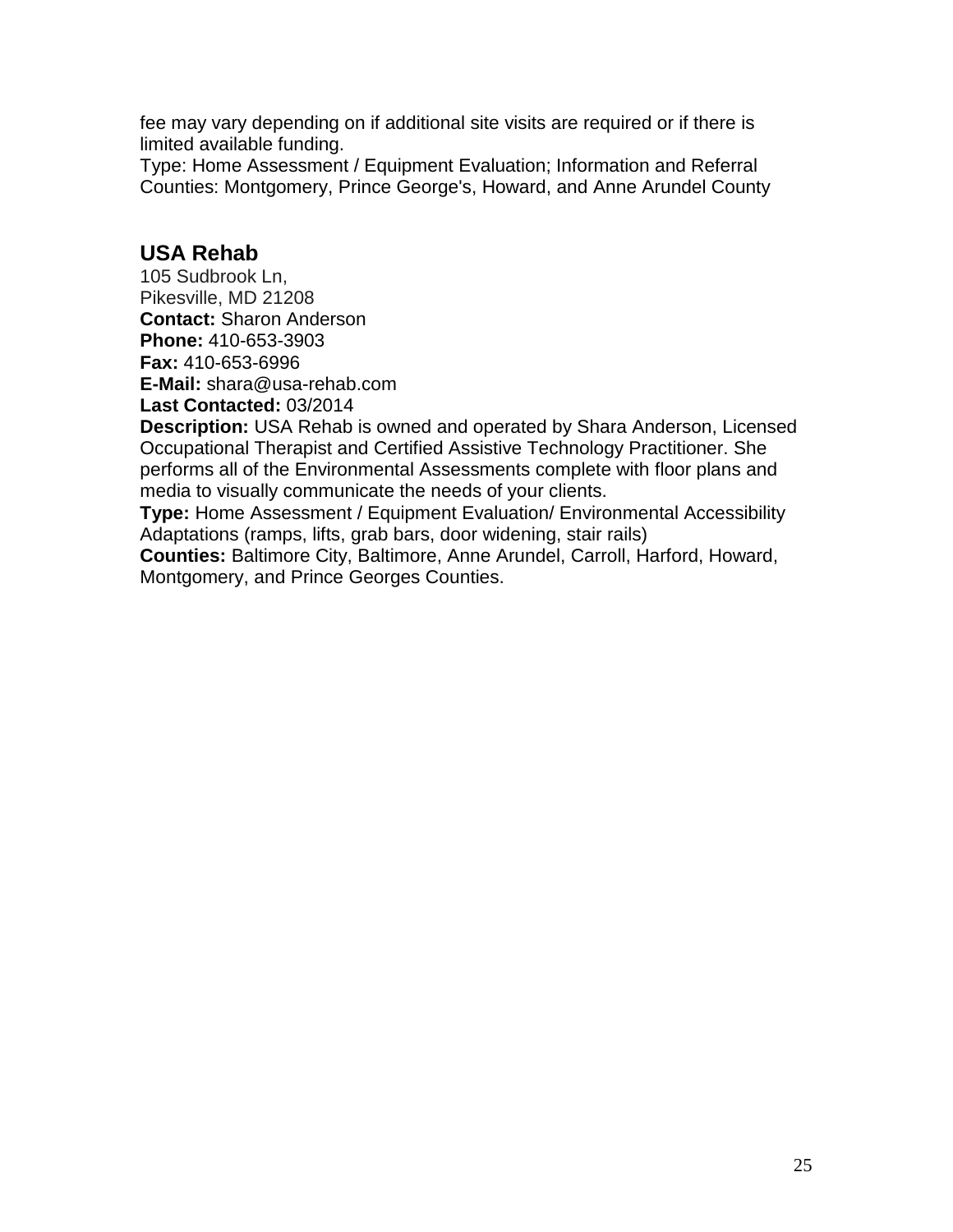## **INFORMATION AND REFERRAL**

#### **Baltimore Neighborhoods, Inc. (BNI)**

2530 North Charles St., Suite 200 Baltimore, MD 21218 Phone: Fair Housing 410-243-4400 **Phone:** Tenant/Landlord Line 410-243-6007 **Phone:** Front Desk 410-243-4468 **Fax:** 410-243-1342 **Website:** [www.bni-maryland.org](http://www.bni-maryland.org/)  **Description:** BNI provides information on tenant/landlord law, fair housing, and discrimination as well as outreach and education on these topics. **Type:** Information and Referral **Counties: All Maryland Counties**

#### **Easter Seals Delaware & Maryland Eastern Shore**

Easter Seal Society for Disabled Children and Adults, Inc. 22317 Dupont Blvd, Georgetown, DE 19947 **Phone**: 302-253-1100 **Fax:** 302-324-4441

**Website:** [www.easterseals.com](http://www.easterseals.com/)

**Description:** A non-profit health care agency dedicated to increasing the independence of children and adults with disabilities. The Salisbury office is specifically an outpatient pediatric rehabilitation center. Provides information and referral.

**Type:** Funding Sources and Loan Programs; Information and Referral **Counties:** Caroline, Cecil, Dorchester, Kent, Queen Anne's, Somerset, Talbot, Wicomico, Worcester

#### **Frederick Community Action Agency**

100 South Market Street Frederick, MD 21701 **Contact:** Todd Johnson **Phone:** (301)600-1506 **TTY:** 301-662-9164 **Fax:** 301-662-9079 **E-Mail**: [tjohnson@cityoffrederick.com](mailto:%20tjohnson@cityoffrederick.com) 

**Website**: www.cityoffrederick.com

**Description:** Offers information and referral for services related to housing and other issues. Can provide some help negotiating the service system ("greasing wheels"). Service area is limited to the City of Frederick.

**Type:** Information and Referral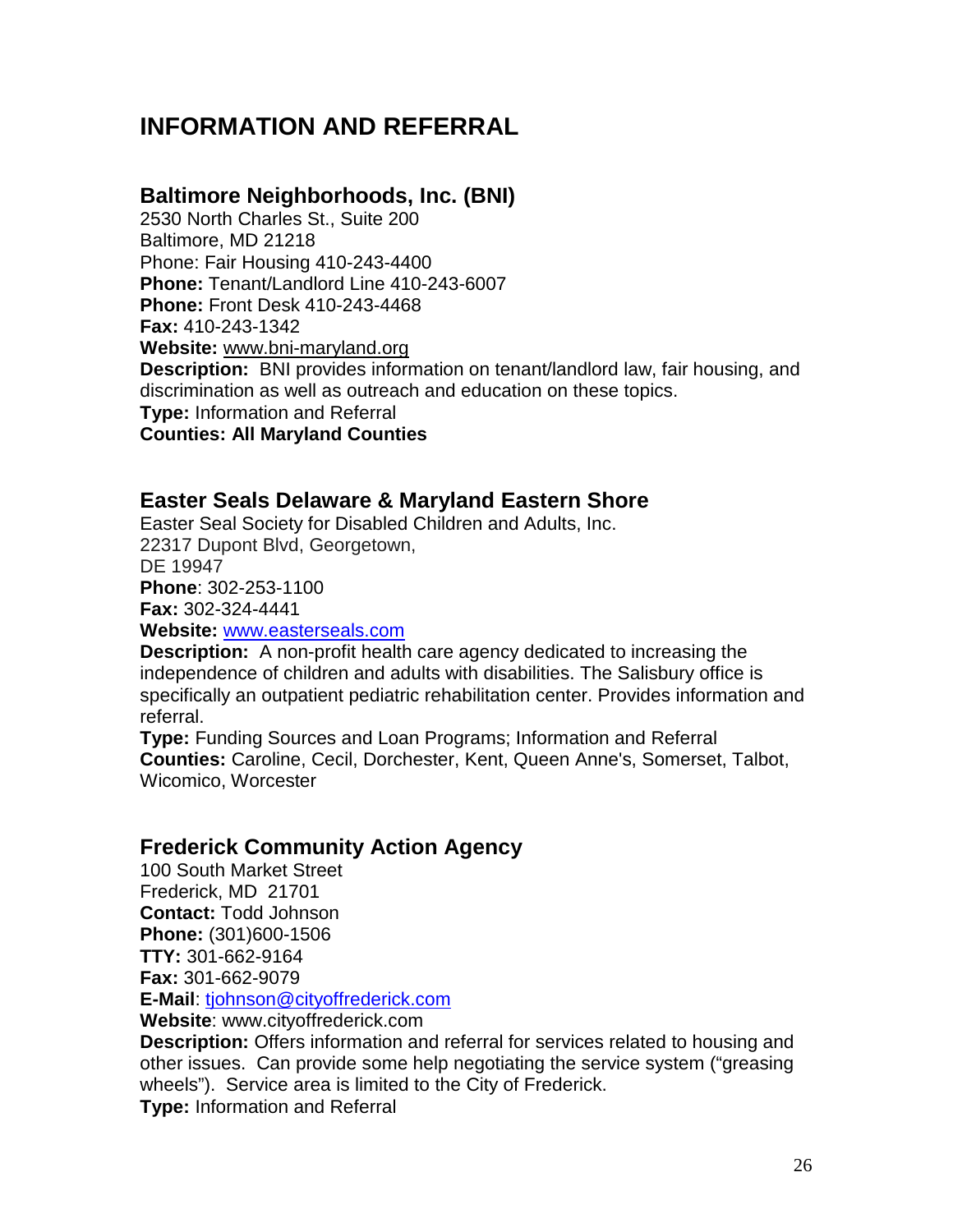**Counties:** Frederick

#### **Howard County Department of Citizens Services Office on Aging: Maryland Access Point (MAP)**

6751 Columbia Gateway Drive, 2nd Floor Columbia, MD 21046 **Phone:** 410-313-6410 **Fax:** 410-313-5970 **Website:** [www.howardcountyaging.org](http://www.howardcountyaging.org/) **Email**: [map@howardcountymd.gov](mailto:map@howardcountymd.gov?subject=Email%20the%20Office%20on%20Aging)

**Description:** Maryland Access Point is Howard County's Aging and Disability Resource Center. Staff provides information and resource assistance regarding home repairs and modifications to people with disabilities, older adults, caregivers and family members, regardless of income. Grant and loan information is available including the Howard County Livable Homes Tax Credit Program.

**Counties:** Howard

#### **MAC, Inc.**

909 Progress Circle Salisbury MD 21804 **Phone:** 410-742-0505 **Website:** [www.macinc.org](http://www.macinc.org/)

**Description:** Provides information and referral to individuals aged 65 and older who are seeking home modifications in the lower shore area.

**Type:** Funding Sources and Loan Programs

**Counties:** Somerset, Dorchester, Wicomico, and Worchester

#### **Maryland Technology Assistance Program**

MDTAP 2301 Argonne Drive, Room T-17 Baltimore, MD 21218 **Phone:** 410-554-9230 or 1-800-832-4827 **TTY:** 1-866-881-7488 **Fax:** 410-554-9203 **E-Mail:** mdtap@mdtap.org **Description:** Offers information and referral about assistive technology, including home modifications. Lends assistive devices for up to 4 weeks at a time. **Type:** Information and Referral **Counties: All Maryland Counties**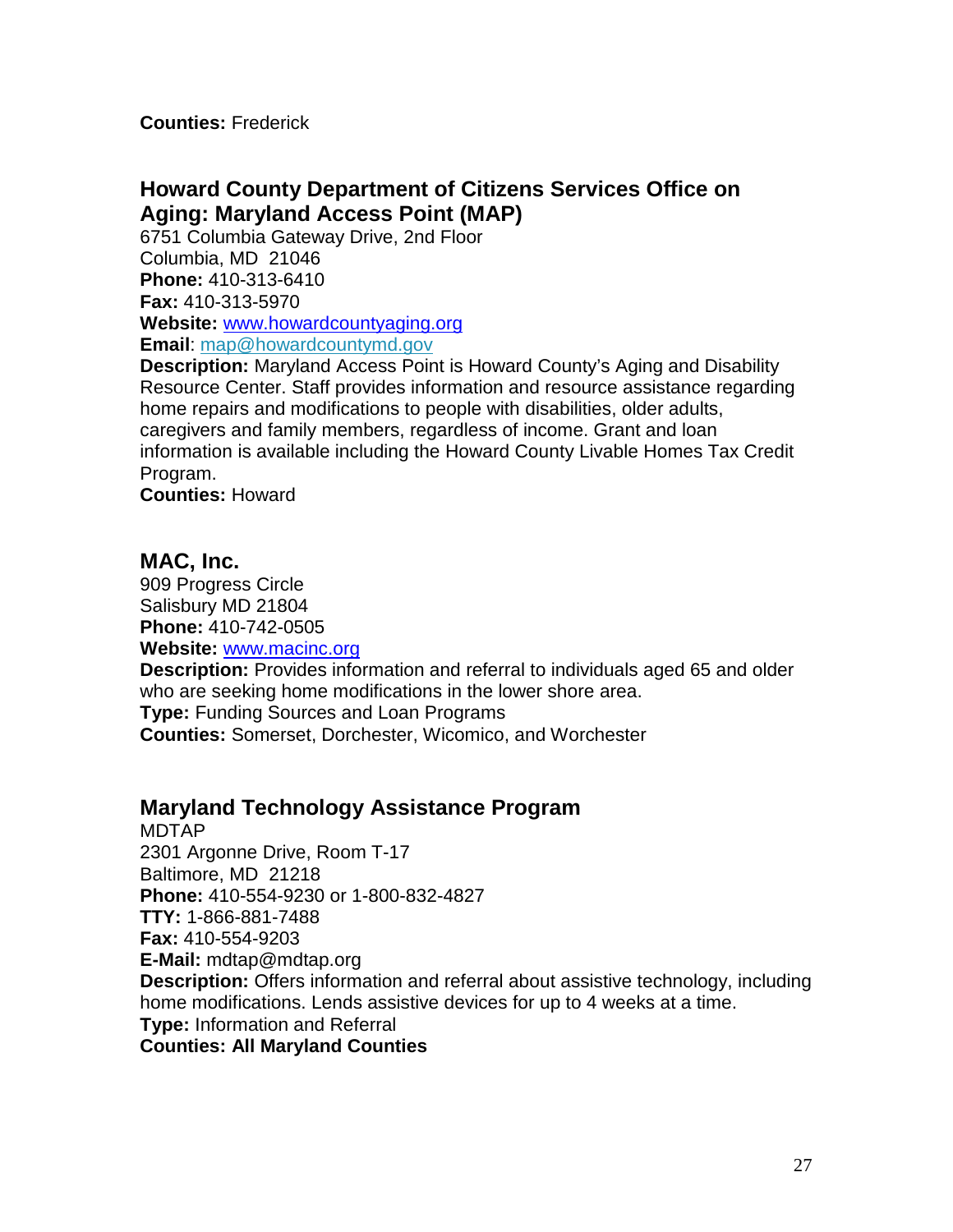#### **Resources for Independence**

30 N. Mechanic Street , Unit B Cumberland, MD 21502 Contact: Lori Cruder **Phone:** 301-784-1774 or 1-800-371-1986 **Fax:** 301-784-1776 **E-Mail:** [phcil@hereintown.net](mailto:phcil@hereintown.net) **Website:** [www.rficil.org](http://www.rficil.org/) **Last Contacted:** 07/2012

**Description:** Provides advocacy to help people with disabilities secure home modifications (among other resources). Tries to secure donations of materials and labor (through vocational schools, etc.).

**Type:** Funding Sources and Loan Programs; Information and Referral **Counties:** Allegany, Garrett, Washington

#### **Saint Ambrose Housing Aid Center**

321 East 25th Street Baltimore, MD 21218 **Contact:** Pamela Petty **Phone:** 410-336-8550 **Fax:** 410-366-8795

**Description:** Non-profit neighborhood housing group offers programs including homeownership development, which can provide modifications for homebuyers and renters with disabilities. Provides information and referral.

**Type:** Funding Sources and Loan Programs; Information and Referral **Counties:** Baltimore City

#### **Senior Information and Assistance**

Maryland Department of Aging 301 West Preston Street, Room 1007 Baltimore, MD 21201 **Phone:** 410-767-1100 or 1-800-243-3425 **Fax:** 410-333-7943 Website:<http://aging.maryland.gov/>

**Description:** The Maryland Department of Aging can make referrals to an information and referral center in your locality. Local centers provide information on senior services, programs, and benefits (including home modifications). **Type:** Information and Referral **Counties:** All Maryland Counties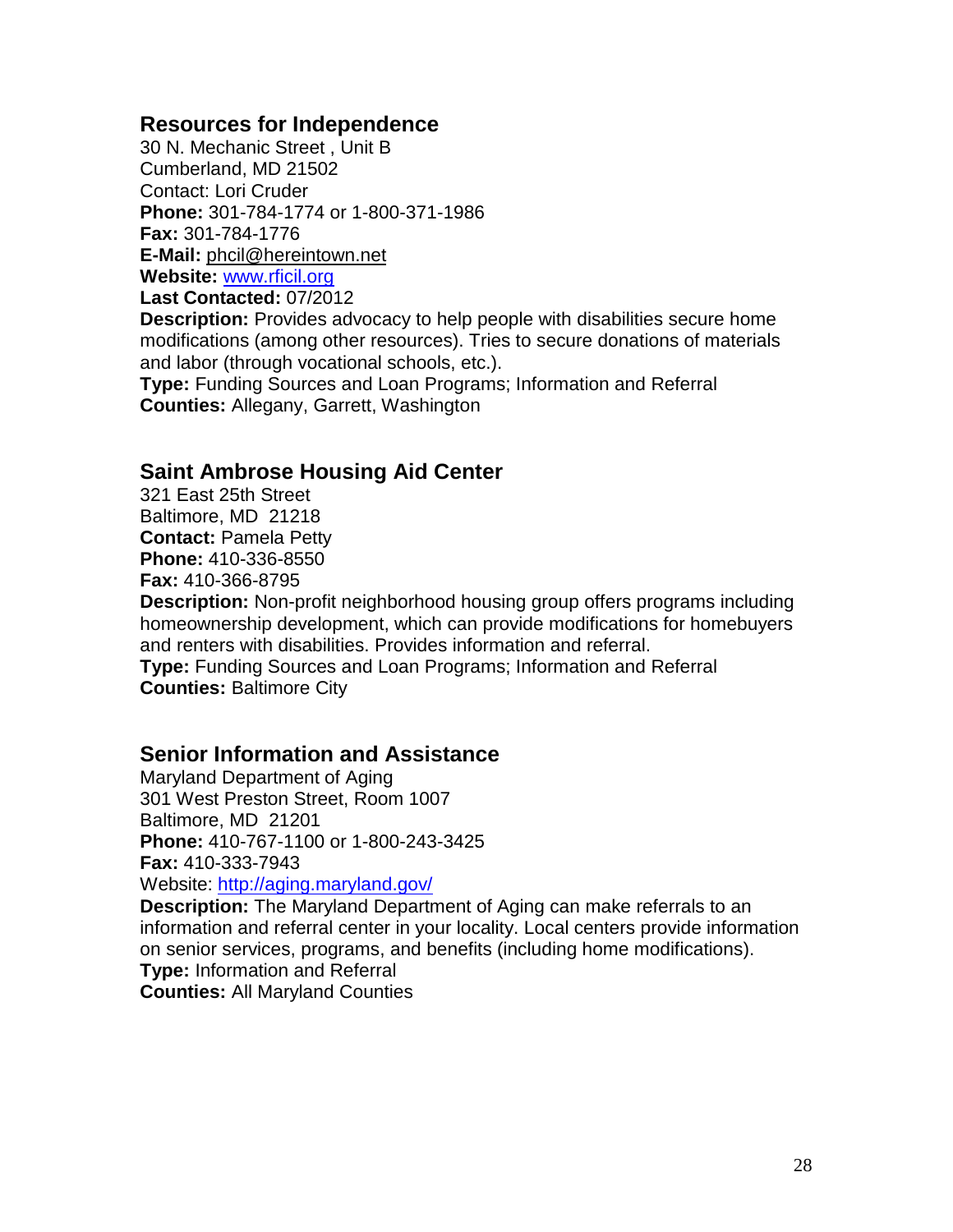## **LICENSED HOME IMPROVEMENT CONTRACTORS**

#### **A Home for Life, Inc.**

9748 Steph Decatur Highway, Unit 6 West Ocean City, MD 21842 **Contact:** Kevin Rohe, CAPS **Phone:** 410-213-7188 **Fax:** 410-213-7820 **E-Mail:** [krohe@millscreekbuilders.com](mailto:krohe@millscreekbuilders.com) **Last Contacted:** 06/04/2014

**Description:** Full range of contracting and remodeling for home modification including kitchen, bathrooms, doorways, constructing ramps/no-step entries, stair lift/elevator installation, stair-light installation, remote/electric door openers, emergency call/response systems, and more.

**Type:** Licensed Home Improvement Contractor, Certified Aging-in-Place Specialist (CAPS)

**Counties:** Somerset, Wicomico, Worcester

#### **Able Access Sales & Service Corporation**

13819 Thornton Mill Rd. Sparks, MD 21152 **Contact:** Henry Herbert **Phone:** 410-771-1558 **Last Contacted:** 06/26/2014 **Website:** [www.manta.com](http://www.manta.com/) **Description:** Builds and fabricates ramps, decks, handrails, etc to increase home accessibility. Fixed rates. **Type:** Licensed Home Improvement Contractor **Counties: Baltimore County, Baltimore City, Carol, Harford**

#### **Accessible Living, A Division of Metropolitan Bath and Tile**

8424 Westphalia Road Upper Marlboro, MD 20774 **Contact:** John M. King **Phone:** (301)516-6000 **Fax: (301)516-7330 Email:** jking@metrobath.com **Website:** [www.accessiblelivingexperts.com](http://www.accessiblelivingexperts.com/)

**Last Contacted:** 04/2015

**Description:** Home Modifications, Accessible Living, Aging in Place, Barrier Free Bathrooms, Roll-In Showers, Universal Design Kitchens, Universal Design Bathrooms, Ceiling Lifts & Ceiling Tracking Systems, Stair Lifts/Glides, Platform Lifts, Wheelchair Lifts, Automated Door Opening Systems, Grab Bars, Ramps,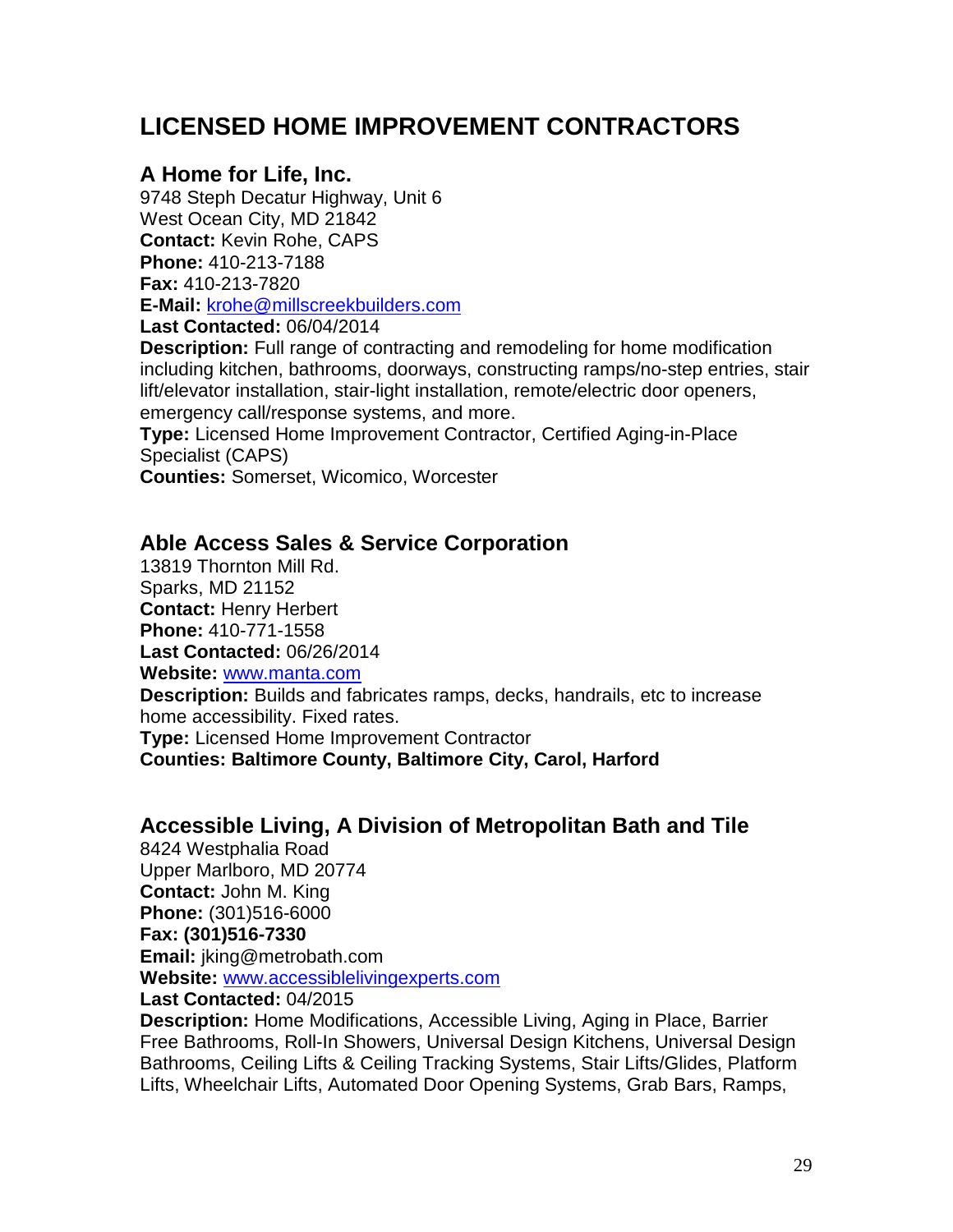Lighting, Handrails, Decks, Widen Doorways, Widen Hallways, Relocate Switches, Medi-Tubs, Walk-in Tubs, Residential Elevators, etc. MHIC #129895 **Type:** Equipment Supplies

**Counties: Howard, Montgomery, Prince George's, Anne Arundel, Baltimore, Carroll, Frederick, Harford, Queen Anne's, Talbot, Calvert, Charles**

#### **All Medical Equipment**

Towson Medical Equipment 1844 E. Joppa Rd Baltimore, MD 21234

2923 Olney Sandy Springs Road

Olney Maryland 20832

**Contact:** Maria Vailas **Phone:** 410-882-4005 or 1-800-446-1778

**Fax: 410-882-0056**

**Website:** [www.towsonmed.com](http://www.towsonmed.com/)

**Description:** Installation and service of stair lifts/ stair glides, vertical lifts, inclined lifts, ceiling tracking systems, ramps, door widening, bathroom modifications, roll-in showers, door-opening systems, door widening, and inhome modifications. Provides medical supplies and medical equipment. Serving all of Maryland since 1989. Medicare approved for the Baltimore Towson Competitive Bid Area.

**Type:** Licensed Home Improvement Contractor **Counties:** All Maryland Counties

#### **American Contracting Services, Inc.**

1620 Providence Road Towson, MD 21286 **Contact:** Bruce Quackenbush

**Phone:** 410-494-0900

**Website:** [www.american-contracting.com](http://www.american-contracting.com/)

**E-Mail:** [info@american-contracting.com](mailto:info@american-contracting.com)

**Description:** Renovations to homes and businesses to accommodate persons who desire to age in place in their homes or persons with disabilities.

Modifications include bathrooms, kitchens, in-law suites, and first floor bedrooms including installing ramps, stair lifts, vertical wheelchair lifts, elevators and ceiling lifts and transport systems to multiple rooms.

**Type:** Licensed Home Improvement Contractor, MHIC #51879

**Counties:** Baltimore City, Anne Arundel, Cecil, Montgomery, Howard, Harford, Baltimore County

#### **American Lifts and Remodeling,**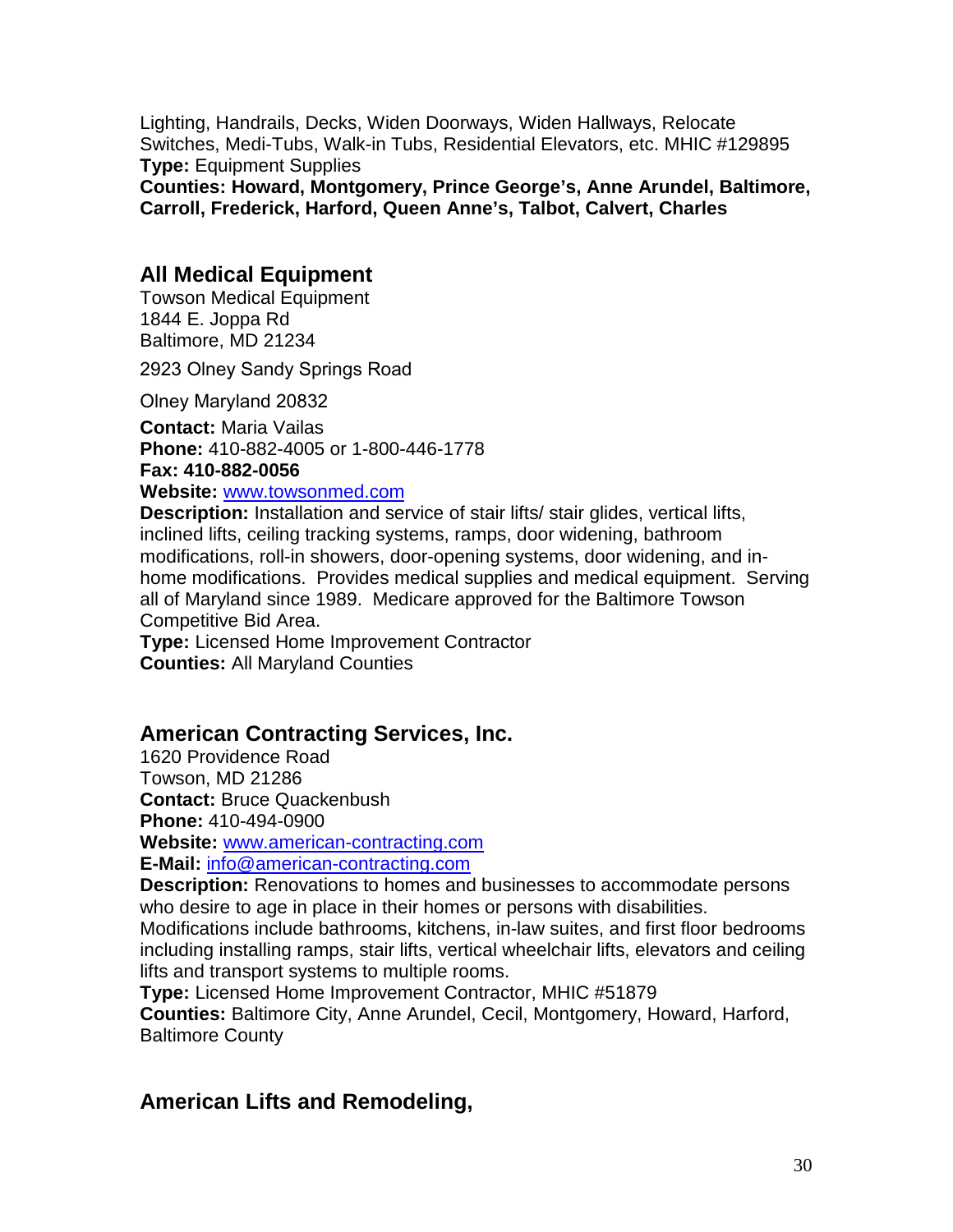9522 Deereco RD Timonium, MD 21093 **Contact:** Jim Apostolou **Main Phone:** 410-665-5040 Toll free (877)360-6777 **Fax:** (405)282-8105

**Website:** [www.americanliftsandremodeling.com](http://www.americanliftsandremodeling.com/)

**Description:** Offers full range of contracting for home modifications, including remodeling kitchens, bathrooms, doorways, constructing ramps, installing lifts, stair glides, elevators, and electric door openers. Fixed rates.

**Type:** Licensed Home Improvement Contractor

**Counties:** Central Maryland

#### **CHAI: Comprehensive Housing Assistance, Inc.**

5809 Park Heights Avenue Baltimore, MD 21215 **Contact:** Rona Gross, LCSW-C **Phone:** (410)500-5300 **Fax:** 410-466-1996 **E-Mail:** [info@chaibaltimore.org](mailto:info@chaibaltimore.org) 

**Website:** [www.chaibaltimore.org](http://www.chaibaltimore.org/)

**Description:** Provides grants of up to \$800 to low and moderate income seniors 62+ and individuals with disabilities for home repairs, modifications and safety and OT evaluations. Services limited to Northern Park Heights neighborhoods in the 21215 zip code.

**Type:** Funding Sources and Loan Programs

**Area:** Neighborhoods of Falstaff, Glen, Mt. Washington, Cross Country, and **Cheswolde** 

#### **Coastal Mobility**

11231 West Tammy Dr. Bishopville, MD 21813 **Contact:** Paula Ross **Phone:** (443) 783-3678 **E-Mail:** [paula@coastal-services.com](mailto:paula@coastal-services.com) **Website:** [www.coastal-mobility.com](http://www.coastal-mobility.com/)

**Description:** Stair and chair lifts, wheelchair lifts, ramps, home modifications **Type:** Licensed Home Improvement Contractor (MHIC #130091) **Counties:** Worcester, Wicomico, Somerset, Dorchester, Kent

#### **Creative Design Contractors, Inc.**

1490 Marshall Hall Road Bryans Road, MD 20616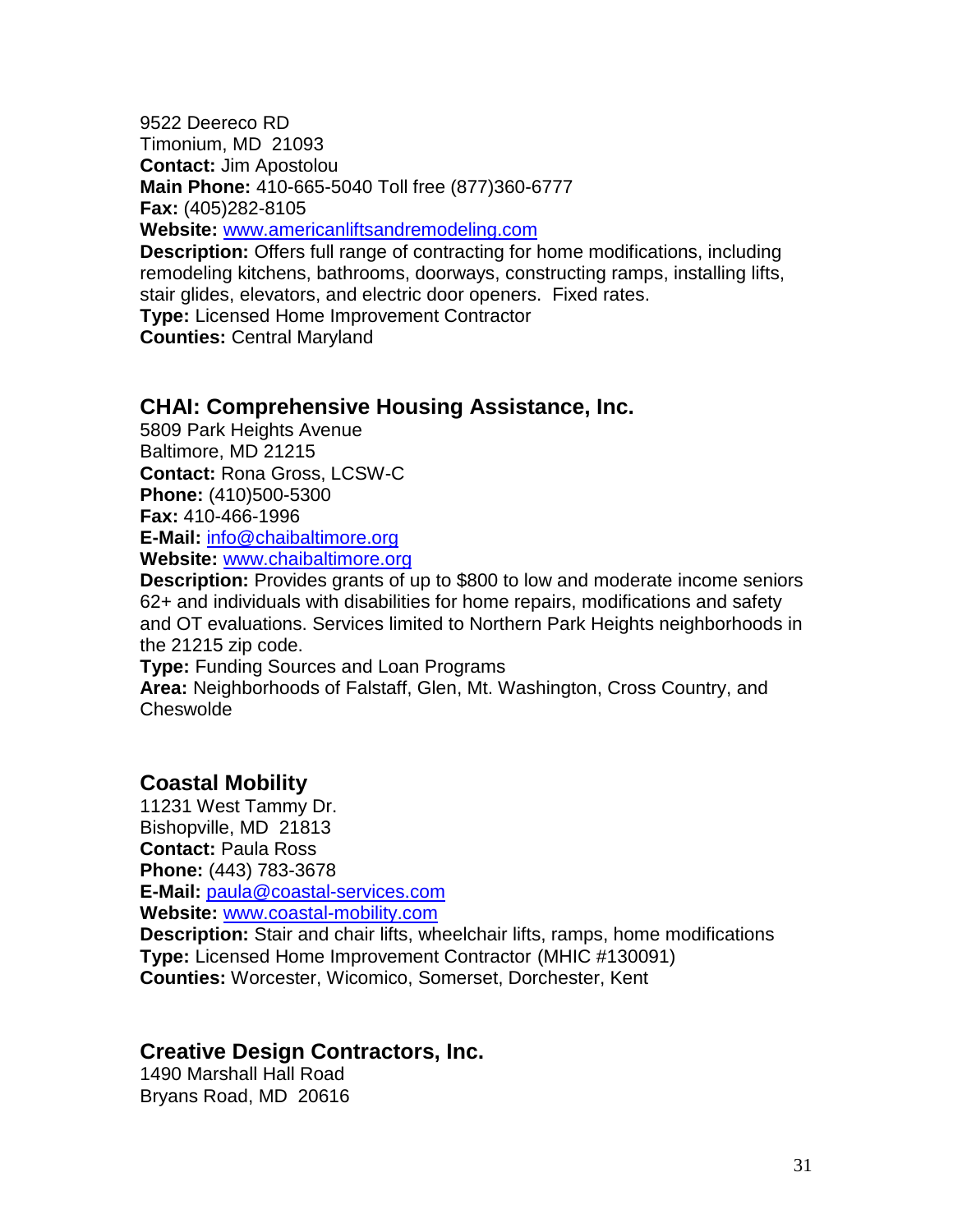**Contact:** David and Judy Creech **Phone:** 301-283-2416 **Fax:** 301-283-2416 **Description:** Offers full range of contracting for home modifications, including remodeling kitchens, bathrooms and doorways; constructing ramps; installing stair glides, lifts, elevators, remote door openers. Fixed rates **Type:** Licensed Home Improvement Contractor **Counties:** Anne Arundel, Calvert, Charles, Montgomery, and Prince George's

#### **Federal Home Solutions, Inc.**

147 Greenmeadow Drive, Timonium, MD 21093 **Phone:** 410-409-8128

**Website:** [www.federalhomesolutions.com](http://www.federalhomesolutions.com/)

E-Mail: [federalhomesolutions@gmail.com](mailto:federalhomesolutions@gmail.com)

**Description:** Full service custom remodeling company specializing in modifications for seniors and people with disabilities.

Certified Aging in Place Specialist. MHIC license #12980

**Type:** Funding Sources and Loan Programs; Information and Referral **Counties:** Baltimore City, Baltimore County, Carroll, Harford, Howard, Anne Arundel

#### **Gladden Construction, Inc.**

105 South Division Street Fruitland, MD 21826 **Contact:** Elbert and Dean Gladden **Phone:** 410-742-1614 **Fax:** 410-742-9651

**Description:** Offers wide range of contracting for home modifications, including remodeling kitchens, bathrooms and doorways; constructing ramps. Some experience installing stair glides, lifts, elevators. Performs all home renovations. **Type:** Licensed Home Improvement Contractor

**Counties:** Dorchester, Somerset, Wicomico, Worcester; Lower Delaware; Lower Virginia

#### **Glickman Design Build, LLC**

14516 Pebblewood Drive, North Potomac, MD 20878 **Contact**: Russell Glickman, CAPS, CR, GACP, EPA CR, CEAC **Phone**: (301)444-4663 VA.(703) 832-8150 D.C (202) 792-7320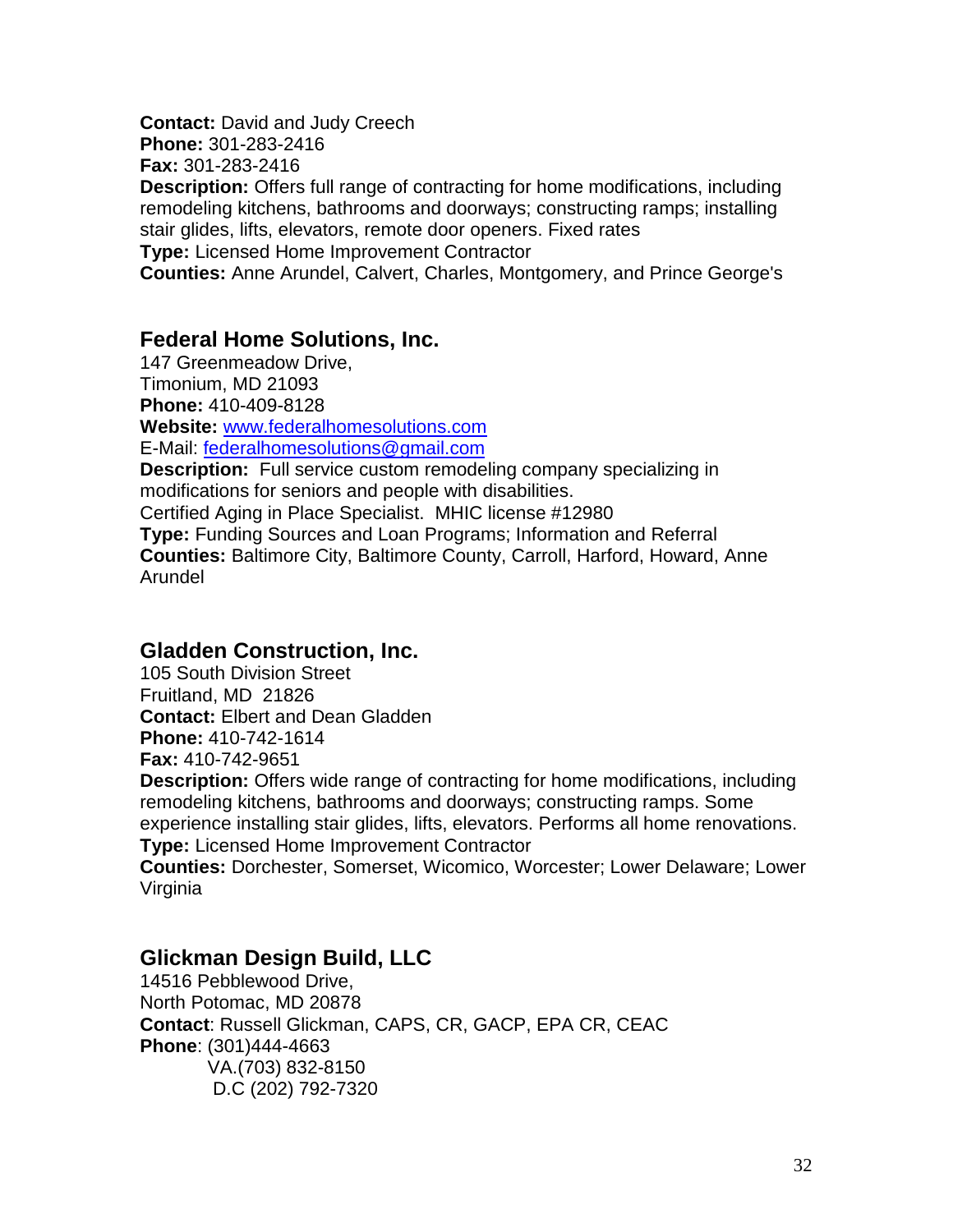#### **E-Mail:** [Russ@GlickmanDesignBuild.com](mailto:Russ@GlickmanDesignBuild.com)

**Website**: [www.GlickmanDesignBuild.com](http://www.glickmandesignbuild.com/)

**Description**: Certified in accessibility consultation, design, planning and building. Offers full range of contracting for home modifications including: Design and remodeling kitchens, bathrooms, basements; creative/attractive entryways, expanding doorways; constructing ramps; installing stair glides, lifts, elevators, grab bars and remote door openers. Design/build. Fixed-rates.

**Type**: Expert in designing, planning and building any type of home modifications or new custom homes for special needs and aging-in-place. As the parent of a child with cerebral palsy who has lived at home in a wheelchair for over 20 years, Russ Glickman has developed a passion to serve the special needs community. **Counties**: All Maryland Counties, D.C., VA

#### **HandyPro of Delmarva**

209 Hess Road Grasonville, MD 21638 **Contact:** Devan Smith **Phone:** 410-630-1398 or 800-942-6394 **Website:** http://delmarva.handypro.com/

**Description:** Certified in accessibility consultation, home modifications, and assistive technology. Installation of home accessibility equipment as well as designing and constructing easy living solutions for seniors and families with disabilities.

**Type:** Licensed Home Improvement Contractor

**Counties:** Caroline, Talbot, Queen Anne, Dorchester, Wicomico, Worcester, Somerset.

#### **Improvement Zone, LLC.**

St. John's Drive Annapolis MD 21409 **Contact:** Jane Neboshynsky **Phone:** 443-221-4661 **Fax:** (443)597-0097 **E-Mail:** [jane@improvement-zone.com](mailto:jane@improvement-zone.com) **Website**: [www.improvement-zone.com](http://www.improvement-zone.com/) **Description:** Major and minor home repairs, rehabilitation, renovations, additions, accessibility modifications **Type:** Licensed Home Improvement Contractor **Counties:** Anne Arundel, Calvert, Prince Georges, Montgomery, Baltimore, Baltimore City, Carroll, Frederick and Howard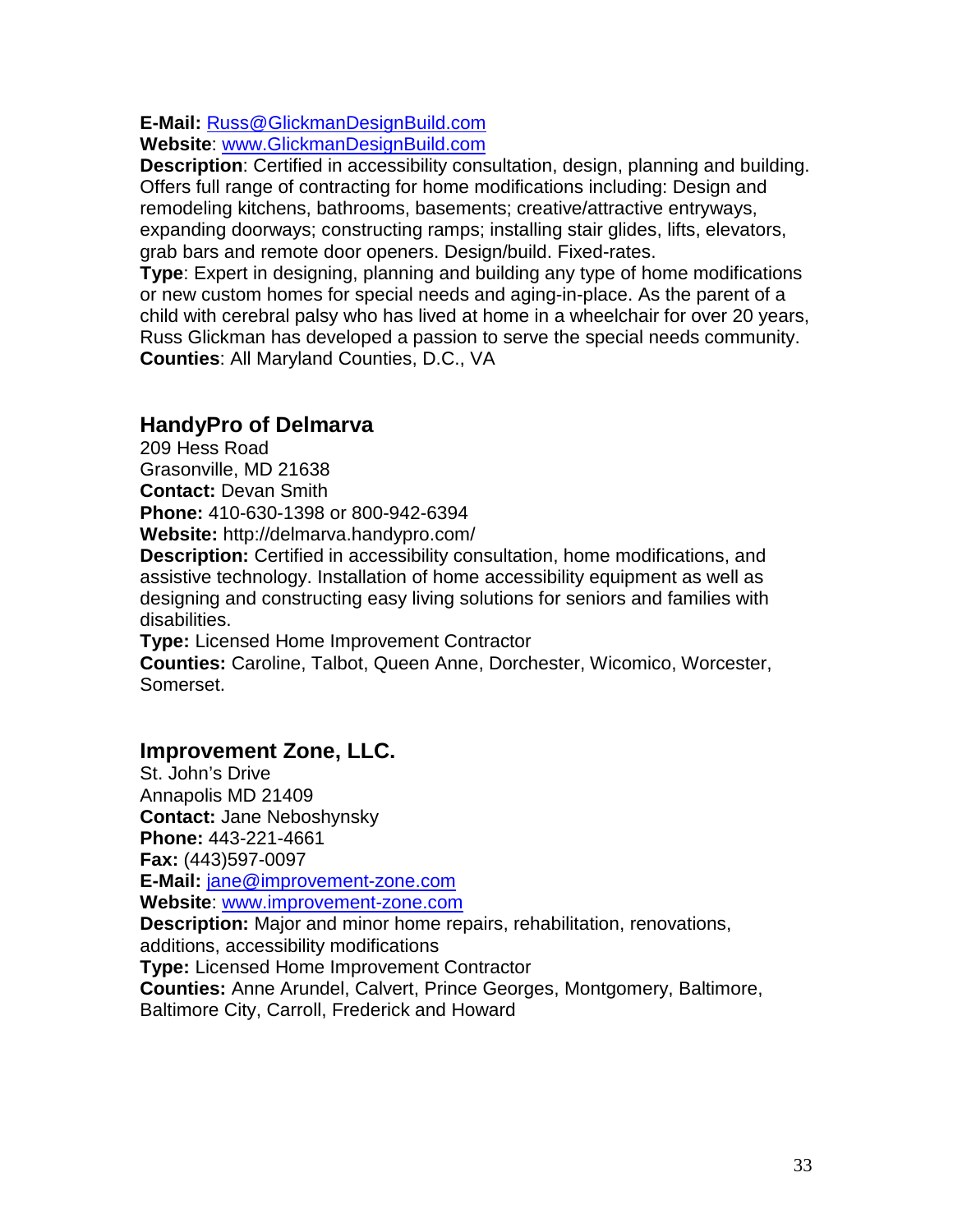#### **INEX Construction, Inc.**

636 Blandford Street Rockville, MD 20850 **Contact:** Charles McDonald **Phone:** 301-424-0010

**E-Mail:** [inex01@verizon.net](mailto:inex01@verizon.net)

**Website:** [www.inex.us](http://www.inex.us/)

**Description:** Remodeling contractors specializing in ADA installation of bathroom and kitchen fixtures. Provides complete bathroom and kitchen remodeling services.

**Type:** Licensed Home Improvement Contractor

**Counties:** Montgomery, Prince George's, Northern Virginia, and all of Washington, D.C.

#### **Koons Home Improvement**

27692 Fairmount Rd. Upper Fairmount, MD 21867 **Contact:** James Koon's **Phone:** 410-651-2375

**Description:** Offers wide range of contracting for home modifications, including remodeling kitchens, bathrooms and doorways; and constructing ramps. Could also install lifts, stair glides and elevators, but has no experience in this area yet. Fixed rates.

**Type:** Licensed Home Improvement Contractor **Counties:** Somerset, Wicomico, and Worchester

#### **LaPlata Home Improvements**

P. O. Box 2707 5887 Crain Highway LaPlata, MD 20646 **Contact:** Tom Hinman **Phone:** 301-934-1796 **Fax:** 301-934-2810 **Website:** http://www.laplatahomeimprovements.com/ **Description:** Offers wide range of contracting for home modifications, including remodeling kitchens, bathrooms and doorways; constructing ramps. Subcontracts out installation of stair glides, lifts, and elevators. Fixed rates. **Type:** Licensed Home Improvement Contractor, Medicaid Contractor, VA Contractor, Maryland Department of Aging Contractor **Counties:** Charles, St. Mary's, and Calvert

#### **Mobility Consulting and Contracting Co, Inc.**

MD Satellite Office: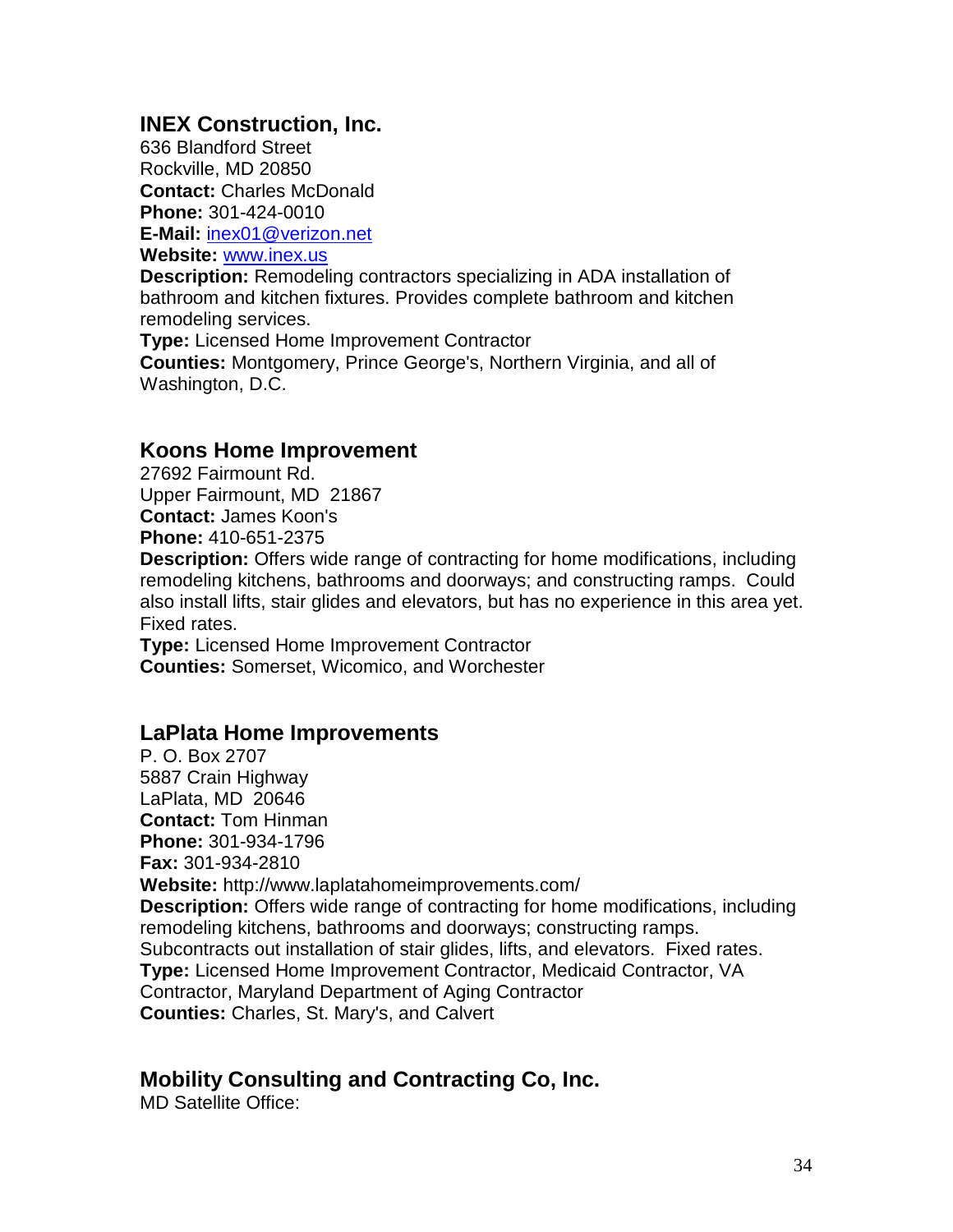P.O. Box 83042 Gaithersburg, MD 20883 **Contact:** Nicole Bernstein **Phone:** 800-974-3009 **Website:** www.mobilityconstruction.com **Description:** Specializes in designing and constructing easy living solutions for families with disabilities and seniors. Installation of ramps, grab bars, lifts, elevators, bathroom, bedroom, kitchen modifications, and room additions. **Type:** Licensed Home Improvement Contractor **Counties:** Montgomery, Prince Georges, Baltimore, Carroll

#### **Norino Properties & Construction**

8100 Harford Rd Parkville, MD 21234 **Phone**: 410-663-9444 **Description**: General construction that includes automatic door installations. **Counties**: All Maryland counties

#### **P.G. Builders**

Attention Bryan Kebeck PO Box 505 Savage, MD 20763 **Phone**: 301-656-3188 **Website**: [www.pgbuilders.org](http://www.pgbuilders.org/) **Description**: General construction that includes accessibility and automatic door installations. **Counties**: All Maryland counties, D.C., and Virginia

#### **SIC**

810 Planters Wharf Road Lusby, MD 20657 **Contact:** David Straws **Phone:** 301-641-1789 **E-Mail:** [dave@sicontheweb.com](mailto:dave@sicontheweb.com) **Website:** [www.sicontheweb.com](http://www.sicontheweb.com/) **Description:** All home improvement and modification needs **Type:** Licensed Home Improvement Contractor **Counties:** All Maryland counties, specifically Calvert and St. Mary's

#### **Southern Maryland Home Improvements**

5200 Deliverance Place LaPlata, MD 20646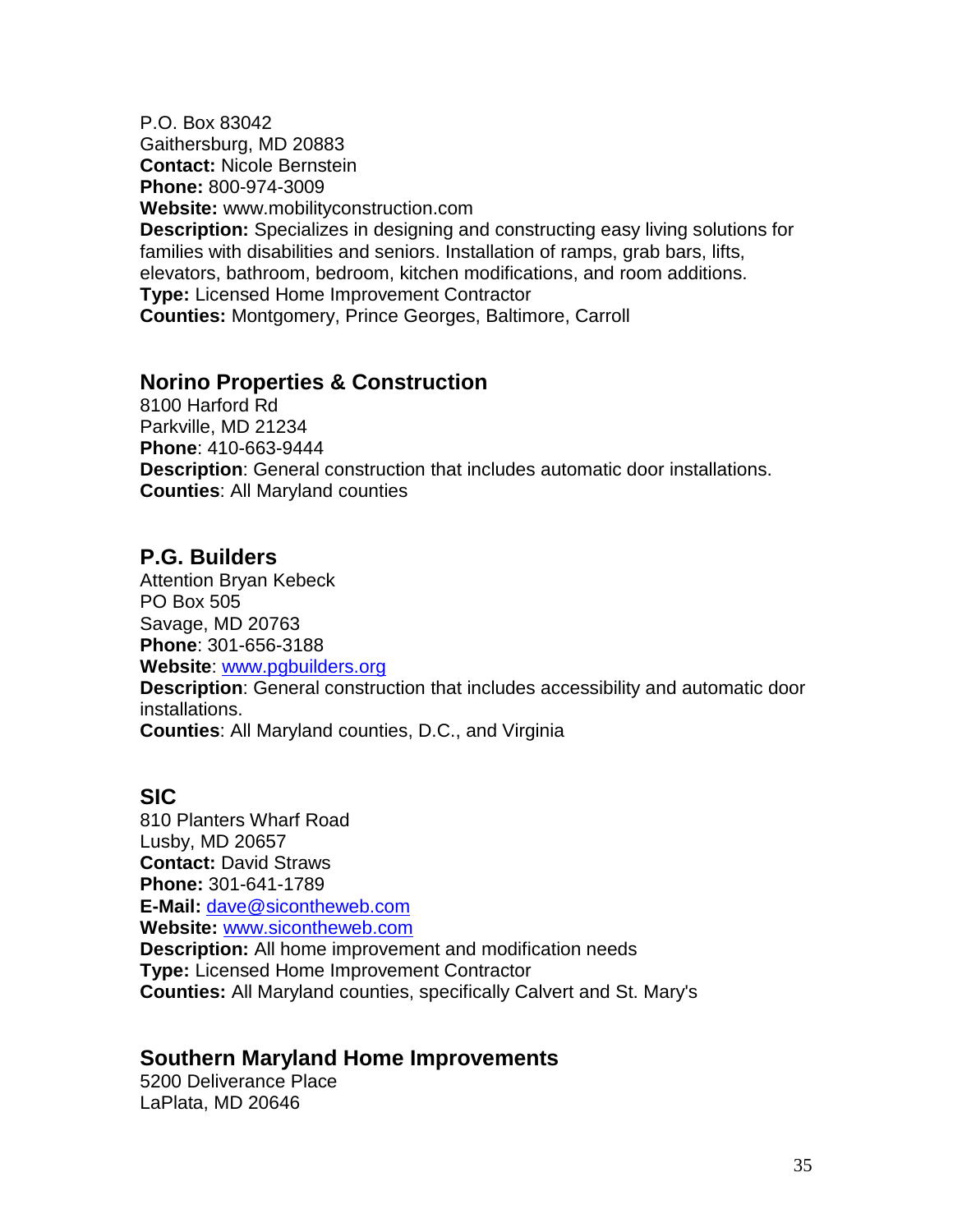**Contact:** John Sweeney **Phone:** 301-843-1601 **Last Contacted:** 06/11/2014 **Description:** Offers wide range of contracting for home modifications, including remodeling kitchens, bathrooms and doorways, and constructing ramps. Subcontracts out installation of stair glides, lifts, and elevators. Fixed rates. **Type:** Licensed Home Improvement Contractor **Counties:** Calvert, Charles, and St. Mary's

#### **Stanley D. Groves & Sons, Inc.**

1112 Old Westminster Road Westminster, MD 21157 **Contact:** Stanley Groves **Phone:** 410-876-5811, 443-377-7644 **Description:** Specializes in concrete construction. Modifies homes for wheelchair accessibility, ramps, bathrooms, etc. **Type:** Licensed Home Improvement Contractor **Counties:** Carroll, Baltimore, and Fredrick

#### **Strategies for Independent Living, LLC**

1007 Elm Avenue Tacoma Park, MD 20912 **Contact:** Stephen ("Steve") Hage **Phone:** 301-585-5738 **Fax:** 301-585-7246 **E-Mail:** [steve.strategies@gmail.com](mailto:steve.strategies@gmail.com)

**Website:** <http://strategiesforindependentliving.com/>

**Description**: Strategies for Independent Living, LLC is a design/build construction company specializing in Aging in Place and Universal Design. Our mission is to help facilitate safety and independence for our clients by employing a combination of both large and small home modifications. Services cover everything from design and feasibility evaluations to installing ceiling lifts, grab bars, railings, ramps, stair lifts, elevators, automatic door openers, and remodeling bathrooms and kitchens.

The basic home assessment fee is \$375, which includes a site visit, recommendations including costs, and follow-up research, calls and emails. The fee may vary depending on if additional site visits are required or if there is limited available funding.

Type: Home Assessment / Equipment Evaluation; Information and Referral Counties: Montgomery, Prince George's, Howard, and Anne Arundel County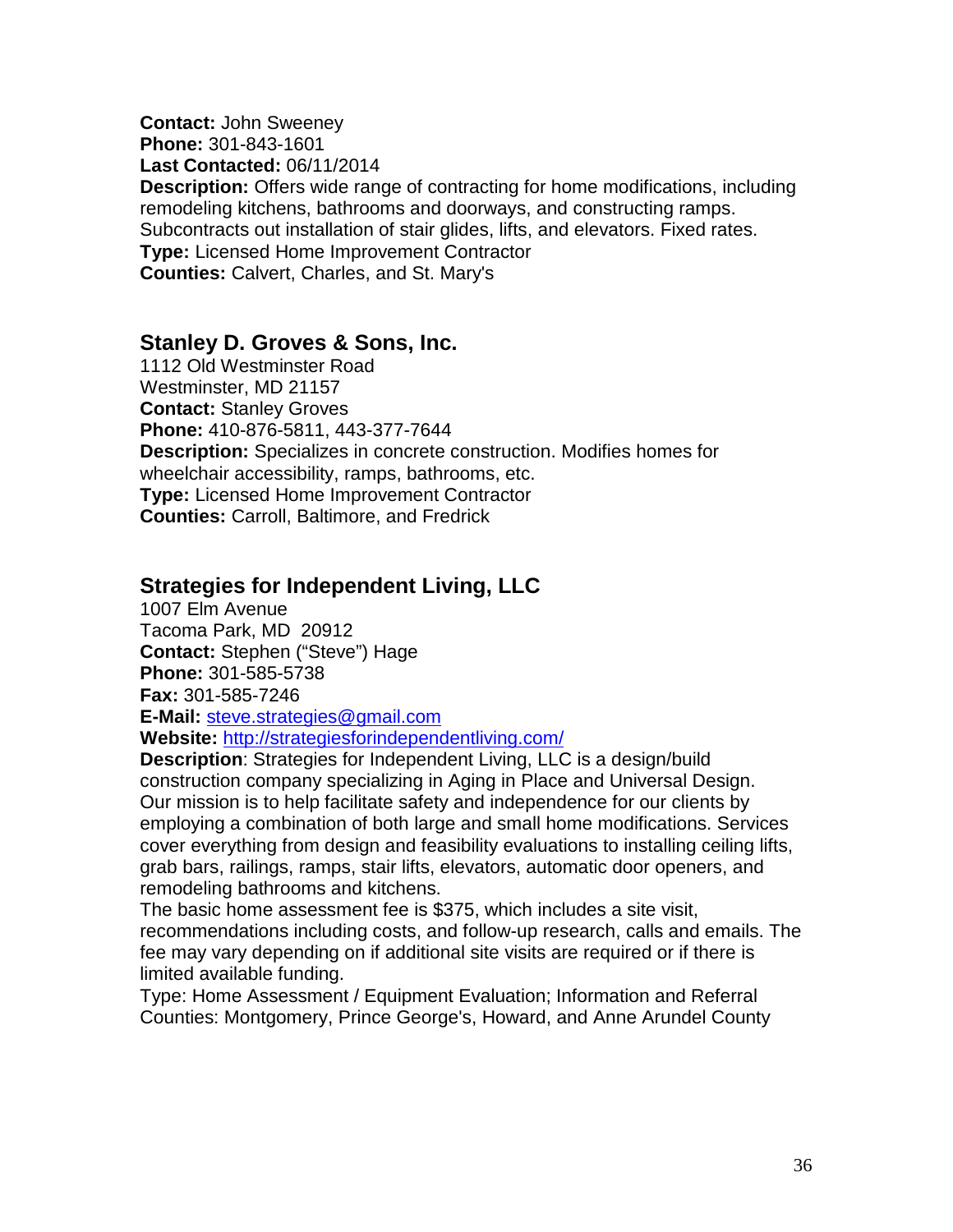#### **Taylor Made Custom Contracting**

1944 Nelson Mill Road Jarrettsville, MD 21084 **Contact:** Suzanne Taylor **Phone:** 410-557-0322 **Fax:** 410-692-2457 **Website:** [www.taylormadecontracting.com](http://www.taylormadecontracting.com/) **E-Mail:** [Suzanne@taylormadecontracting.com](mailto:Suzanne@taylormadecontracting.com) **Description:** Offers wide range of contracting for home modifications, including remodeling kitchens, bathrooms and doorways; constructing ramps. Subcontracts out installation of lifts, stair glides and elevators. Fixed rates. **Type:** Licensed Home Improvement Contractor **Counties: All Maryland Counties**

#### **TTI Mobility Products**

402 S. Brown St Fruitland, MD 21826 **Phone:** 1-855-246-1254 **Fax:** 410-912-0401 **Contact:** Deb Biggs **Website:** [www.ttimob.com](http://www.ttimob.com/)

**Description:** Performs a variety of home modifications, including stair lifts, exterior ramps, automatic doors, etc. as well as vehicle modifications. **Type:** Licensed Home Improvement Contractor **Counties:** Anne Arundel, Baltimore City, Baltimore County, Calvert, Caroline, Dorchester, Kent, Prince George's, Queen Anne's, Somerset, St. Mary's, Talbot, Wicomico, Worcester, D.C., Virginia

#### **Walsh Home Improvement Co. Inc**

8707 Cypress Ct. Berlin, MD 21811 **Contact**: Ken or Kathy Walsh **Phone:** 410-641-3762, 301-776-7249, 410-822-6672 **Fax:** 410-641-2296 **E-Mail:** [n5168@comcast.net](mailto:n5168@comcast.net) **Website**: [www.walshhomeimprovement.com](http://www.walshhomeimprovement.com/)

**Description:** Offers wide range of home modifications including handicap ramps, stair lifts, grab bars, railings, doorways widened, and more.

**Type:** Licensed Home Improvement Contractor

**Counties:** Worcester, Wicomico, Dorchester, Somerset, Caroline, Talbot, Queen Anne's, Kent, Prince Georges, Anne Arundel, Montgomery, Howard

#### **Weiman Carpentry Services, Inc.**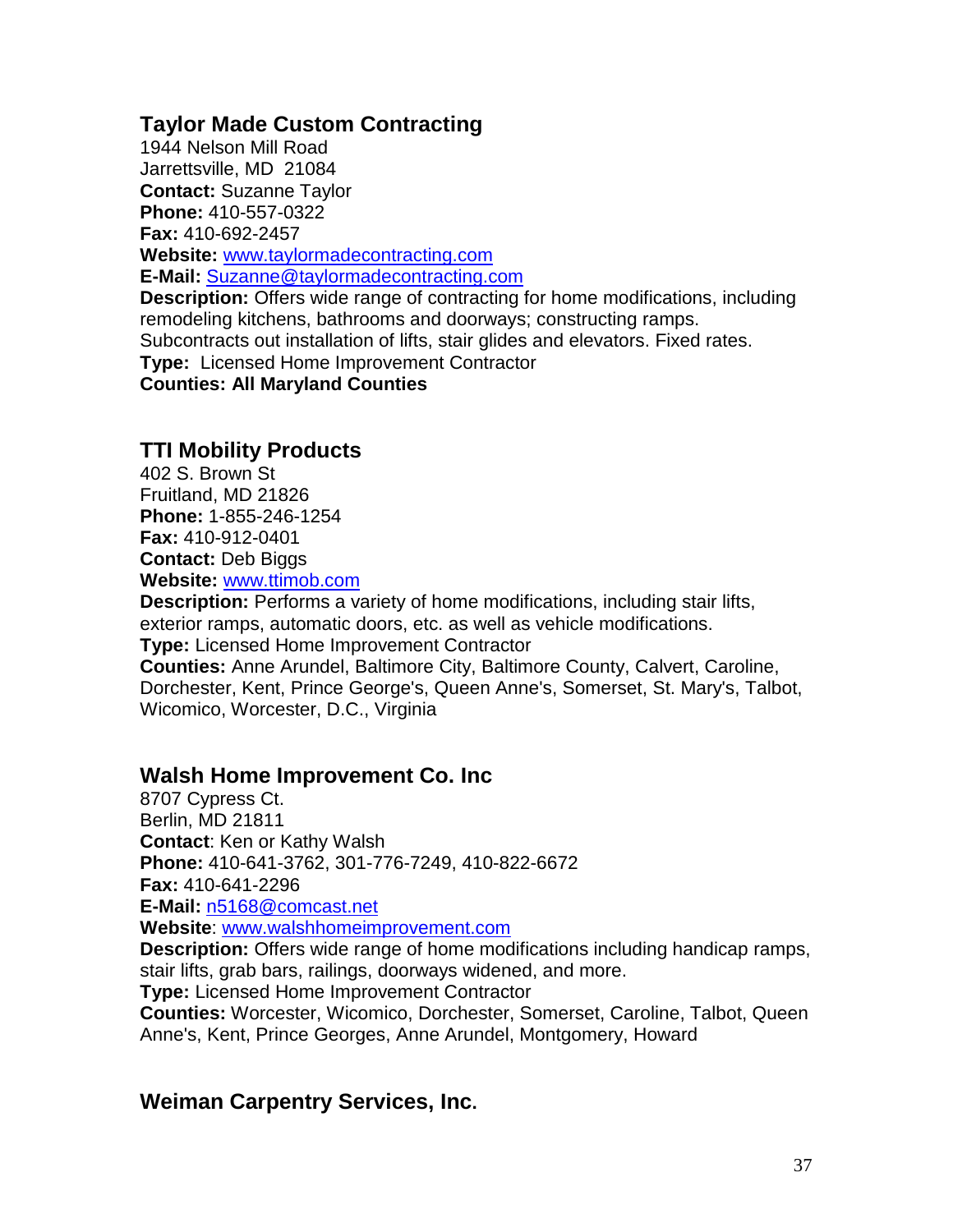661 Chapelgate Drive Odenton, MD 21113 **Phone:** (443)306-9588 **Fax:** 410-674-8984 **E-Mail:** [Office@WeimanCarpentry.com](mailto:Office@WeimanCarpentry.com) **Website**: [www.WeimanCarpentry.com](http://www.weimancarpentry.com/)

**Description:** WCS is a full service construction company that is family-owned and family operated. We specialize in promoting people's continued independence in their homes by making necessary modifications to houses (e.g. elevators/lifts, ramps, barrier-free bathrooms and kitchens, increasing doorway width, grab bar installation, etc.). WCS is fully licensed and insured. MHIC#126634. Free estimates.

**Type:** Licensed Home Improvement Contractor

**Counties:** Anne Arundel, Howard, Montgomery, and northern Prince George's

#### **Yellott Contracting Co. Inc.**

12918 Gores Mill Road Reisterstown, MD 21136 **Contact:** Daniel Yellot **Phone:** 410-833-1840 **Fax:** 410-526-3762 **Description:** Offers general home modifications for individuals with disabilities. **Type:** Licensed Home Improvement Contractor **Counties:** Baltimore, Carroll, and Harford County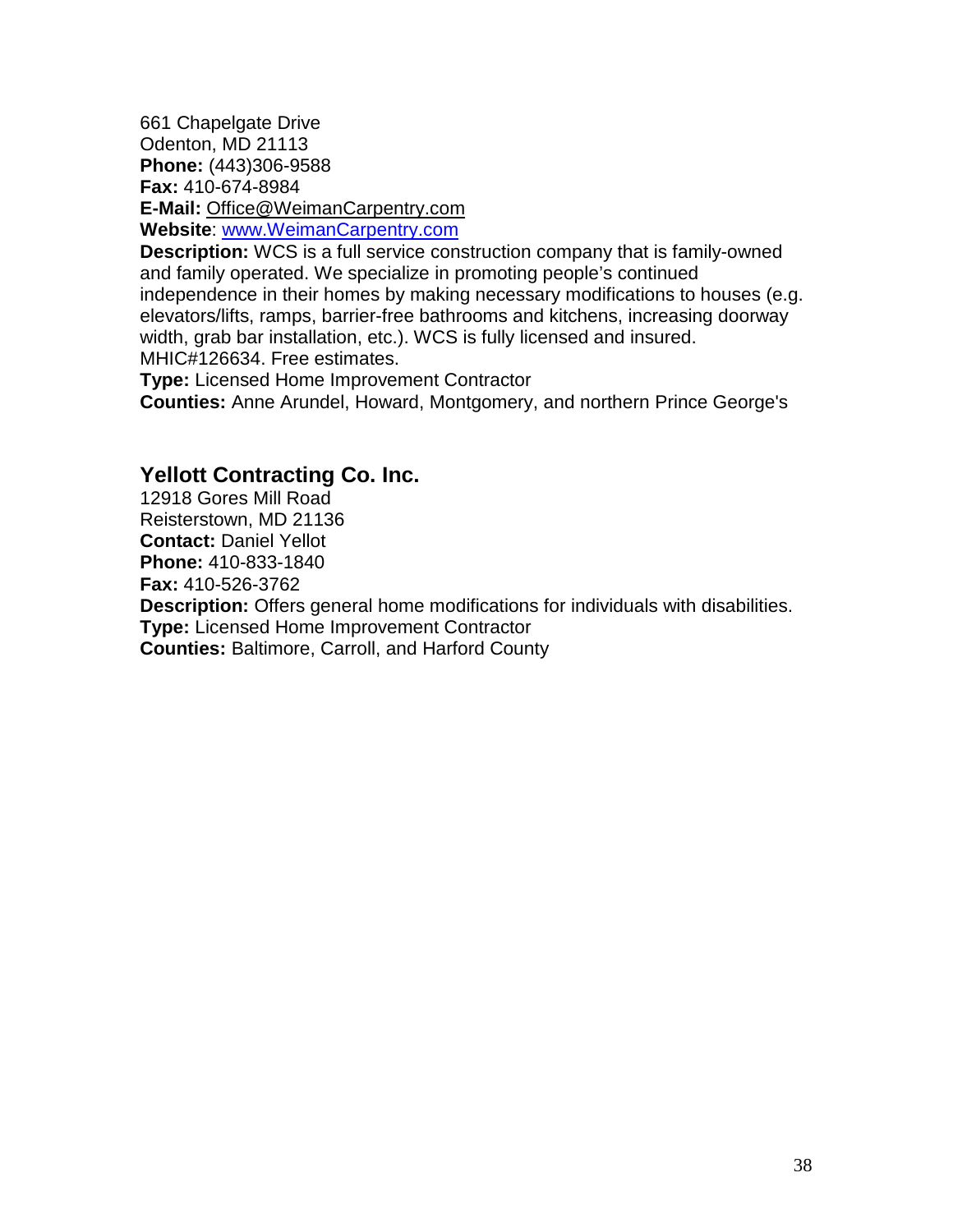## **VOLUNTEER ORGANIZATIONS**

#### **Home Ramp Project, The**

The Corporation for Assistive Technology P.O. Box 4512 Hagerstown, MD 21742 **Contact:** Bill Beard **Phone:** 301-745-6444 **Website:** [www.wc-link.org/wmhc/cat.htm](http://www.wc-link.org/wmhc/cat.htm)

**Description:** Constructs ramps at homes of Washington County residents who have limited mobility. Offers assistive device demonstrations. Uses sliding fee scale; in some cases, there is no charge. **Type:** Volunteer Organization **Counties:** Washington

#### **Homes for our Troops**

6 Main Street Taunton, MA 02780 **Phone:** 508-823-3300 or 866-787-6677 **E-Mail:** [info@hfotusa.org](mailto:info@hfotusa.org) **Website:** [www.homesforourtroops.org](http://www.homesforourtroops.org/) **Description:** Building specially adapted homes for our severely disabled veterans Counties: All Maryland Counties

#### **Rebuilding Together - Central Office**

1899 L Street NW suite 1000 Washington, DC 20036 **Phone:** 1-800-473-4229 **Fax:** 202-483-9081 **Website:** [www.rebuildingtogether.org](http://www.rebuildingtogether.org/)

**Description:** A national volunteer organization that in partnership with the community, rehabilitates the houses of homeowners, particularly people who are low income, elderly, and/ or disabled, so that they may continue to live in warmth, safety and independence. Also constructs wheelchair ramps and other home accessibility modifications.

**Type: Volunteer Organization Counties:** All Maryland Counties

#### **Rebuilding Together - Anne Arundel County**

819 Ritchie Highway Suite 2000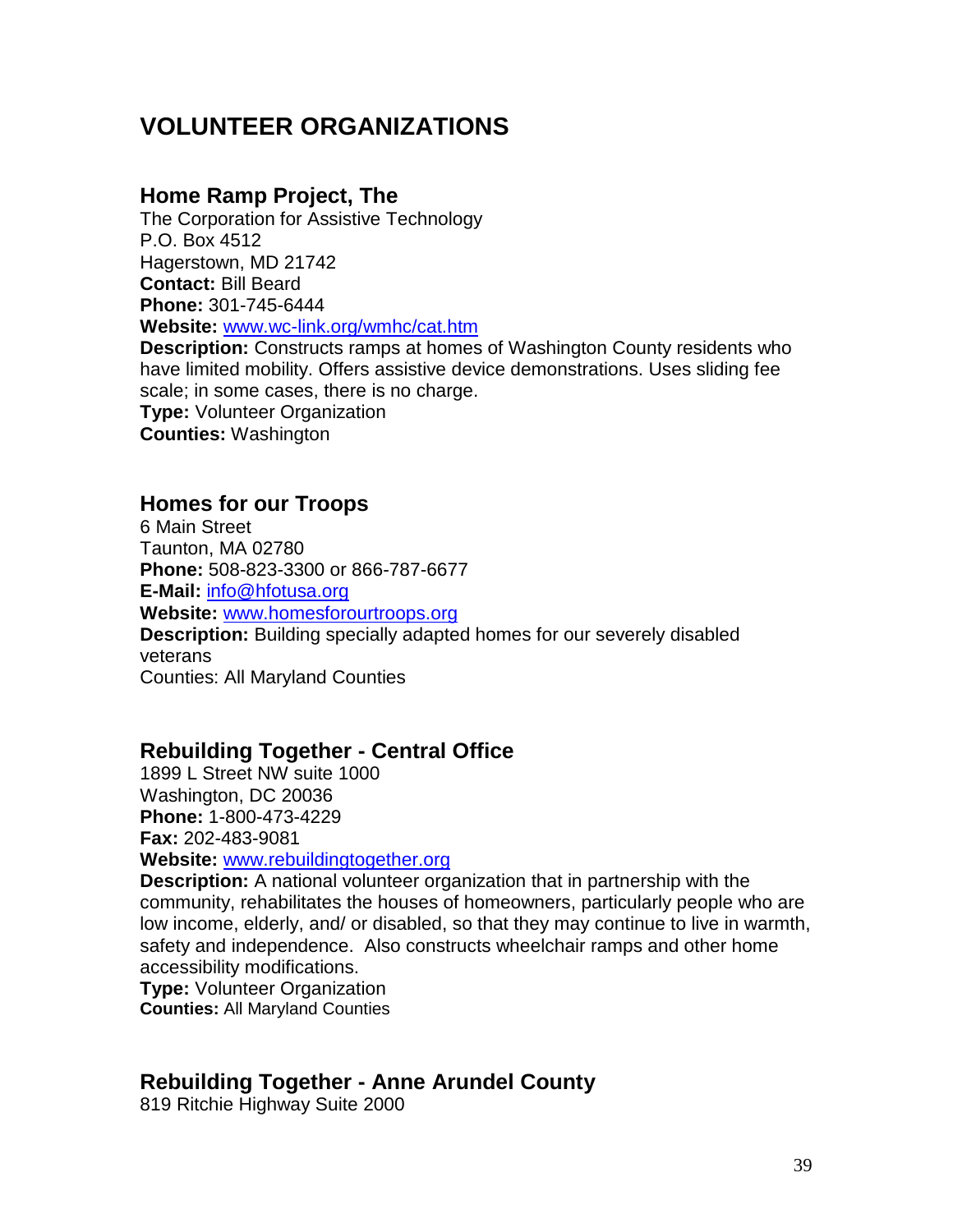Severna Park, MD 21146 **Contact:** Barbara Cupp **Phone**: 410-923-9992 **E-mail:** [information@rebuildingtogetheraac.org](mailto:information@rebuildingtogetheraac.org) **Website:** [www.rebuildingtogetheraac.org](http://www.rebuildingtogetheraac.org/)

**Description:** A national volunteer organization that in partnership with the community, rehabilitates the houses of homeowners, particularly people who are low income, elderly, and/ or disabled, so that they may continue to live in warmth, safety and independence. Also constructs wheelchair ramps and other home accessibility modifications.

**Type:** Volunteer Organization **Counties:** Anne Arundel

#### **Rebuilding Together - Baltimore**

5513 York Rd. Baltimore, MD 21212 **Contact:** Bonnie Bessor **Phone:** 410-889-2710 **Fax:** 443-586-0785

**Website:** [www.rtbaltimore.org](http://www.rtbaltimore.org/)

**Description:** A national volunteer organization that in partnership with the community, rehabilitates the houses of homeowners, particularly people who are low income, elderly, and/ or disabled, so that they may continue to live in warmth, safety and independence. Also constructs wheelchair ramps and other home accessibility modifications. Work is done in specific neighborhoods. Consumers should call for more information.

**Type:** Volunteer Organization **Counties:** Baltimore County, Baltimore City

#### **Rebuilding Together Caroline County**

P.O. Box 534 Denton, Maryland 21629 **Phone**: 410-479-2929

**Description:** A national volunteer organization that in partnership with the community, rehabilitates the houses of homeowners, particularly people who are low income, elderly, and/ or disabled, so that they may continue to live in warmth, safety and independence. Also constructs wheelchair ramps and other home accessibility modifications.

**Type: Volunteer Organization Counties:** Caroline

#### **Rebuilding Together - Frederick County**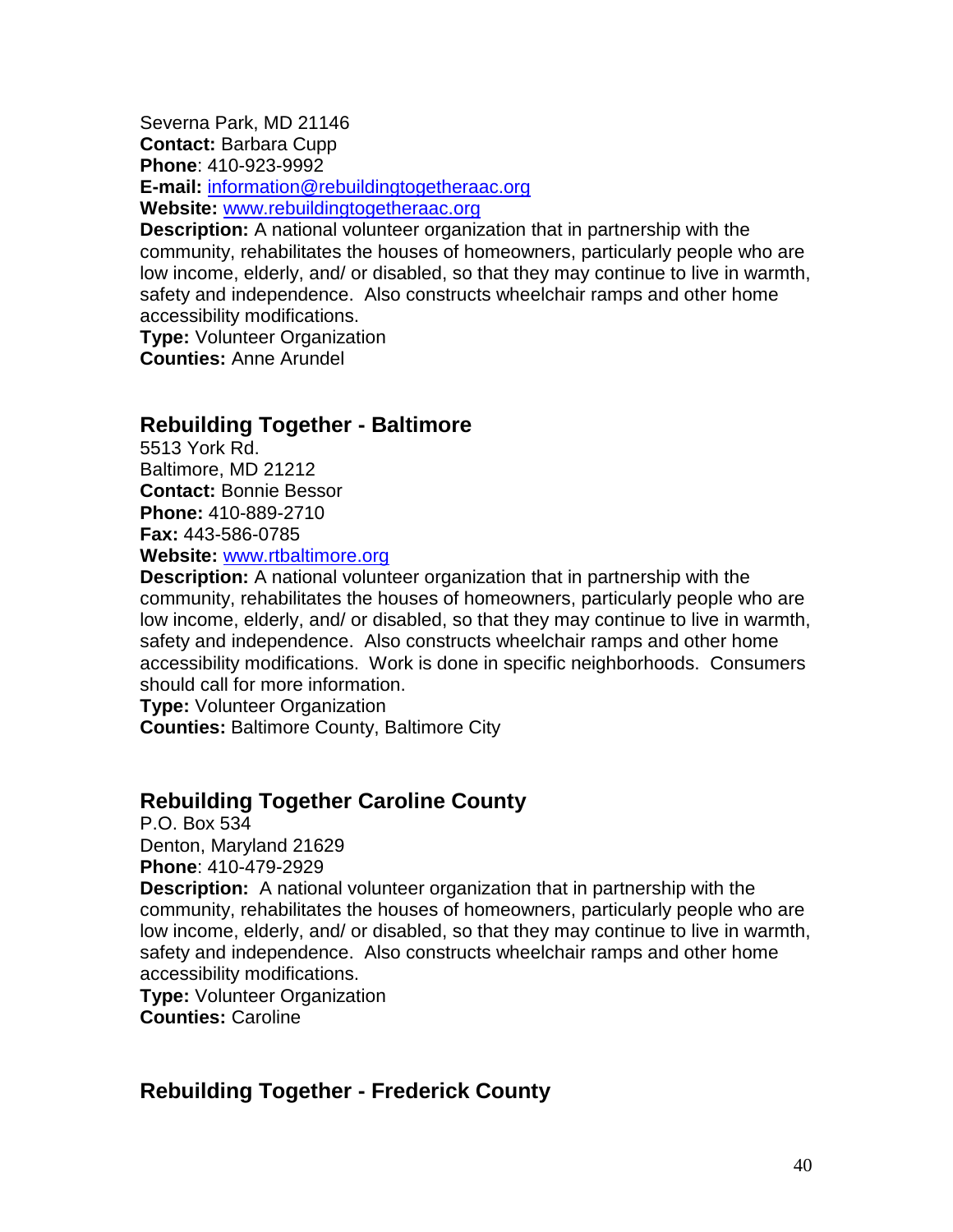P.O. Box 1822 Frederick, Maryland 21702 **Phone:** 240-415-8729 **E-Mail:** [rebuildingfrederick@gmail.com](mailto:rebuildingfrederick@gmail.com) **Website:** [www.rebuildingtogether.com](http://www.rebuildingtogether.com/)

**Description:** A national volunteer organization that in partnership with the community, rehabilitates the houses of homeowners, particularly people who are low income, elderly, and/ or disabled, so that they may continue to live in warmth, safety and independence. Also constructs wheelchair ramps and other home accessibility modifications.

**Type:** Volunteer Organization **Counties:** Frederick

#### **Rebuilding Together - Howard County**

8775 Centre Park Dr. #519 Columbia, Maryland 21045 **Phone:** 410-381-3338 **Website:** [www.howardcounty.rebuildingtogether.org](http://www.howardcounty.rebuildingtogether.org/) **E-Mail:** [info@rebuildingtogetherhc.org](mailto:info@rebuildingtogetherhc.org)

**Description:** A national volunteer organization that in partnership with the community, rehabilitates the houses of homeowners, particularly people who are low income, elderly, and/ or disabled, so that they may continue to live in warmth, safety and independence. Also constructs wheelchair ramps and other home accessibility modifications.

**Type: Volunteer Organization Counties:** Howard

#### **Rebuilding Together - Kent County**

P.O. Box 180 Chestertown, MD 21620 **Phone:** [\(410\) 708-9936](tel:(410)708-9936) **E-Mail:** [rtkentco@hotmail.com](mailto:rtkentco@hotmail.com)

**Website:** [www.rebuildingtogether.com](http://www.rebuildingtogether.com/)

**Description:** A national volunteer organization that in partnership with the community, rehabilitates the houses of homeowners, particularly people who are low income, elderly, and/ or disabled, so that they may continue to live in warmth, safety and independence. Also constructs wheelchair ramps and other home accessibility modifications.

**Type: Volunteer Organization Counties:** Kent County

## **Rebuilding Together - Montgomery County**

18225-A Flower Hill Way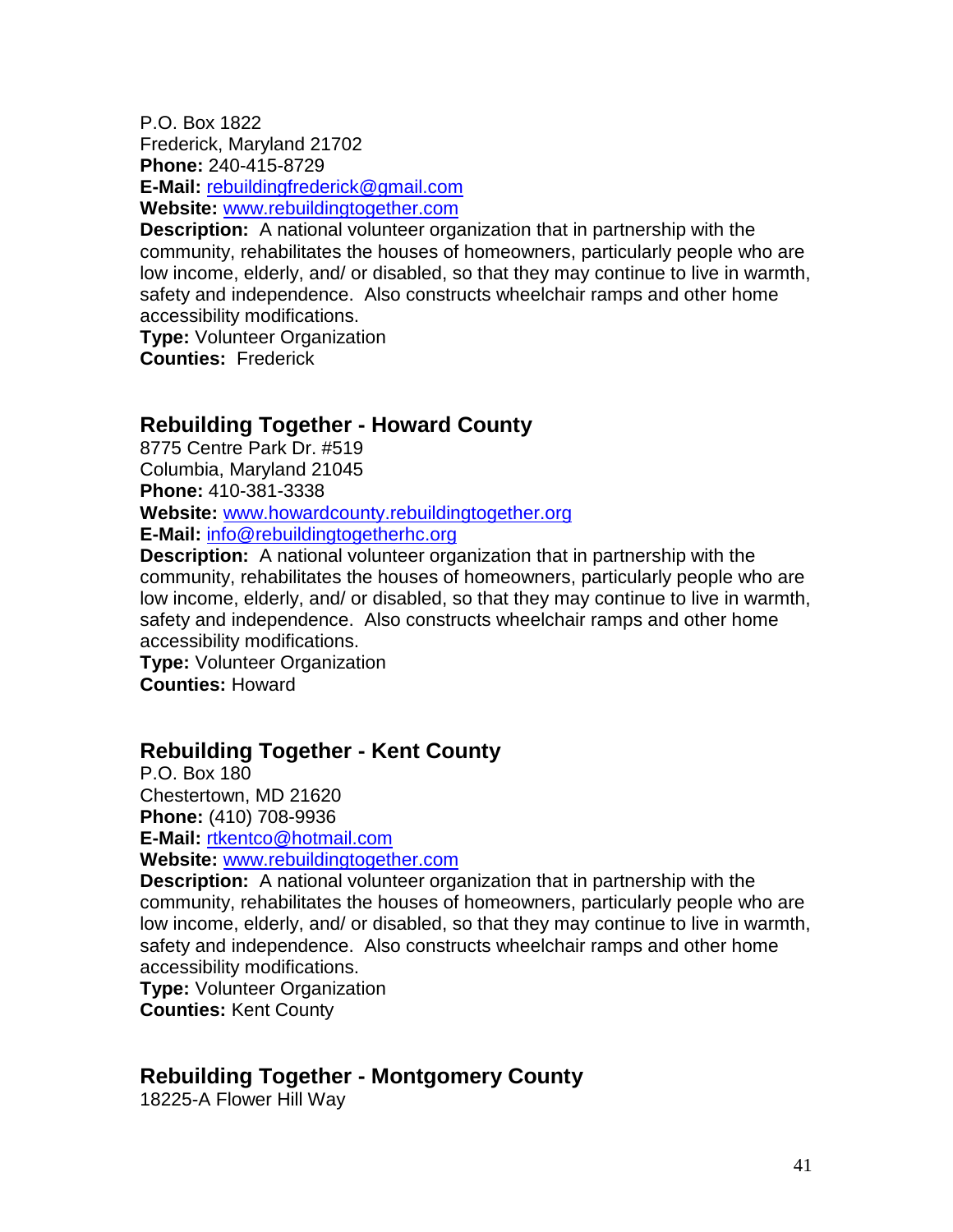Gaithersburg, MD 20879 **Phone:** (301)947-9400 **Fax:** (301)947-9411 **E-Mail:** [info@rebuildingtogethermc.org](mailto:info@rebuildingtogethermc.org) **Website:** [www.rebuildingtogethermc.org](http://www.rebuildingtogethermc.org/) **Last Contacted:** 06/18/2014

**Description:** A national volunteer organization that in partnership with the community, rehabilitates the houses of homeowners, particularly people who are low income, elderly, and/ or disabled, so that they may continue to live in warmth, safety and independence. Applications need to be received by February 1<sup>st</sup> to be considered for Spring project days.

**Type:** Volunteer Organization

**Counties:** Montgomery

#### **Rebuilding Together-Queen Anne's County**

P.O. Box 73 Centerville, Maryland 21617 **Phone:** [\(443\) 239-6163](tel:(443)239-6163) **E-Mail:** [cbodin@atlanticbb.net](mailto:cbodin@atlanticbb.net)

**Description:** A national volunteer organization that in partnership with the community, rehabilitates the houses of homeowners, particularly people who are low income, elderly, and/ or disabled, so that they may continue to live in warmth, safety and independence. Also constructs wheelchair ramps and other home accessibility modifications.

**Type:** Volunteer Organization **Counties:** Queen Anne's